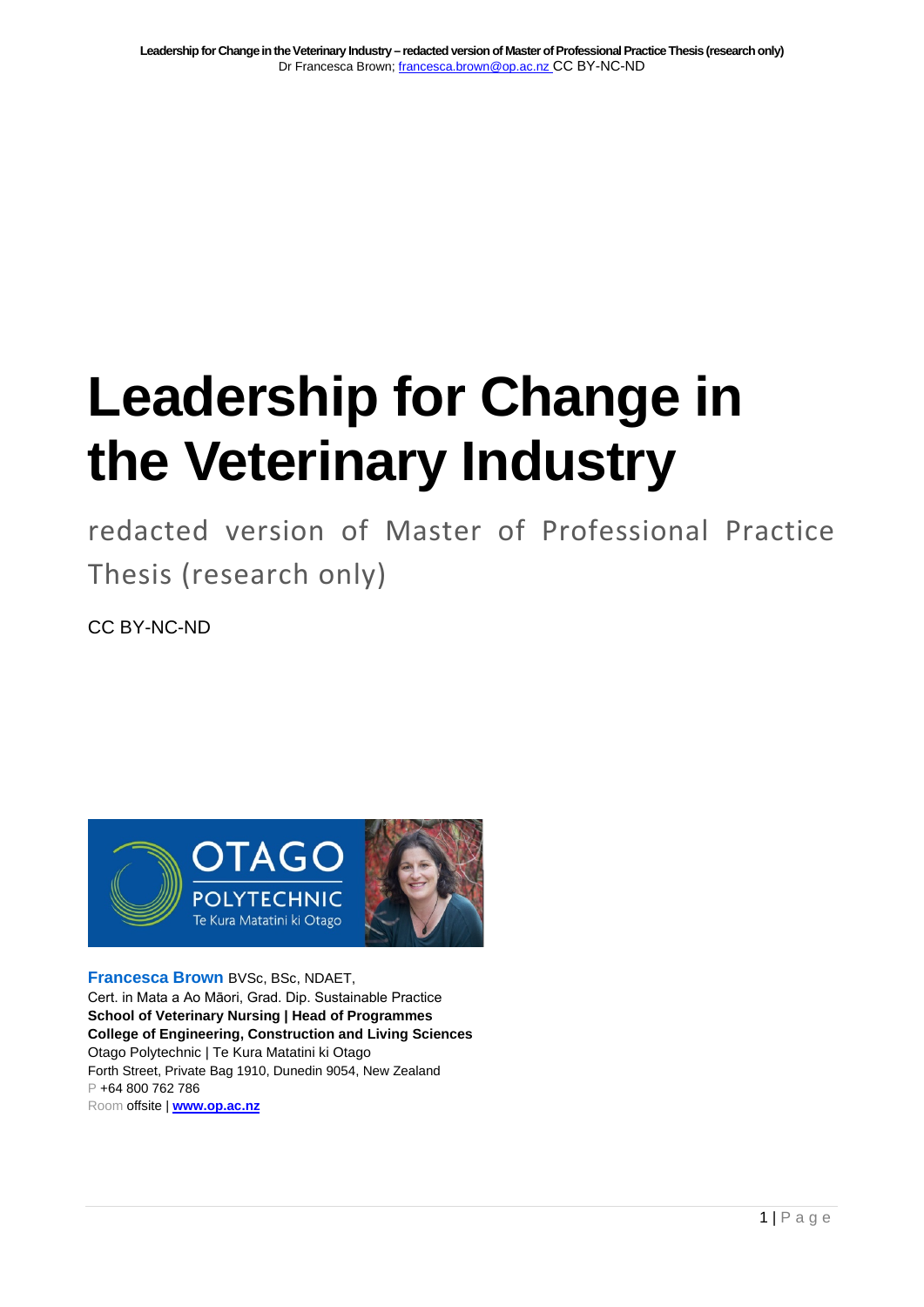## *i* Contents

| 1. |                                                                                     |  |  |  |  |
|----|-------------------------------------------------------------------------------------|--|--|--|--|
| 2. |                                                                                     |  |  |  |  |
| 3. |                                                                                     |  |  |  |  |
| 5. |                                                                                     |  |  |  |  |
| 6. |                                                                                     |  |  |  |  |
| 7. |                                                                                     |  |  |  |  |
|    |                                                                                     |  |  |  |  |
|    |                                                                                     |  |  |  |  |
|    |                                                                                     |  |  |  |  |
|    |                                                                                     |  |  |  |  |
|    |                                                                                     |  |  |  |  |
|    |                                                                                     |  |  |  |  |
|    |                                                                                     |  |  |  |  |
|    |                                                                                     |  |  |  |  |
|    |                                                                                     |  |  |  |  |
|    |                                                                                     |  |  |  |  |
| 8. |                                                                                     |  |  |  |  |
|    |                                                                                     |  |  |  |  |
|    |                                                                                     |  |  |  |  |
|    |                                                                                     |  |  |  |  |
|    |                                                                                     |  |  |  |  |
|    |                                                                                     |  |  |  |  |
|    |                                                                                     |  |  |  |  |
|    | 8.5.2 What has been Happening Between Completion of the WES and the Focus Group  28 |  |  |  |  |
|    |                                                                                     |  |  |  |  |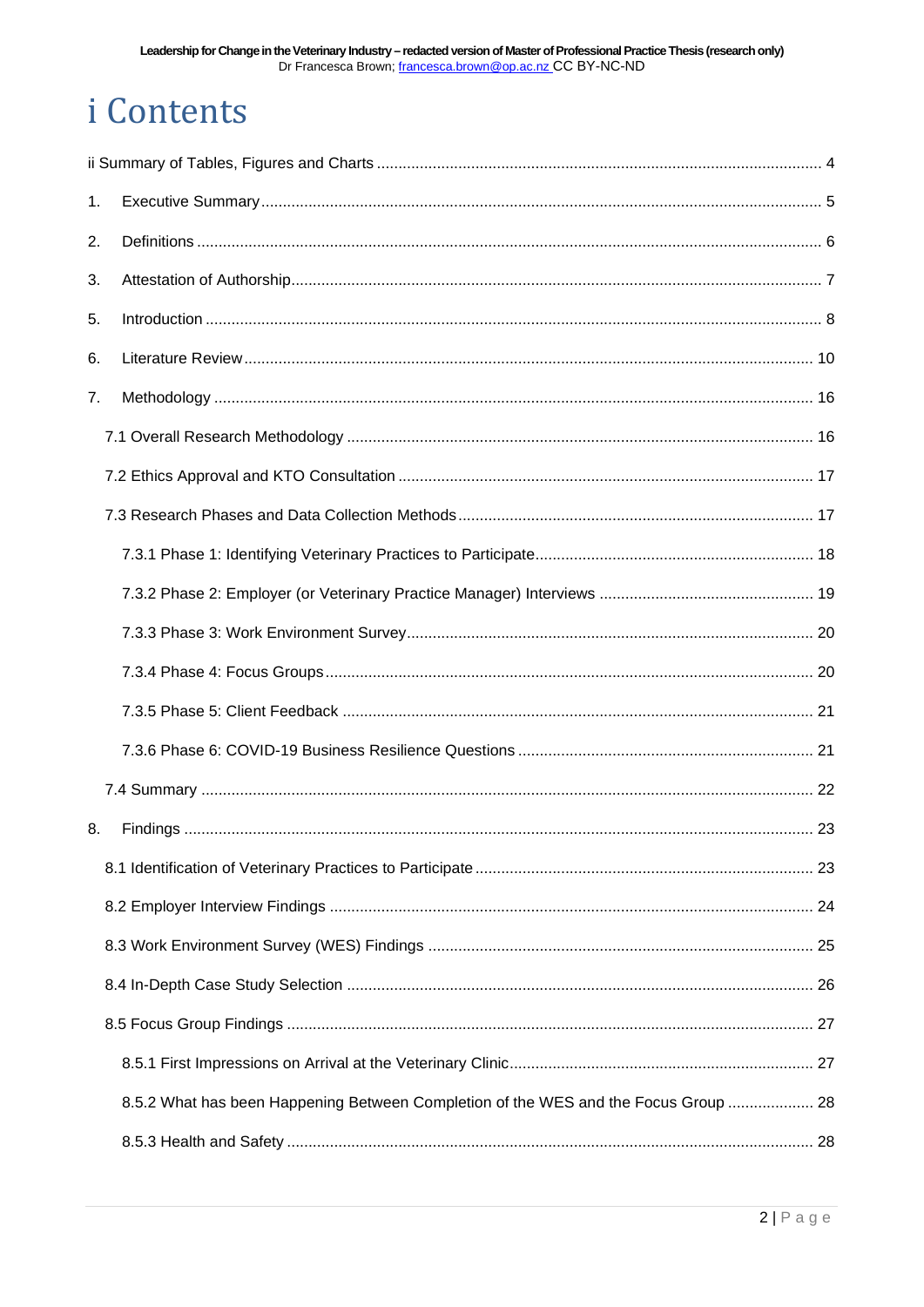|     | Leadership for Change in the Veterinary Industry - redacted version of Master of Professional Practice Thesis (research only)<br>Dr Francesca Brown; francesca.brown@op.ac.nz CC BY-NC-ND |  |  |  |  |
|-----|-------------------------------------------------------------------------------------------------------------------------------------------------------------------------------------------|--|--|--|--|
|     |                                                                                                                                                                                           |  |  |  |  |
|     |                                                                                                                                                                                           |  |  |  |  |
|     |                                                                                                                                                                                           |  |  |  |  |
|     |                                                                                                                                                                                           |  |  |  |  |
|     |                                                                                                                                                                                           |  |  |  |  |
|     |                                                                                                                                                                                           |  |  |  |  |
|     |                                                                                                                                                                                           |  |  |  |  |
|     |                                                                                                                                                                                           |  |  |  |  |
|     |                                                                                                                                                                                           |  |  |  |  |
|     |                                                                                                                                                                                           |  |  |  |  |
|     |                                                                                                                                                                                           |  |  |  |  |
|     |                                                                                                                                                                                           |  |  |  |  |
|     |                                                                                                                                                                                           |  |  |  |  |
|     |                                                                                                                                                                                           |  |  |  |  |
|     |                                                                                                                                                                                           |  |  |  |  |
| 9.  |                                                                                                                                                                                           |  |  |  |  |
|     |                                                                                                                                                                                           |  |  |  |  |
|     |                                                                                                                                                                                           |  |  |  |  |
|     |                                                                                                                                                                                           |  |  |  |  |
|     |                                                                                                                                                                                           |  |  |  |  |
|     |                                                                                                                                                                                           |  |  |  |  |
|     |                                                                                                                                                                                           |  |  |  |  |
|     |                                                                                                                                                                                           |  |  |  |  |
|     |                                                                                                                                                                                           |  |  |  |  |
|     |                                                                                                                                                                                           |  |  |  |  |
|     |                                                                                                                                                                                           |  |  |  |  |
|     |                                                                                                                                                                                           |  |  |  |  |
| 10. |                                                                                                                                                                                           |  |  |  |  |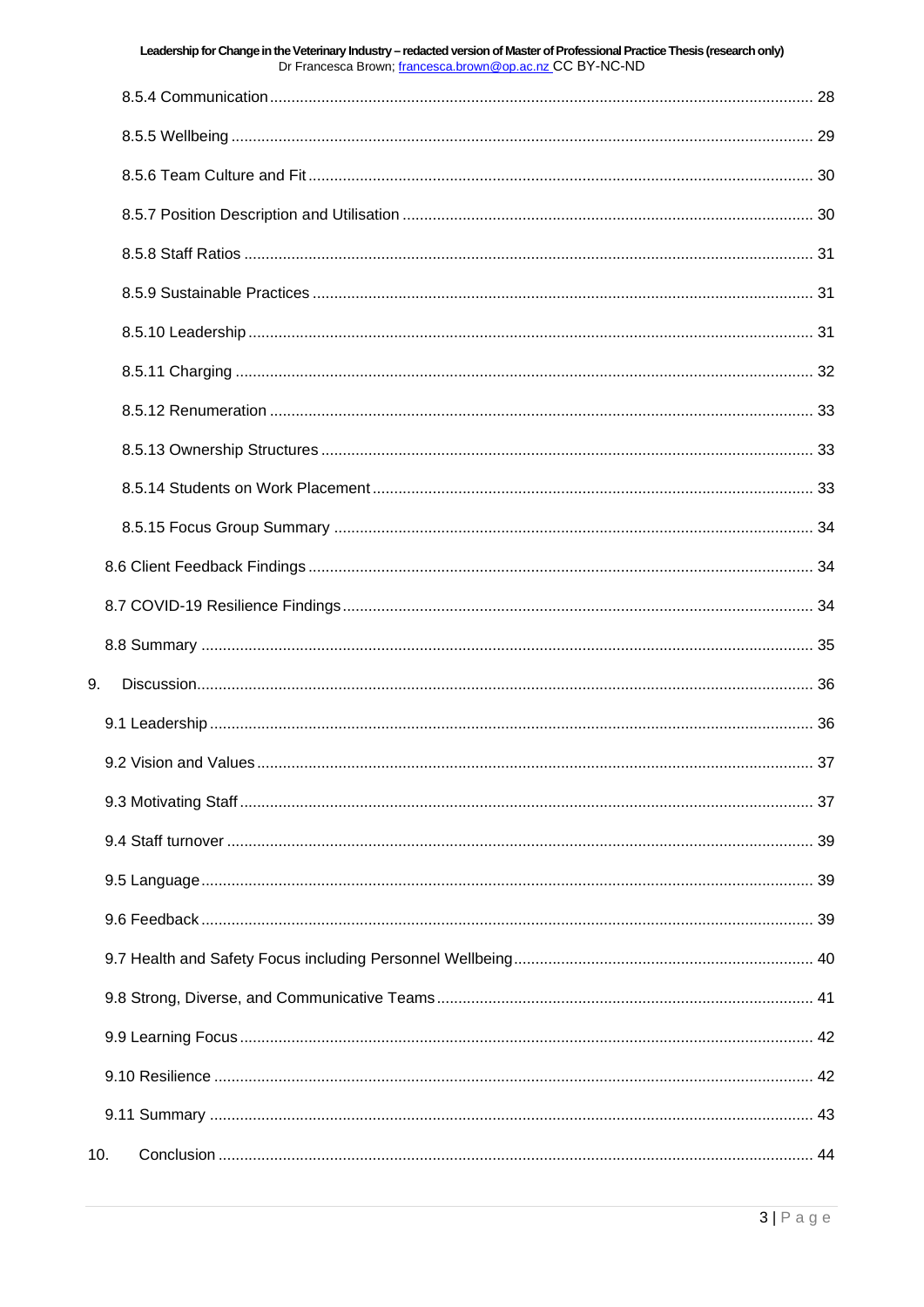|     | Leadership for Change in the Veterinary Industry - redacted version of Master of Professional Practice Thesis (research only)<br>Dr Francesca Brown; francesca.brown@op.ac.nz CC BY-NC-ND |  |
|-----|-------------------------------------------------------------------------------------------------------------------------------------------------------------------------------------------|--|
| 11. |                                                                                                                                                                                           |  |
| 12. |                                                                                                                                                                                           |  |
| 13. |                                                                                                                                                                                           |  |
|     |                                                                                                                                                                                           |  |
|     |                                                                                                                                                                                           |  |
|     |                                                                                                                                                                                           |  |
|     |                                                                                                                                                                                           |  |
|     |                                                                                                                                                                                           |  |
|     |                                                                                                                                                                                           |  |
|     |                                                                                                                                                                                           |  |
|     |                                                                                                                                                                                           |  |
|     | 15.13 Appendix 12 - First Draft of a Minimum and Recommended Standards for Staff Wellbeing for the                                                                                        |  |
|     |                                                                                                                                                                                           |  |

## <span id="page-3-0"></span>ii Summary of Tables, Figures and Charts

| Figure 1 - Factors Likely to Correlate with a Happy and Healthy Work Environment and Subsequent Business    |  |
|-------------------------------------------------------------------------------------------------------------|--|
|                                                                                                             |  |
|                                                                                                             |  |
| Table 2: Summary of the Participation of the Eight Veterinary Practices Agreeing to be Part of the Study 23 |  |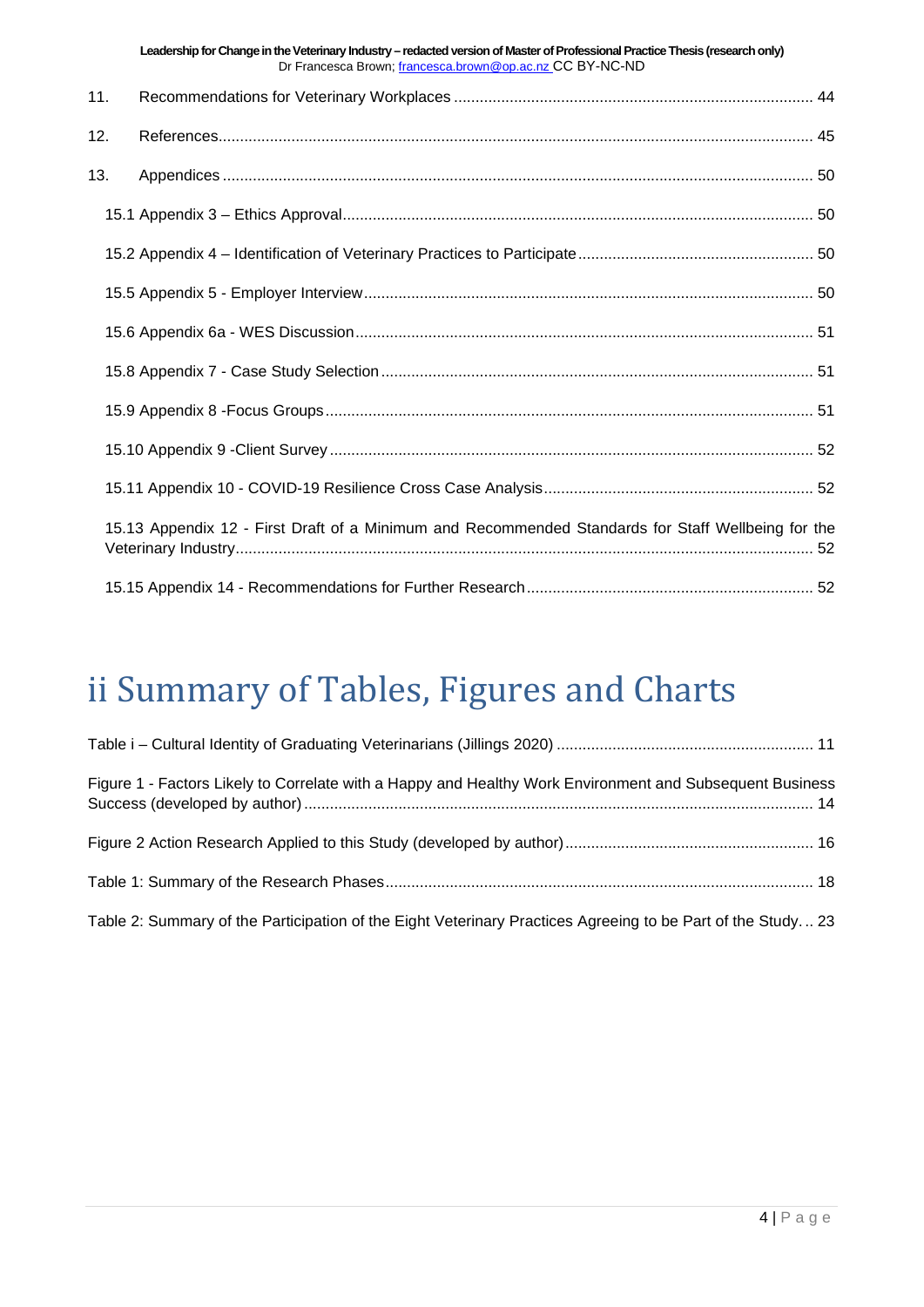## <span id="page-4-0"></span>1. Executive Summary

Staff wellbeing in the veterinary industry is well below expectations. This affects not only existing but new staff entering the profession and has a knock-on effect on clients and for animal welfare as high staff wellbeing is essential for quality customer service and animal care. This then risks the viability of the business.

This study investigates the factors needed for success in achieving high staff wellbeing while still meeting veterinary practice (VP) business goals. Following employer interviews, a work environment survey, focus groups and a client survey to ensure clients are also highly satisfied, three in-depth case studies are presented to show that staff wellbeing can be attained in a veterinary business context. While there is no set recipe to follow there is considerable congruence between the case studies and the themes provide a guideline for VPs wishing to actively improve their staff wellbeing. This is not only the right thing to do but is required by Section 36 of the New Zealand Health and Safety at Work Act 2015. The three in-depth case studies presented have been successful without yet solving the industry challenges around financial rewards to staff.

Factors such as a clear vision and values which are lived daily by being embedded into the language, clear KPI's for wellbeing, kind and collaborative leadership, a whole team approach to creating solutions, taking on feedback positively and using this to continue making improvements and positive communication. A successful VP does not have to be perfect, but they are attuned to receiving feedback and working collaboratively as a team to solve issues. These in-depth case studies all consider themselves learning VPs and this applies to both staff and students on work placement.

This study has significance to current and future employers and employees of the veterinary profession. Implementing the recommended changes and improving staff wellbeing should lead to positive impacts on staff retention, client satisfaction and animal welfare all of which will contribute to the financial success of the business. To maximise the chances of success VPs should ensure baseline wellbeing is measured and engage some external support to help guide and mentor them.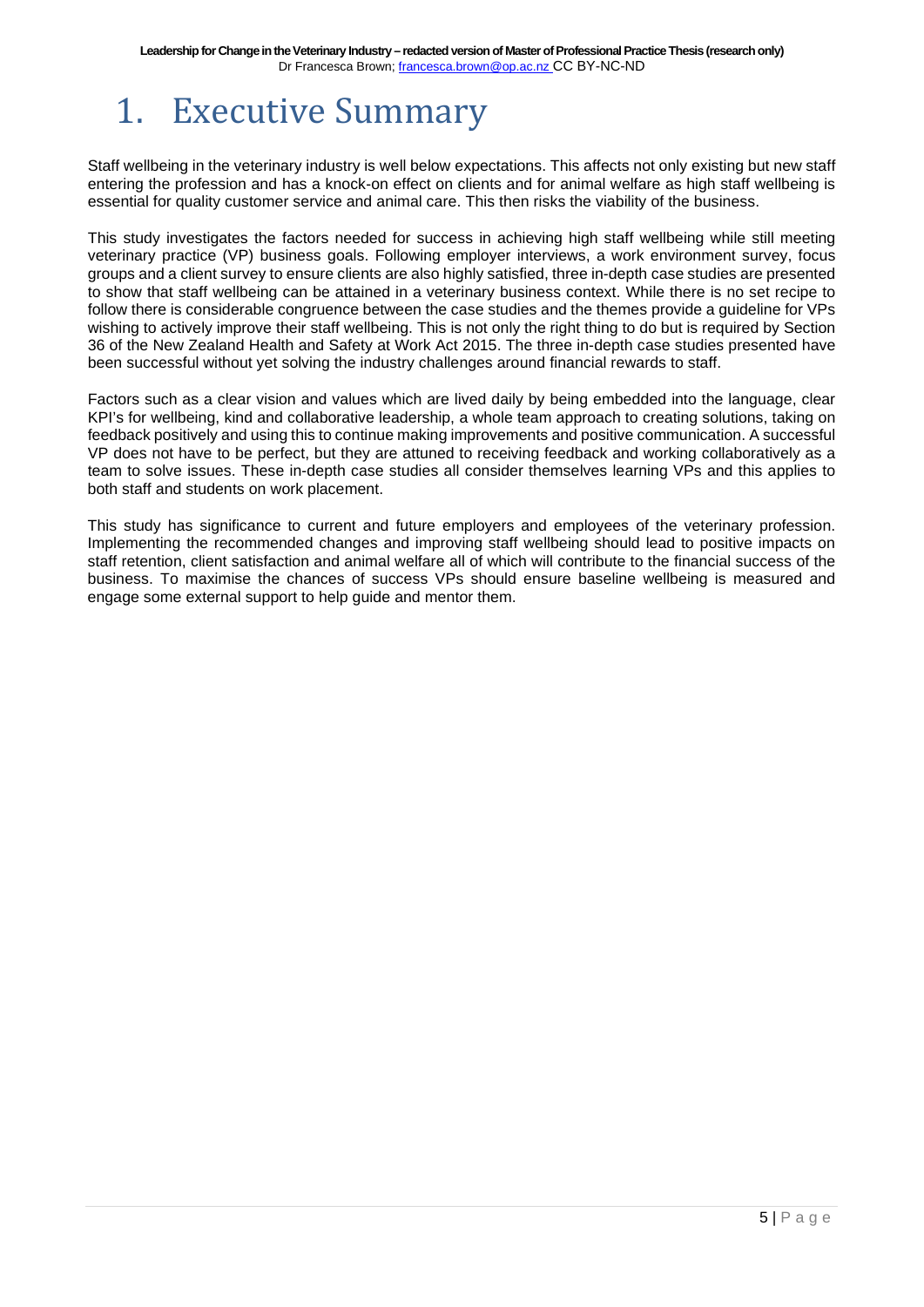## <span id="page-5-0"></span>2. Definitions

| <b>AVP/AVPs (plural)</b>     | Allied Veterinary Professionals - Veterinary Nurses, Veterinary Technicians, Large Animal<br><b>Technicians</b>                                                                                                   |  |
|------------------------------|-------------------------------------------------------------------------------------------------------------------------------------------------------------------------------------------------------------------|--|
| <b>APC</b>                   | Annual Practicing certificate, required by veterinarians                                                                                                                                                          |  |
| <b>Club practice</b>         | Non-profit structure owned by a group of farmers, practice has a governance board, all<br>profits are distributed back as rebates to clients and bonuses to staff.                                                |  |
| <b>Corporate practice</b>    | practice is owned by a large group, the owners are absent from the practice day to day, but<br>a manager is in place.                                                                                             |  |
| <b>CPD</b>                   | continuing professional development                                                                                                                                                                               |  |
| <b>GP</b>                    | general practitioner, first opinion practice                                                                                                                                                                      |  |
| <b>KTO office</b>            | Kaitohutohu office at Otago Polytechnic                                                                                                                                                                           |  |
| <b>MPP</b>                   | <b>Master of Professional Practice</b>                                                                                                                                                                            |  |
| <b>NZVA</b>                  | <b>New Zealand Veterinary Association</b>                                                                                                                                                                         |  |
| <b>NZVNA</b>                 | New Zealand Veterinary Nursing Association                                                                                                                                                                        |  |
| <b>Paraprofessionals</b>     | reception staff, administration staff                                                                                                                                                                             |  |
| <b>VP/VPs (plural)</b>       | <b>Veterinary Clinical Practice</b>                                                                                                                                                                               |  |
| <b>Social Sustainability</b> | Looking after the people, ensuring their needs are met. In the context of the workplace this<br>is that they can come to work and feel safe, empowered, and be rewarded enough that they<br>can meet their needs. |  |
| <b>Support Staff</b>         | AVPs and Paraprofessionals such as receptionists, office managers and retail managers                                                                                                                             |  |
| <b>VCNZ</b>                  | Veterinary Council of New Zealand                                                                                                                                                                                 |  |
| <b>WES</b>                   | Work environment survey                                                                                                                                                                                           |  |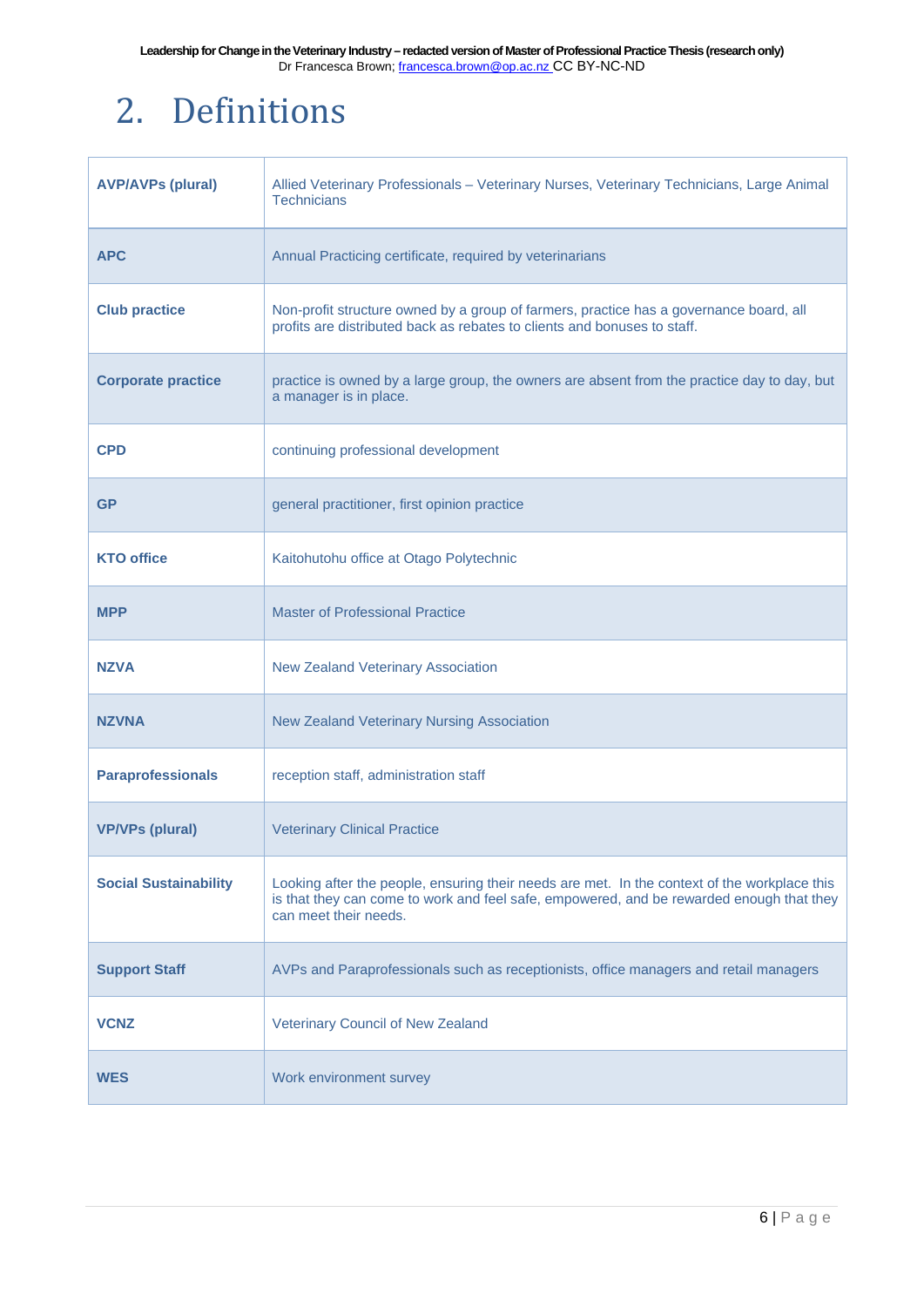## <span id="page-6-0"></span>3. Attestation of Authorship

#### **Student Name:** Francesca Nicole Brown

**Student Enrolment Number:** 99000862

Date of Submission: 31<sup>st</sup> August 2020

#### **Attestation of Authorship**

"I hereby declare that this submission is my own work and that, to the best of my knowledge and belief, it contains no material previously published or written by another person (except where explicitly defined in the acknowledgments), nor material which to a substantial extent has been submitted for the award of any other degree or diploma of an institution of higher learning".

**Name:** Francesca Brown

 $-\frac{f}{f}$ **Signature:** 

Date: 31<sup>st</sup> August 2020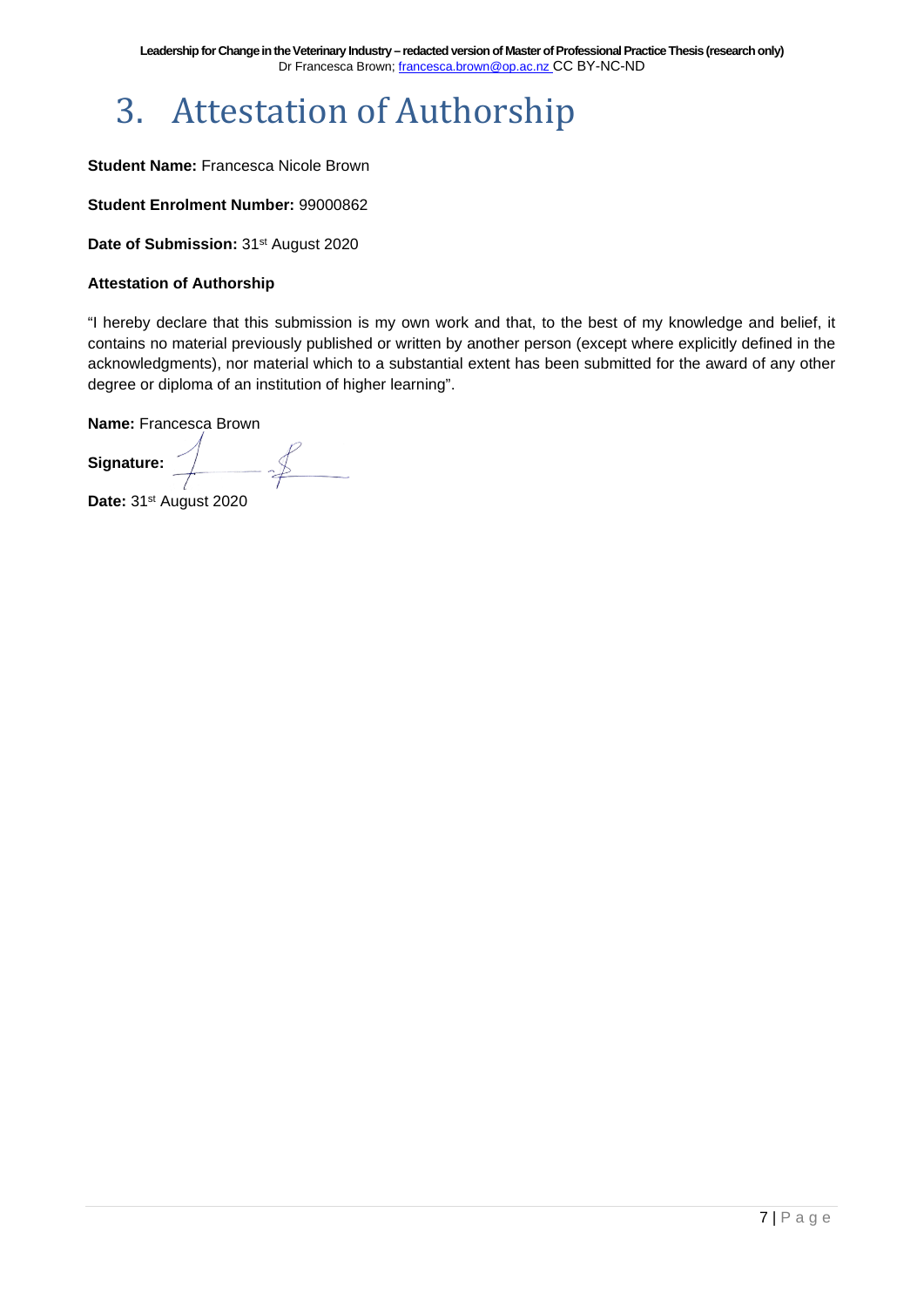## <span id="page-7-0"></span>5. Introduction

In this practitioner thesis I describe the development of my research project to identify case studies that show that we can have both staff wellbeing and profit in VP in New Zealand (NZ).

In this first chapter of my practitioner thesis, I describe why leadership for change is needed in this profession and a summary of the research aims.

I continue in the next chapter with a literature review that gives some industry context and highlights the industry challenges that impact wellbeing. This is followed by a chapter explaining the methodology I used to identify three case studies and the common themes between the case studies.

I then document my research findings at each stage of the research, as the body of information grew. From here I tie it all together in the discussion and summarise the key attributes of the case studies that are the take home messages for all VPs.

#### Why is leadership for change needed?

VP sustainability is under the spotlight in terms of both financial wellbeing and the wellbeing of its staff. We live in a world where clients value their animals more, know more and expect more but may or may not be willing to pay for it. Staff in VPs also recognise it is no longer personally sustainable, or indeed best for their clients and patients, to sacrifice everything for their chosen profession.

The literature is clear that looking after staff and ensuring their wellbeing while at work is not only required by law but is required for business success. Despite this, the hidden and not so hidden costs to the VP of poor staff wellbeing, including high staff turnover, poor client satisfaction, and negative impacts on VP profit are not well accepted by many VP owners. Common misconceptions I have experienced in the industry, when explaining why staff wellbeing cannot be addressed include:

- "at the end of the day it's a business".
- "at the end of the day we answer to the shareholders".
- "we just can't do anything because the clients won't pay for it".
- "the issues are industry wide, we can't change until the industry changes".

The veterinary industry needs evidence, practical advice, and leadership, to help transform the industry toward a more sustainable future.

#### Action research for positive change

This is an action research study that moves through a series of phases to identify and then showcase three VPs in New Zealand that have focused on, and are demonstrating, excellent staff wellbeing while meeting their financial business goals. The literature review explains why a focus on staff wellbeing is essential, and the case studies show that excellent staff wellbeing can be achieved while meeting or exceeding business profit goals and resulting in high client satisfaction. While the industry wide issues remain, building healthy VPs provide a platform for beginning to address these industry wide issues.

The outcome is a clear and accessible piece of research that provides clarity to the profession on why they need to act now, and what they need to do to improve staff wellbeing to have a positive impact on veterinary workplaces. The study has enabled me to grow my direct connections with the industry, find allies in the industry who support the work and want to be part of the change, and gives authenticity to my voice. It has helped grow my confidence and encouraged me to keep moving forward and be one of the drivers of this change. Finally, it has inspired me to continue researching and expanding my knowledge and experiences, which will further grow my position as a leader for change.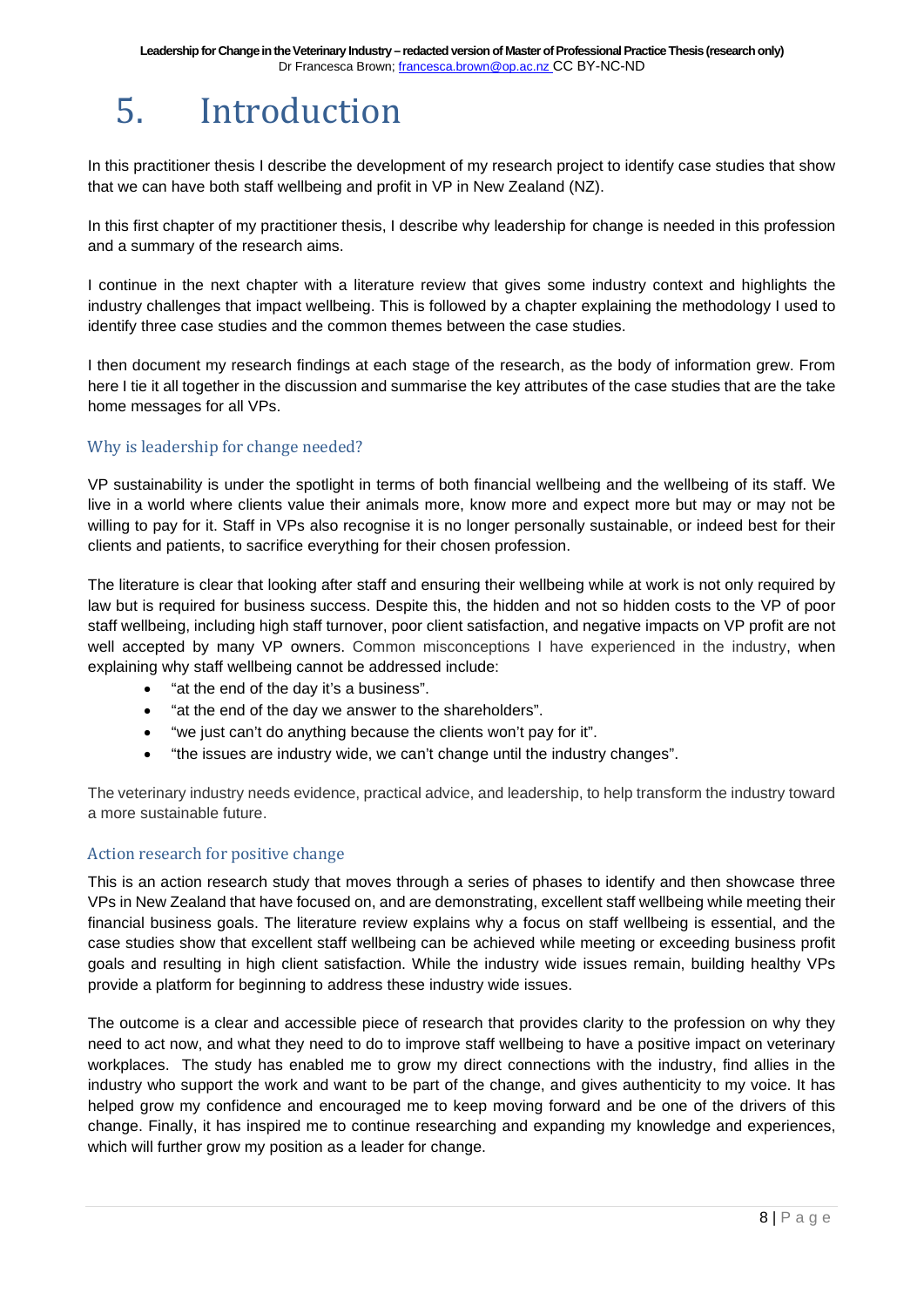#### Summary

In this chapter I have explained the background of this project and its aspirations to drive leadership for change. In the next chapter I will summarise some of the existing literature relating to staff wellbeing in the context of the veterinary industry to provide a frame for my research.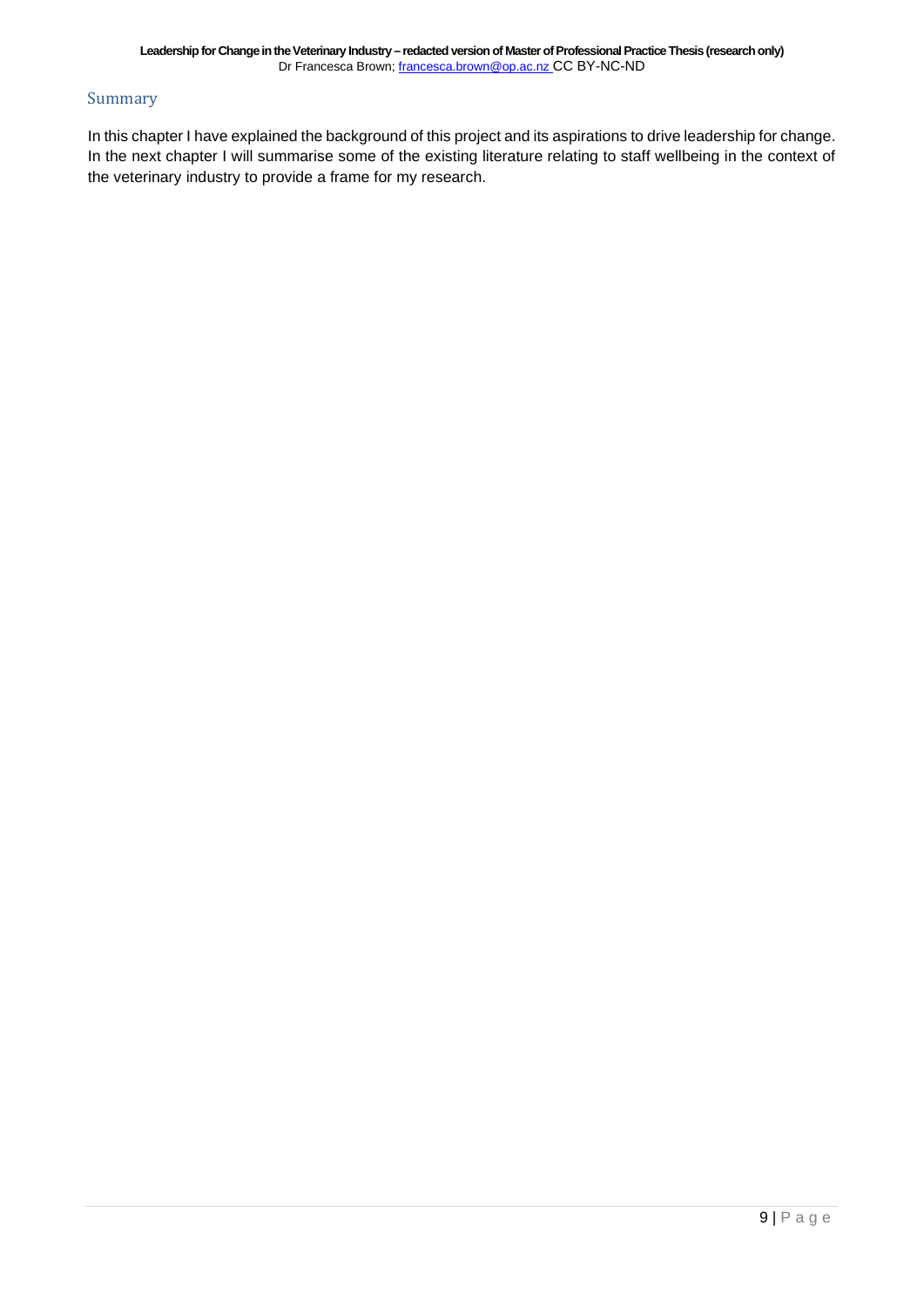## <span id="page-9-0"></span>6. Literature Review

In this literature review I review industry context relating to the importance of the industry to animal welfare and the contribution that animals make to human wellbeing. I then review some of the industry trends and concern within the industry regarding the wellbeing of its workforce and why wholesale industry change is needed.

The benefits of animals to humans are clear and there is an increasing push worldwide to improve animal welfare (both physical and mental wellbeing). Animal welfare is a primary concern for the Ministry of Primary Industries in New Zealand (Ministry of Primary industries 2020), not only in the farming context where it is important to consumers and will result in higher value products (Napolitano et al 2008) but in the domestic setting too.

Owning pets is known to offer significant benefits to their human owners in terms of mental and physical wellbeing (Cowie 2005). Increasingly animals are being used to assist in human wellbeing programmes such as reading to a dog in schools for reading confidence, visits to (or as residents in) rest homes, supporting autistic children, riding for the disabled, as well as the highly trained service dogs such as police dogs and guide dogs (Walker and Tumilty 2018).

VP is centred around people who own, love and/or work with animals and is about achieving excellent outcomes for the animals and their owners. In other words, it is client focussed. Veterinarians and their support staff team are central to maintenance of animal health and welfare. If personnel working in the veterinary industry are not having their needs met, then animal welfare is likely to suffer.

The wellbeing of veterinarians is reported repeatedly as being lower than expected, with higher than average depression and suicide risk being up to four times higher than the general population (Weston 2011). Weston (2011) also noted that females and perfectionists are more at risk of depression too. An industry with high numbers of female support staff, significantly growing numbers of female veterinarians (Jillings 2020) and a drive from all of them to get the best outcome for each animal point further to an industry at high risk.

From my review of the literature I have identified the following industry themes that are important to this research:

#### Health and wellbeing in the industry is of serious concern

The maintenance of health and wellbeing is linked to business success (Krapivin 2018). This is increasingly being understood and acted on by CEO's around the world (Allen 2019). Ricketts and Marchant (2017) argue that a happy VP is likely to be a successful one. But despite the clearly documented links between wellbeing and success, the health and wellbeing of veterinarians and the support staff within the industry is under significant pressure and business owners have been resistant to change.

According to the Merck animal health veterinary wellbeing study recently published in the USA, debt, stress, and suicide were the top concerns of veterinarians. The study found that the level of psychological distress was only slightly higher than that of the general population, however only 41% of veterinarians would recommend the profession to others; including many who scored highly in health and wellbeing (Nolen 2018). Although student debt in the USA is significantly worse than in NZ, debt levels versus earning power are still of concern for NZ veterinary graduates.

McErlean (2013) identified the veterinary profession, internationally, as a high-risk group for suicide. Other high-risk groups, such as the police and anaesthetists, have similar issues such as stress, desensitisation, and the means to self-harm, but have achieved encouraging results in reducing self-harm. Some of the successful strategies identified include support of colleagues around known stressful incidents and preventing solitary or out-of-hours access by any "means".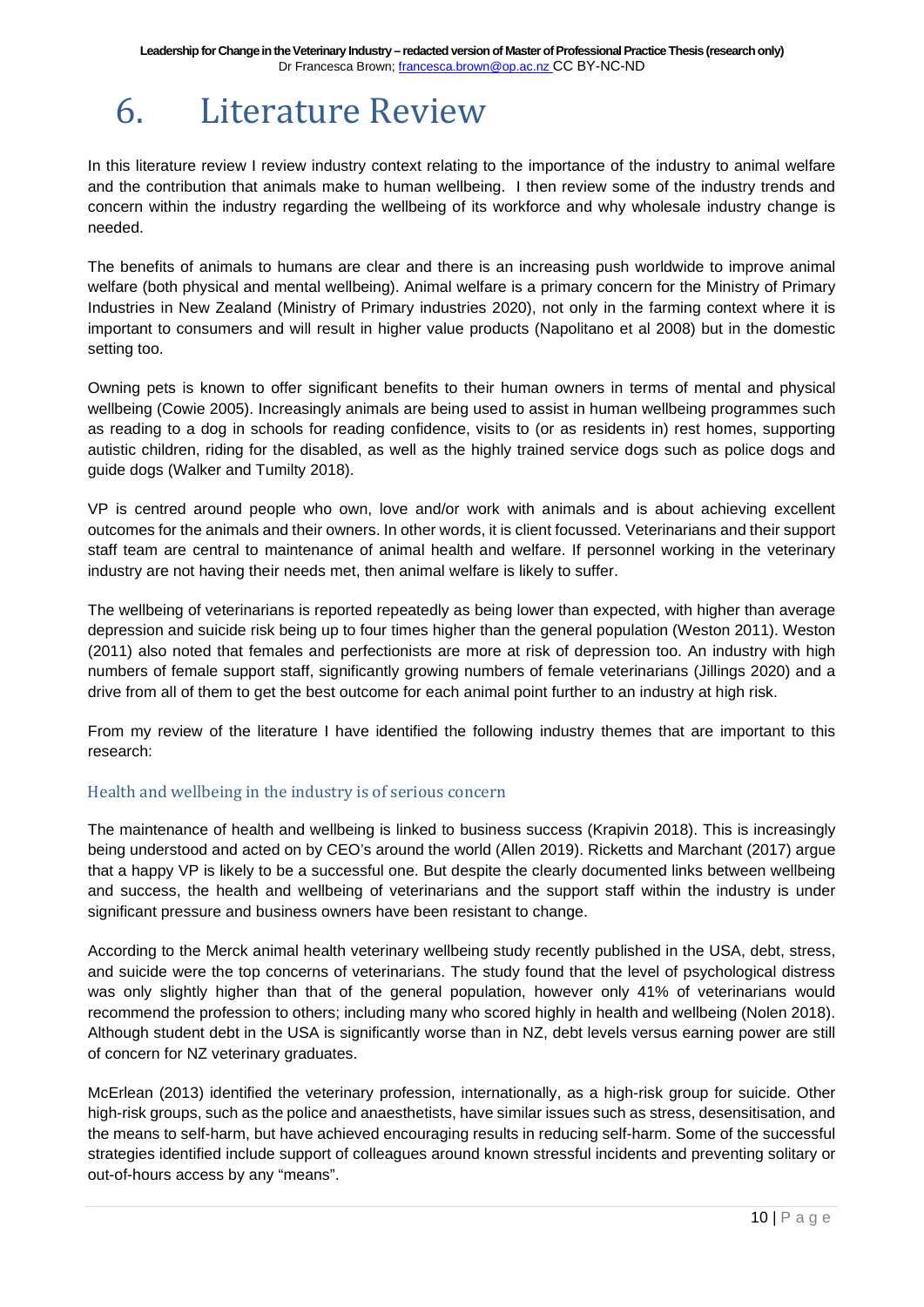A recent study looked at workplace bullying and relationships with health and performance among a sample of NZ veterinarians (Gardner and Rasmussen 2018). Although this study was self-selected and focussed only on veterinarians, it showed a prevalence of bullying, with approximately 16% of participants meeting the criteria of being subjected to bullying. A culture that is accepting of bullying will have negative impacts on social wellbeing.

The NZ Health and Safety at Work Act (2015) requires attention to wellbeing of people in the workplace. Section 36 clearly identifies that the person conducting a business or undertaking (PCBU) has a primary duty of care to its employees, and this extends to more than provision of personal protective equipment (PPE), and servicing equipment. Issues that affect wellbeing must be in a health and safety register with a management plan that is written and followed. This includes work related stress, fatigue, including compassion fatigue and burnout. Based on a telephone conversation with WorkSafe NZ, who are tasked with ensuring compliance with this Act, there is a risk of liability to the PCBU if burnout or any other mental illness is diagnosed officially, and the cause is documented by a medical professional as being work related.

Loss of veterinarians from VP is of concern to the industry today, which is struggling to recruit and retain staff and work environment is likely to have a strong impact. Career change among New Zealand veterinary graduates is the subject of a PhD study which will shine more light on the problem (King 2018). Despite there being limited literature, the loss of support staff to the profession is significant too.

#### Limited diversity in veterinary practice

Diversity is important in workplaces (Shemla 2018). The veterinary profession in New Zealand is disproportionately European as shown in Table i. Based on current cohorts of graduating veterinarians, compared to New Zealand society, veterinarians under-represent Māori, Pasifika, and Asian populations (Jillings 2020).

| <b>Cultural identity</b> | <b>Current profile of graduating</b><br>veterinary classes | <b>Profile if it reflected NZ society</b> |
|--------------------------|------------------------------------------------------------|-------------------------------------------|
| Maori                    |                                                            | 16                                        |
| <b>Pasifika</b>          |                                                            |                                           |
| Asian                    |                                                            | 12                                        |
| European                 | 93                                                         | 64                                        |

#### <span id="page-10-0"></span>*Table i – Cultural Identity of Graduating Veterinarians (Jillings 2020)*

The veterinary profession also has a growing proportion of females. It was 50:50 in the graduating class of the 1980's and is now 80:20 in favour of females (Weston and King 2020). In addition to the growing number of females, that data identifies that females work less hours per week on average and goes on to say more support is needed for females to re-enter the profession after taking time off raising families (Stevenson and Eden 2012).

There is little or no data on the demographics of support staff but based on ethnicity and gender of students in these fields at Otago Polytechnic, over 95% are female and over 85% identify as NZ European.

This limited diversity risks lack of innovative thinking and fresh approaches to problems. This may also contribute to a resistance or inertia to wholesale sector change. It also risks making the profession feel less accessible to the full spectrum of the population. Lack of diversity has been identified (Jillings 2020) as an area that needs to be resolved by the industry. Diversity is not something that is directly addressed in this study, but it is important to be aware of this to understand the profile of the industry as it is today.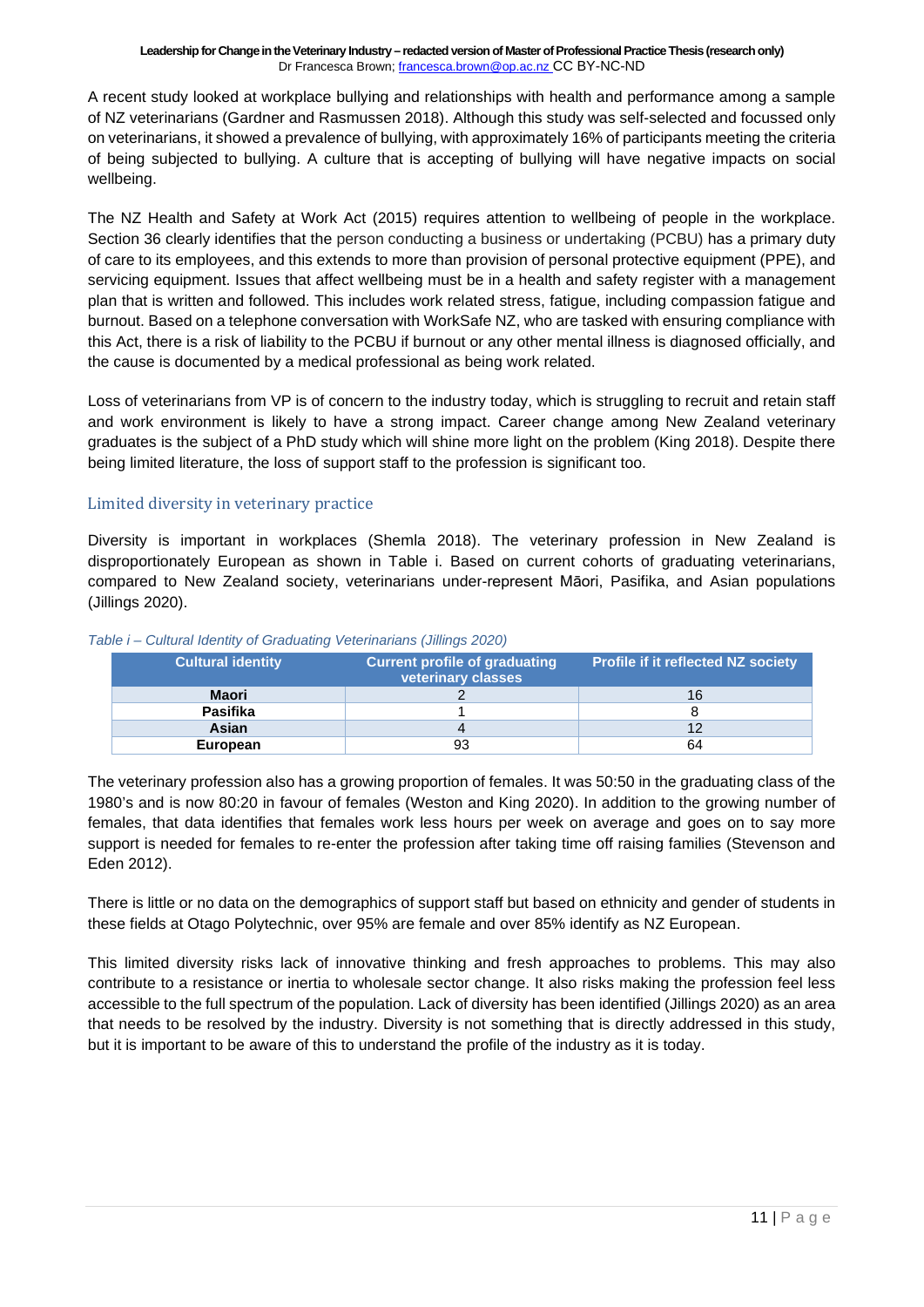#### Gender prejudices

Judd (2017) challenges long held beliefs and attitudes toward race in NZ society. The concepts explored can be applied to the veterinary profession where there is evidence of long held beliefs and prejudices that are likely to be holding the profession back.

Things are changing slowly but there are ingrained prejudices that result in some of the following attitudes:

- "women aren't strong enough"
- "women don't last in the profession"
- "women only work part time"
- "if you don't want to devote your whole life to this profession James Herriot style then you aren't committed"
- "if you aren't a clinical veterinarian you are a failure"
- "AVPs are easily replaceable"

These are all prejudices that I have seen, experienced myself and/or have heard from many females in the field both in VP and those working in veterinary roles outside VP. Vice Chancellor Chris Kelly at Massey University in 2016 made comments about female veterinarians not wanting responsibility. This is an example of this prejudice being verbalised (Harris 2016). Prejudice can fuel a toxic culture and affects social wellbeing.

As noted, Stevenson and Eden (2012) identify that females work on average less hours per week and state that more support is needed for females to re-enter the profession after taking time off raising families. While this support can only be good, the underlying assertion that only females will take extended time off is an interesting one to challenge and raises these questions.

- Is the industry (and society in general) reinforcing gender stereotypes with these sorts of statements?
- If the language changed, would men wish to take more time out to raise families?

Personal accounts found in private groups on social media sites such as Facebook, have revealed females in industry who have experienced prejudice and missed opportunities (for example becoming a shareholder). Some suggest that this is not the case and perhaps the problem is females just do not stand up and say what they want. This raises questions as to whether this is related to personal factors (e.g. a person's own selfconfidence) or if it is related to the VP environment, or a combination of factors.

#### The industry is experiencing significant change

Guilford (2005) identifies a megatrend in the industry of reduced tolerance for previously accepted professional authoritarianism. There is an increasing emphasis on work-life balance, instead of the previously accepted "James Herriot" style VP of working 24/7, often on your own, with access to little technology, and limited record keeping. Hay (2007) highlights that dramatic changes are occurring in the veterinary industry including increasing client knowledge, more advanced technologies, and in the needs and desires of the workforce. These dramatic changes in client knowledge and technologies are occurring year on year and industry personnel are still wanting increased work-life balance. Yet 15 and 13 years respectively after the publication of these papers, anecdotal evidence from students and employees, and the raft of posts on social media and articles in industry magazines suggests that the needs and desires of many personnel in VP are still not being met.

Further key trends are identified by Richards (2015) including increasing consumer expectations, feminisation of the industry, expansion of both referral and emergency centres and of corporate VP, and the impact of technology change are also important to keep in mind. Richards (2015) also states that an evolution of the workplaces that needs to occur and should include more support for the employees in things like flexible rosters, wellbeing support and back to work programmes. These Australian trends are in line with what is being seen in NZ.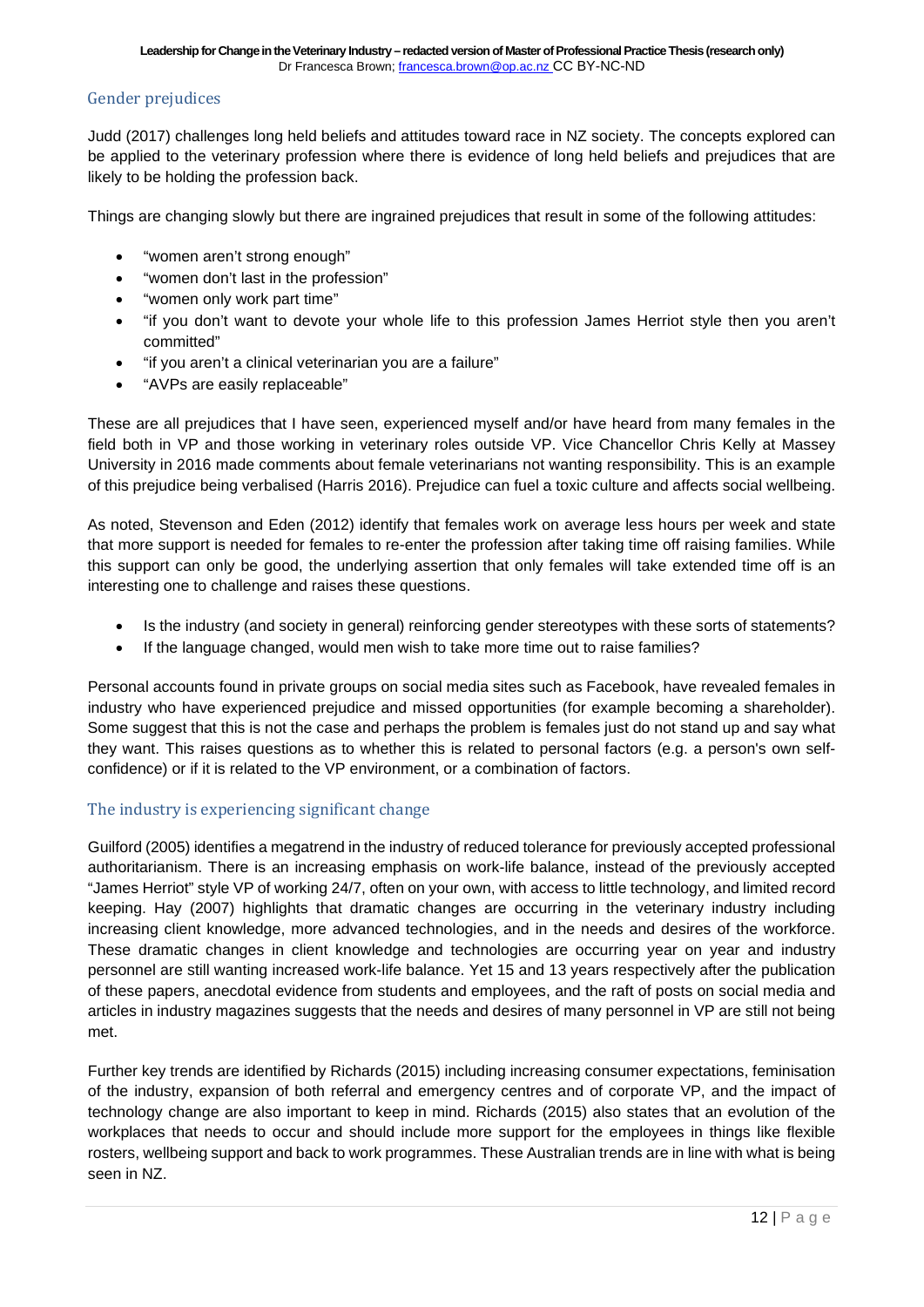Merchant (2015, July) describes the differing models of VP ownership, including the fact that in New Zealand, non-veterinarians can own VPs, which is not seen widely across the world. Different VP ownership models offer different pros and cons. Identifying these from an employee perspective would be useful to see if certain models are associated with better leadership and subsequent staff wellbeing.

#### Quality leadership and communication is needed to lead change

Hay (2007) explains how effective communication is at the root of managing change. Effective communication requires the right culture, which requires the right leadership. In the veterinary industry many people that end up owning VPs, or are in a senior position, do not get there through leadership skills but through a set of circumstances and seniority. Consequently, they may not have the appropriate training or leadership style to be effective. Sinek (2017), identifies that without sound leadership, business success can also be affected. It is encouraging to see that there is now a student veterinary business group, which is active in giving student veterinarians insights into business ownership (Guesgen, 2018).

Tier (2006) describes the qualities of an effective leader and then looks at VPs in Australia. The VPs doing well are those who employ a VP manager with good leadership skills. The paper included a case study of a VP that was turned around with good leadership. This demonstrates that the leadership style and skills can make a difference to overall VP success. The paper identifies five leadership practices by Kouzes and Posner:

- *model the Way*
- *inspire a Shared Vision*
- *challenge the Process*
- *enable Others to Act*
- *encourage the Heart*

These can be used to identify leadership qualities or improve an individual's leadership.

For NZ, the question is: is current leadership within the veterinary industry such that the industry can succeed, measured not only by profit, but by social measures of staff wellbeing, loyalty and community impact?

#### Limited literature that examines the wellbeing of the whole veterinary team

The literature looking into VPs themselves focuses almost solely on veterinarians, with limited attention to the support staff.

Gone are the days when VPs are focussed on the veterinarian, who may have been the only trained staff member. Now AVPs and other support staff are highly trained professionals and can fulfil many important roles in the VP supporting the patient and veterinarian for improved outcomes.

Preliminary research by Kimber and Gardner (2016) investigates healthy workplaces for veterinary nurses. The research identified important factors including communication, workplace design, work life balance, team relationships, access to resources containing coping strategies for this profession and professional training. Kimber and Ratcliffe (2017) described the 3 E's of occupational wellbeing (engagement, exchange, exhaustion) in terms of veterinary nurses. This research investigates why individuals stay in veterinary nursing and how they stay and manage to thrive when operating in high-demand, high-strain, dangerous and underpaid roles. They conclude that improving coping and communication strategies may encourage positive workplace behaviours and occupational commitment as well as reducing burnout and intentions to resign. Both studies align well with studies focussing on veterinarians.

If the industry is to make real steps forward the whole staff complement needs to be considered in studies focussed on VP teams, otherwise the notion of veterinarians "superiority" (conscious or subconscious) and support staff as commodities, rather than the professionals they are in their own right, is likely to stall progress in improving industry wellbeing and therefore business success overall.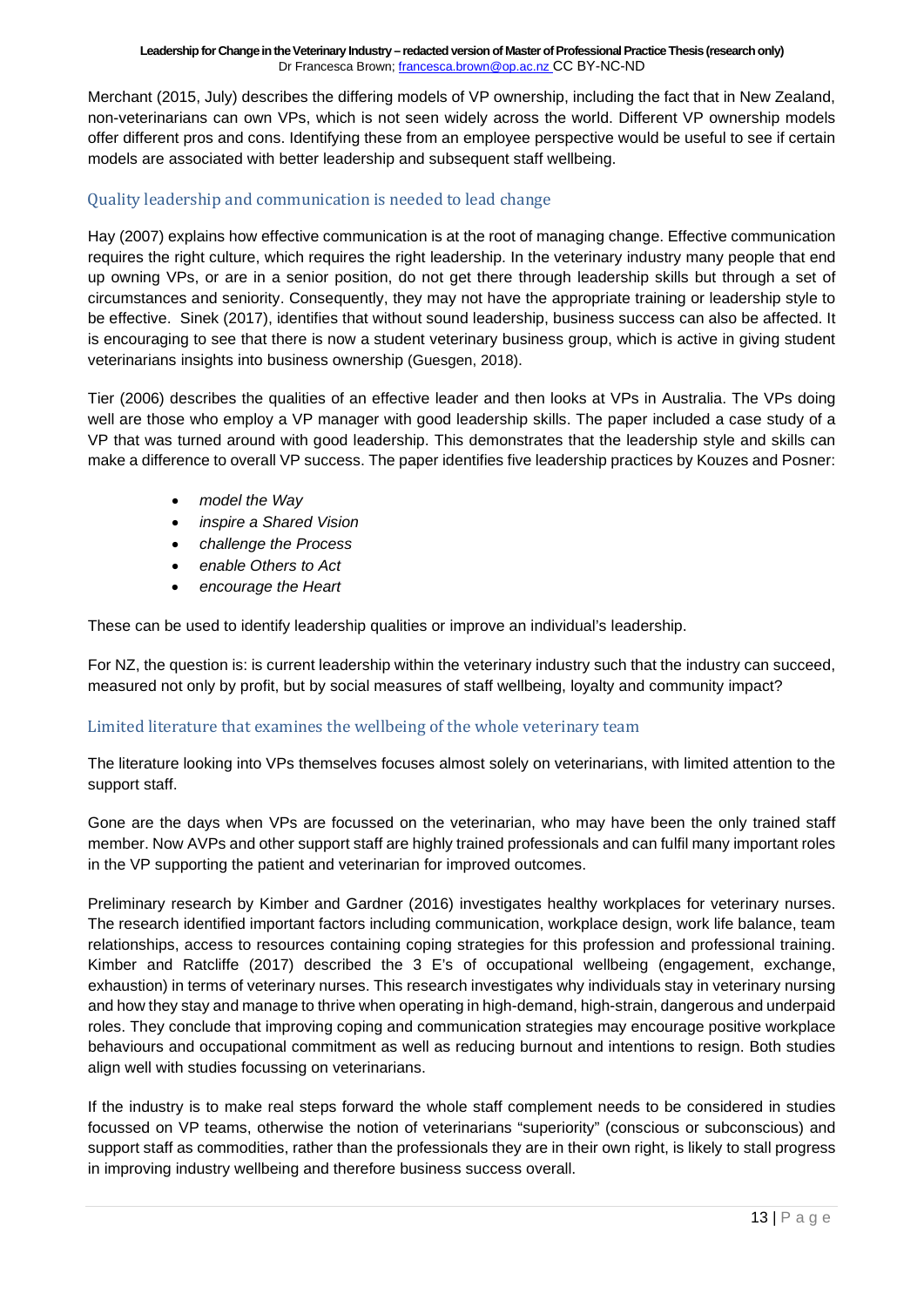#### Potential solutions

In addition to the literature outlining the problems, there is literature that outlines potential solutions. Collating the findings of Hay (2007), Sinek (2017), MacLeod and Clarke (2009), Merchant (2015, March) Weston (2017), Gibson (2018), Phelan (2009) Figure 1 summarises the factors that are likely to correlate with a happy and healthy work environment and subsequent business success.

<span id="page-13-0"></span>

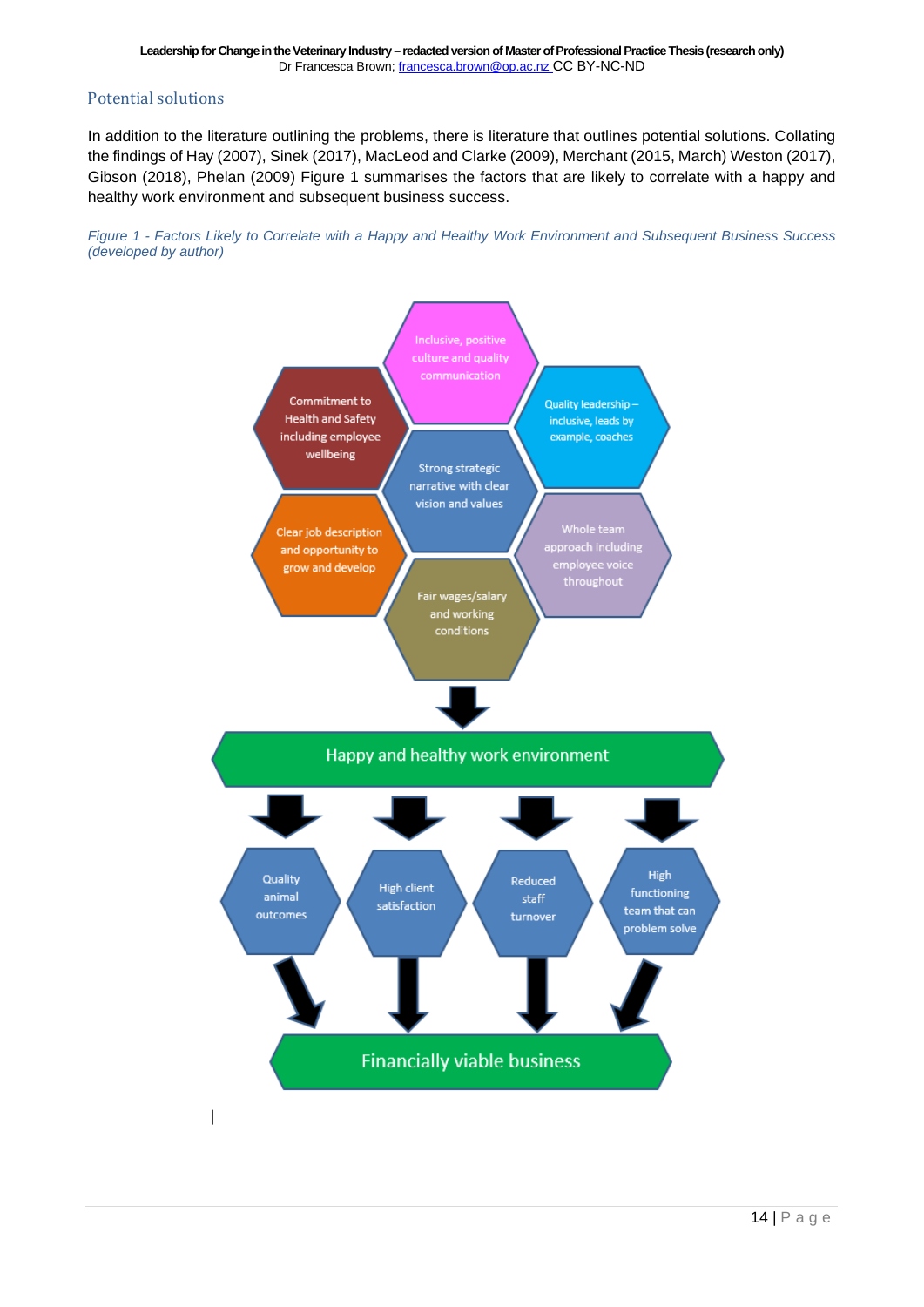#### Summary

The animal: human bond is a strong one, animals are playing an increasingly important part in our lives and there is an associated growth in focus on animal wellbeing. It is essential that the people that look after the health and welfare of these animals are also looked after. Evidence suggests the industry is not universally doing this well and indeed is resistant to meaningful change. The key industry trends are well established and have been in published literature for over 10 years. However, the shift in industry to being responsive to changes needed to the business model, especially in terms of staff wellbeing and thriving within these changing times is overall inadequate, and this should be of considerable concern to the industry.

While there are a vast number of studies that identify the changes needed to become more socially sustainable and these have widespread agreement, the information tends to focus on veterinarians, rather than the VP (and staff) as a whole and overall lacks practical advice on how to do it. The industry would benefit from case studies that cover the whole VP approach, rather than just certain aspects (Gibson 2018), to demonstrate that change leads to successful and happy VPs. Also needed is a toolbox to guide them. An industry that is supportive of each other, providing mentorship and guidance from those who have been successful in helping others is essential too.

This set of literature provides insights into the practices that I should expect to be evident in a well-functioning VP, where staff wellbeing and morale are high, and turnover is low, as summarised in figure 1.

I have designed this study to identify VPs that have high staff wellbeing and are financially sustainable businesses in New Zealand. The aim is to ascertain whether the factors discussed in the literature are factors in the success of these VPs, and then to present this in a way that encourages VP owners to make meaningful change: change which will ultimately have positive impacts for them, their staff, their clients and on animal welfare. My approach to this will be discussed in the next chapter on methodology.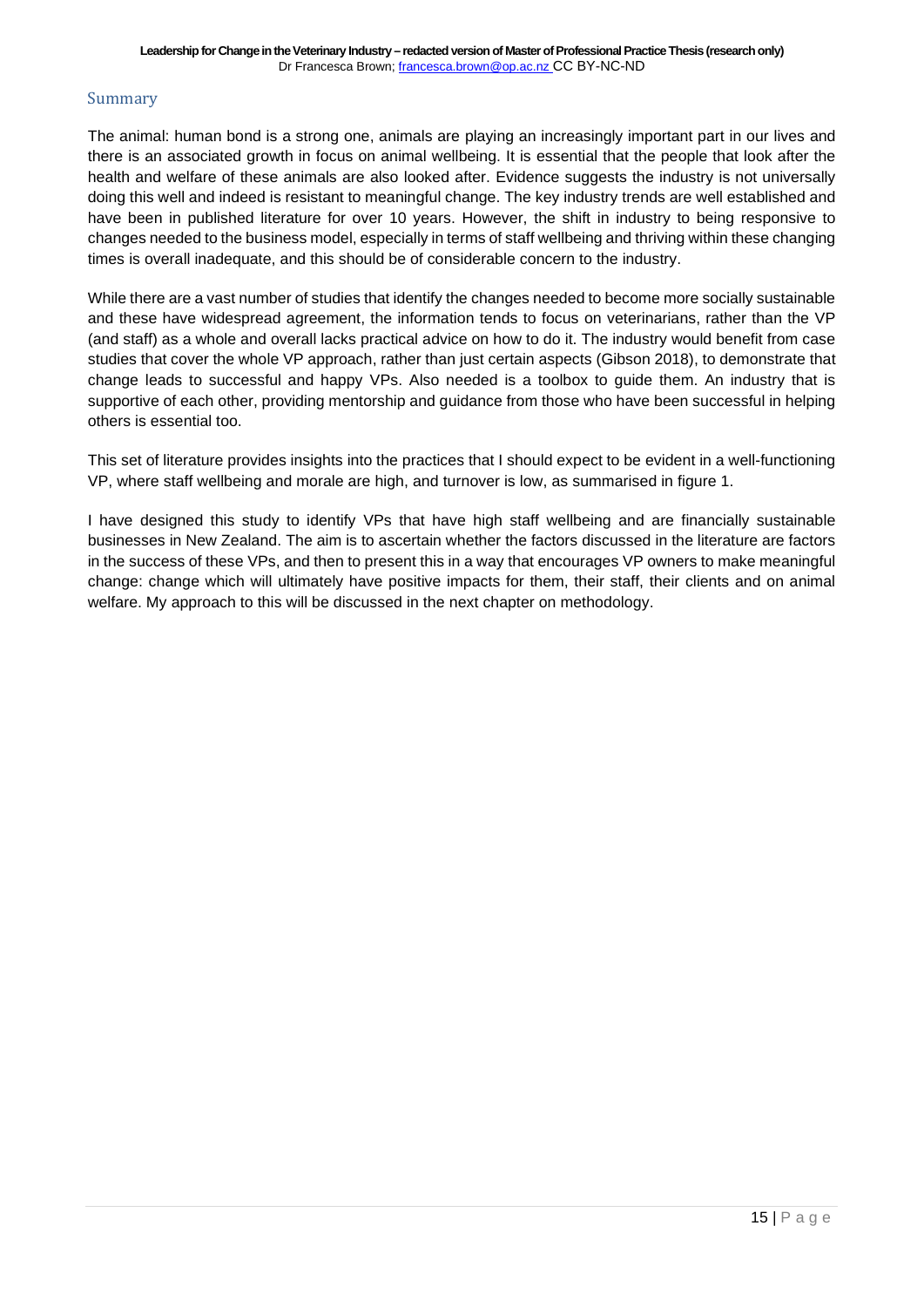## <span id="page-15-0"></span>7. Methodology

In the previous chapter I explored existing literature focused on staff wellbeing and identified lots of ideas and theories of what needs to be done. There is a significant gap in the provision of practical and clear guidelines on how to improve staff wellbeing and case studies that show VPs can both look after staff and be profitable in the New Zealand context. In this chapter, I describe the methodology that will allow me to identify and comprehensively analyse a set of case studies in the New Zealand context, and produce a set of guidelines on how to approach a focus on staff wellbeing with the aim of driving change in the sector.

### <span id="page-15-1"></span>7.1 Overall Research Methodology

The overall methodology used for this study is defined as Action Research (Dudovskiy, J. (n.d.)) as shown in Figure 2. Each phase of the research required identification of the focus, planning, data collection, analysis of the data and reflection which then led to refining the focus and plan for the next phase of the research. As each cycle of action research was concluded, some learning was able to be shared with workplace and industry colleagues.



<span id="page-15-2"></span>*Figure 2 Action Research Applied to this Study (developed by author)*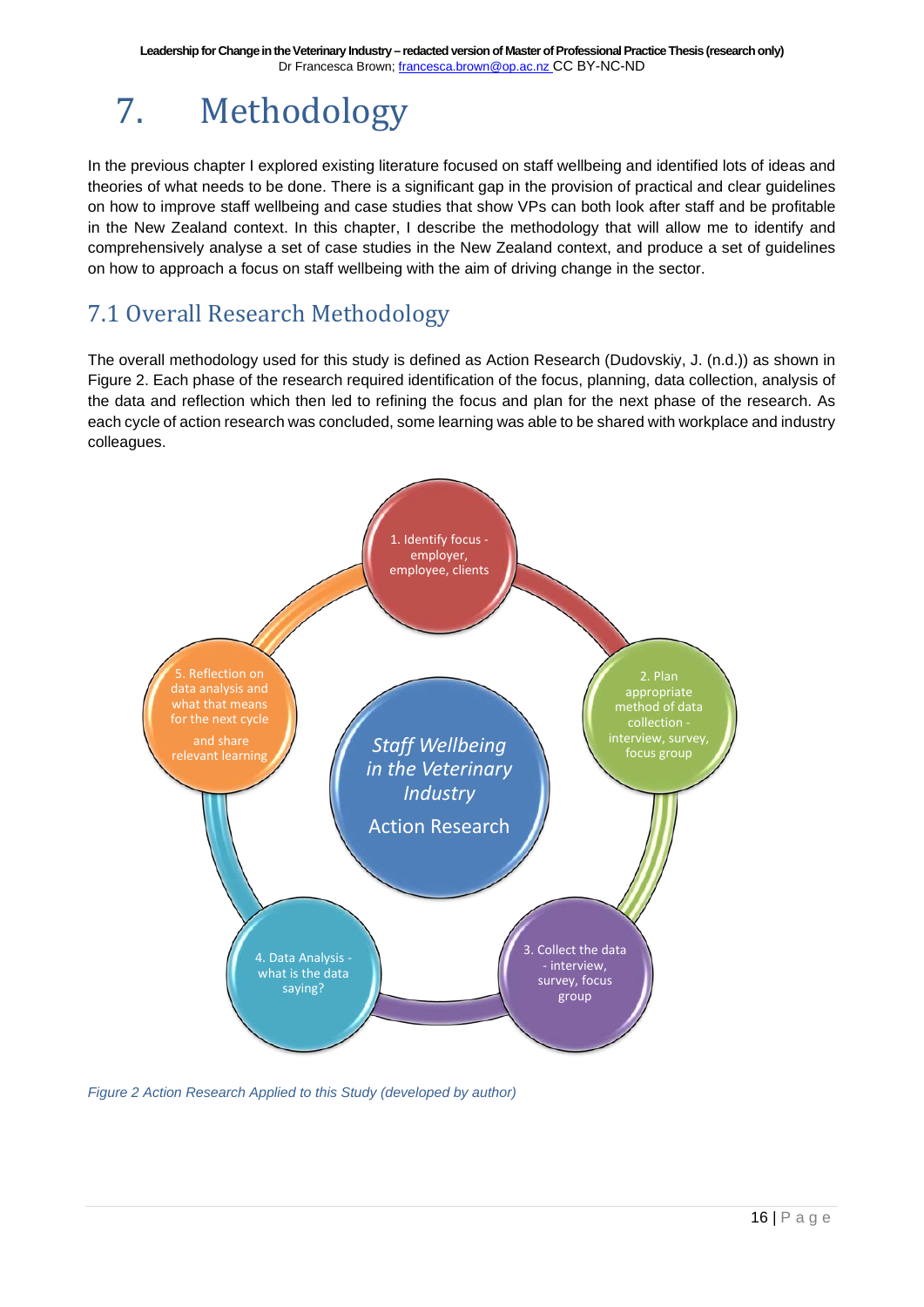A mixed method approach was used to collect data, including interviews, surveys, and focus groups. Interviews were used when an overview was required from a single person. Surveys were used when individual opinions were needed from larger numbers of people and focus groups were used to drill further down with selected case studies. Cross case analysis was performed to identify themes. This mixed methodology enabled me to obtain quality data, to select the right VPs as case studies, and to close the loop between the employer, employees, and client interpretations and consequently enabled strong conclusions to be drawn from this research.

Ethics approval and each research phase and corresponding cycle of the action research is described within this methodology chapter.

### <span id="page-16-0"></span>7.2 Ethics Approval and KTO Consultation

Interacting with employers and employees and asking for information, which if shared inappropriately could present a risk to the employer, employee, or business, required a category A ethics application. The research required collection of potentially sensitive information relating to staff and any findings, particularly if not positive, could potentially negatively impact the business or individuals. The overall risk was lowered somewhat in that I was seeking VPs who felt they were leading in the space of staff wellbeing. However, there was the risk that self-nominated VPs might think they are doing well from a manger/employer perspective, but this view may not be shared by the staff. To mitigate these risks, all data is stored safely and presented anonymously.

Kaitohutohu office (KTO) consultation was sought prior to submitting my ethics application. It is known that the number of Māori in this profession, both veterinarians and support staff, is low. This consultation with KTO helped me identify that findings from this research could result in a more culturally inclusive and safe environment which might be more appealing in the future to Māori career seekers. This did not result in any change of method for this study as the aim was to identify existing VPs that were performing well. However, this insight is interesting to consider as the industry grapples with limited diversity, and the potential that the findings in this study, if implemented widely may increase the appeal of the profession.

As the research was concluding, COVID-19 forced New Zealand into lockdown. This presented as an opportunity to find out how the case studies fared in a crisis and determine whether a staff wellbeing focus helped VPs getting through the crisis. Additional ethics approval was required to enable me to complete this additional part of the study.

The following supporting documents can be found in Appendix 3:

- KTO [consultation.](https://drive.google.com/file/d/1-9tzGsiLqQhRqWyzcjhaYO_sTI5nDpY2/view?usp=sharing)
- [Response from KTO.](https://drive.google.com/file/d/1-E7CeaFAiPzG_gS4holRicsTNJ63XpP0/view?usp=sharing)
- [Initial Ethics application.](https://drive.google.com/file/d/1ZzJlEyaXHMm9zQshNvXn4pcTj3OWpNzK/view?usp=sharing)
- [Ethics Committee feedback.](https://drive.google.com/file/d/1u_ZPQ9H3eUuZ5p0mg5pPW5azKRjqT7Ni/view?usp=sharing)
- [Ethics committee approval letter.](https://drive.google.com/file/d/1XBYIr4WWgsP6DqSsh3a61eC5xkvla3Gc/view?usp=sharing)
- [Ethics application amendment request.](https://drive.google.com/file/d/1ciD2ngDZth9nWuWh1u8pgQOOHkYdZ4QU/view?usp=sharing)
- [Approval letter for amendments.](https://drive.google.com/file/d/15dAvYciZ36-5vJnTuUSOiOu7-KA3Ey18/view?usp=sharing)

### <span id="page-16-1"></span>7.3 Research Phases and Data Collection Methods

This research involved connecting with VPs that demonstrate a commitment and success when it comes to staff wellbeing. This includes collecting insight from employers and employees, as well as their clients. To ensure selection of case studies that met the brief, I set up a phased project. The phases, method of data analysis and rationale are summarised in Table 1. The first three phases were focused on identifying suitable VPs to be the in-depth case studies and the second three phases were designed to collect more detailed information from the in-depth cases studies and draw conclusions about what contributes to their success.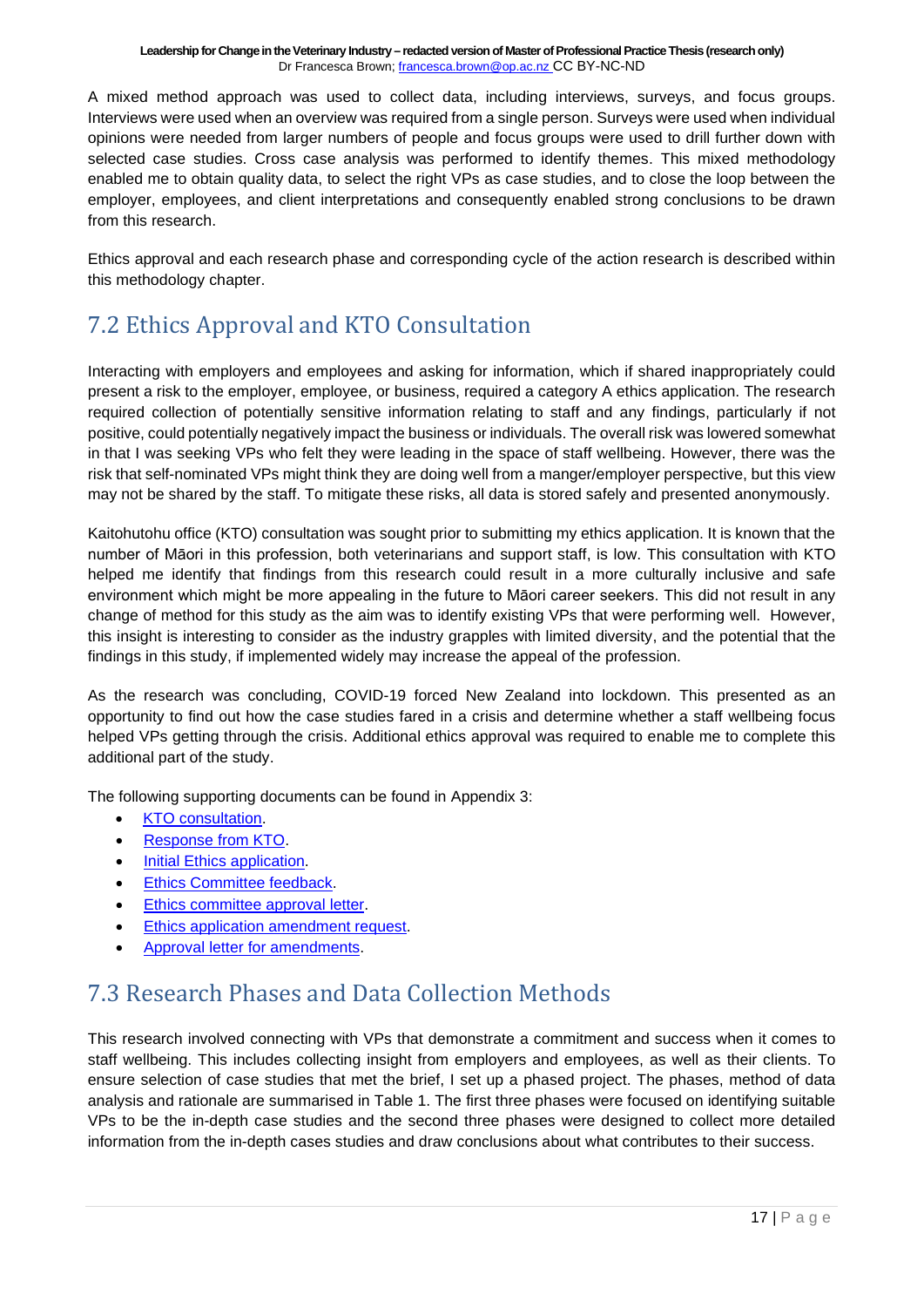#### <span id="page-17-1"></span>*Table 1: Summary of the Research Phases*

\**These research phases were undertaken over a period of approximately 8 months.* 

|  | Phase* | <b>Research</b><br>method                                      | <b>Brief Details</b>                                                                                                                                   | <b>Practice time commitment</b>                                                                        | <b>Benefits to the</b><br>participating practices                                                                                    |
|--|--------|----------------------------------------------------------------|--------------------------------------------------------------------------------------------------------------------------------------------------------|--------------------------------------------------------------------------------------------------------|--------------------------------------------------------------------------------------------------------------------------------------|
|  | 1      | <b>Identify</b><br>Potential<br>Veterinary<br><b>Practices</b> | Advertising, designed to reach a wide<br>spectrum of veterinary practices<br>(Appendix 4)                                                              | $5-15$ mins<br>for email and/or short phone<br>call                                                    | Opportunity to help<br>improve the wider<br>profession's commitment<br>to staff wellbeing                                            |
|  | 2      | Employer<br><b>Interviews</b>                                  | Background information about the<br>practice and its drivers                                                                                           | 1-1.5 hours for interview<br>plus est. 30mins to check<br>approved summary of<br>information collected | Opportunity to help<br>improve the wider<br>profession's commitment<br>to staff wellbeing and to<br>reflect on their own<br>practice |
|  | 3      | <b>Work</b><br>Environment<br>Survey                           | Matching the employer information with<br>responses of staff in terms of their<br>wellbeing and what the practice is doing<br>that is working for them | 15 minutes per employee                                                                                | Practice received full<br>report of all data collected<br>with suggestions for next<br>steps                                         |
|  | 4      | <b>Focus Groups</b>                                            | Face to face with staff from selected<br>case studies to further develop<br>understanding of why the practice is<br>successful                         | 1-1.5 hours per practice                                                                               | Food and a time to<br>connect and celebrate<br><b>SUCCESS</b><br>A summary of information<br>collected                               |
|  | 5      | <b>Client Survey</b>                                           | To close the loop by confirming client<br>satisfaction                                                                                                 | Max 1 hour to circulate to<br>clients. 2 minutes for a<br>client to complete.                          | Data was anonymously<br>collated and made<br>available to practice for<br>their own use.                                             |
|  | 6      | COVID <sub>19</sub><br>Resilience<br>Questions                 | Interview with veterinary practice to<br>understand COVID19 response.                                                                                  | 15 minutes - 1 hour from<br>employer/practice manager<br>of case studies to record<br>experiences      | Contributing to industry<br>resilience by sharing their<br>insights                                                                  |

#### <span id="page-17-0"></span>7.3.1 Phase 1: Identifying Veterinary Practices to Participate

I was looking for VPs that felt they fitted the brief of a VP that is demonstrating excellent socially sustainable ideals within a successful veterinary business context. Therefore, making a request to industry businesses to self-select was an appropriate method of identifying participants.

Utilising the NZ Veterinary Association's (NZVA) flagship magazine, VetScript, a request was made to VPs who thought they may be suitable for this study [\(Appendix 4.1\)](https://drive.google.com/file/d/1N26kGfHgyJQj_p2iInl-ZLd0kOF8mSkJ/view?usp=sharing). This publication reaches approximately 80% of the profession.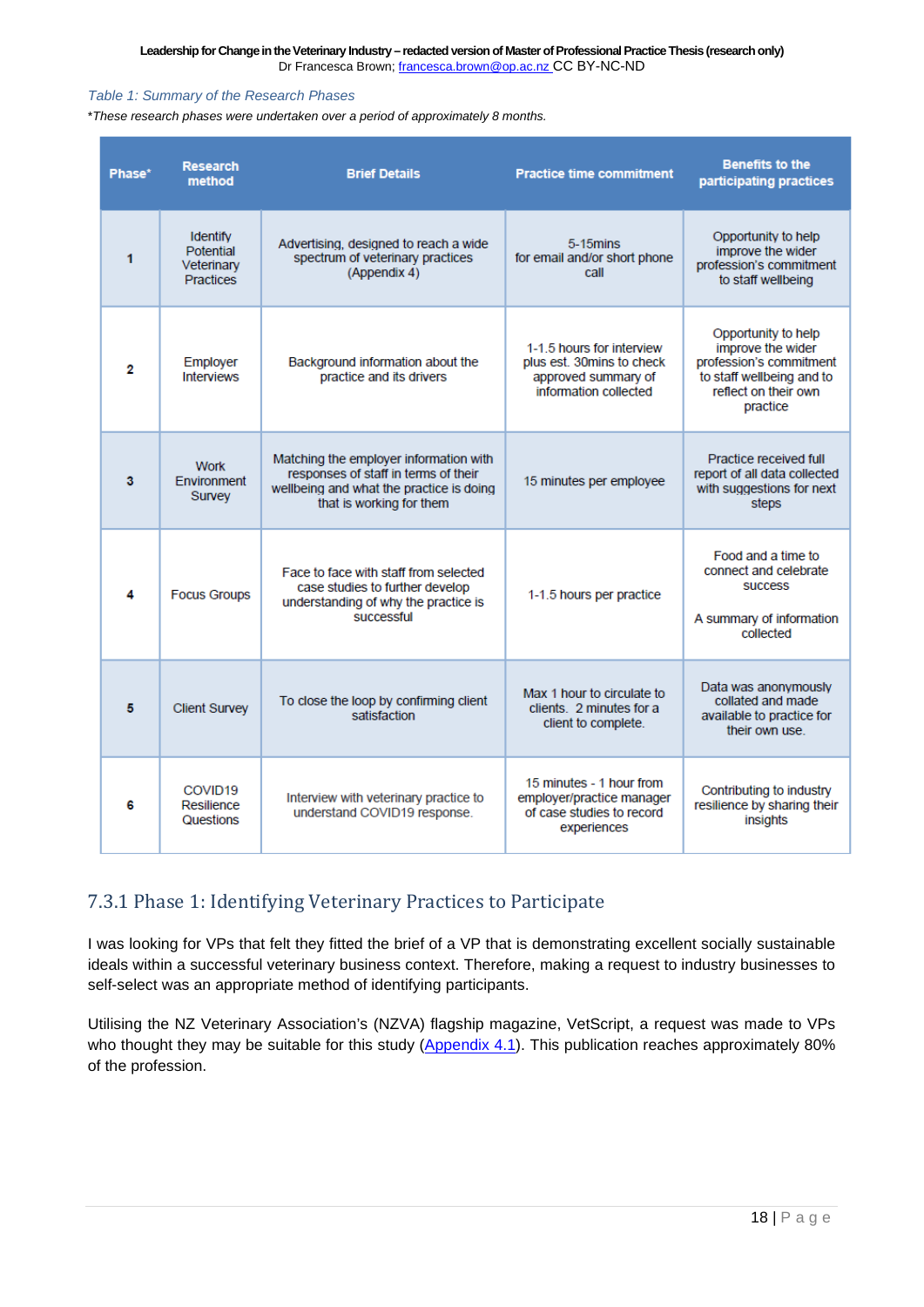Once this magazine had been delivered to NZVA members, the request was published on the [WIVES \(Women](https://www.facebook.com/groups/454395724713971/)  [in Veterinary | Essential Solutions\) Facebook page,](https://www.facebook.com/groups/454395724713971/) which is very active, especially with veterinary professionals wanting to activate change. This post gathered interest and dialogue from some veterinarians wanting to be sure that the research involved talking to employees as well as employers as they were concerned that there employer and employee feedback may vary within a practice [\(Appendix 4.2\)](https://drive.google.com/file/d/1N26kGfHgyJQj_p2iInl-ZLd0kOF8mSkJ/view?usp=sharing).

I spoke with each VP that responded and explained what was involved. If they were still committed, I progressed them to the next stage. I then looked at the ownership structures and undertook to directly contact VPs to bridge the gaps as I felt it was important to try and get a cross section of these ownership structures.

#### <span id="page-18-0"></span>7.3.2 Phase 2: Employer (or Veterinary Practice Manager) Interviews

Employer (or VP manager) interviews were undertaken with seven of the eight VPs that expressed an interest in participating, the eighth VP withdrawing before the employer interview took pace citing lack of time (Table 2). These were completed via a telephone interview, or face to face if the VP was in a similar locality to me, at a mutually agreeable time. The purpose was to gather background information about the VP and the initiatives that support staff wellbeing.

Signed consent was returned by each VP prior to completion of the interview. Following the completion of the interview, typed notes were sent to the VP to ensure that they were an accurate representation of our conversation.

While some questions asked for hard data (for example hours of operation and ownership structure), some questions were open to personal interpretation of the owner/manager (for example communication quality and leadership styles). See [Appendix 5.1](https://drive.google.com/file/d/1z3CF6RYkQw9C8mlJRT3zukn7kcnoLb-v/view?usp=sharing) for the specific questions asked in the employer interviews.

In summary, the initial questions in the employer interview included data to understand the basic VP demographics, including:

- species focus.
- ownership structure.
- staff demographics including gender, ethnicity, and qualifications.
- hours of operation.

The questions then expanded into areas that, based on my review of literature, are important to staff wellbeing, including:

- vision and values.
- staff ratios.
- staff turnover
- self-analysis of leadership style and expectations of others in the VP with leadership roles.
- rostering.
- overtime and after-hours expectations.
- staff leave and benefits.
- career planning for individuals within the VP including performance review and professional development.
- healthy and safety.
- VP culture.
- workplace stress management.
- Communication.
- assessment of commitment to sustainable practice community and environmental.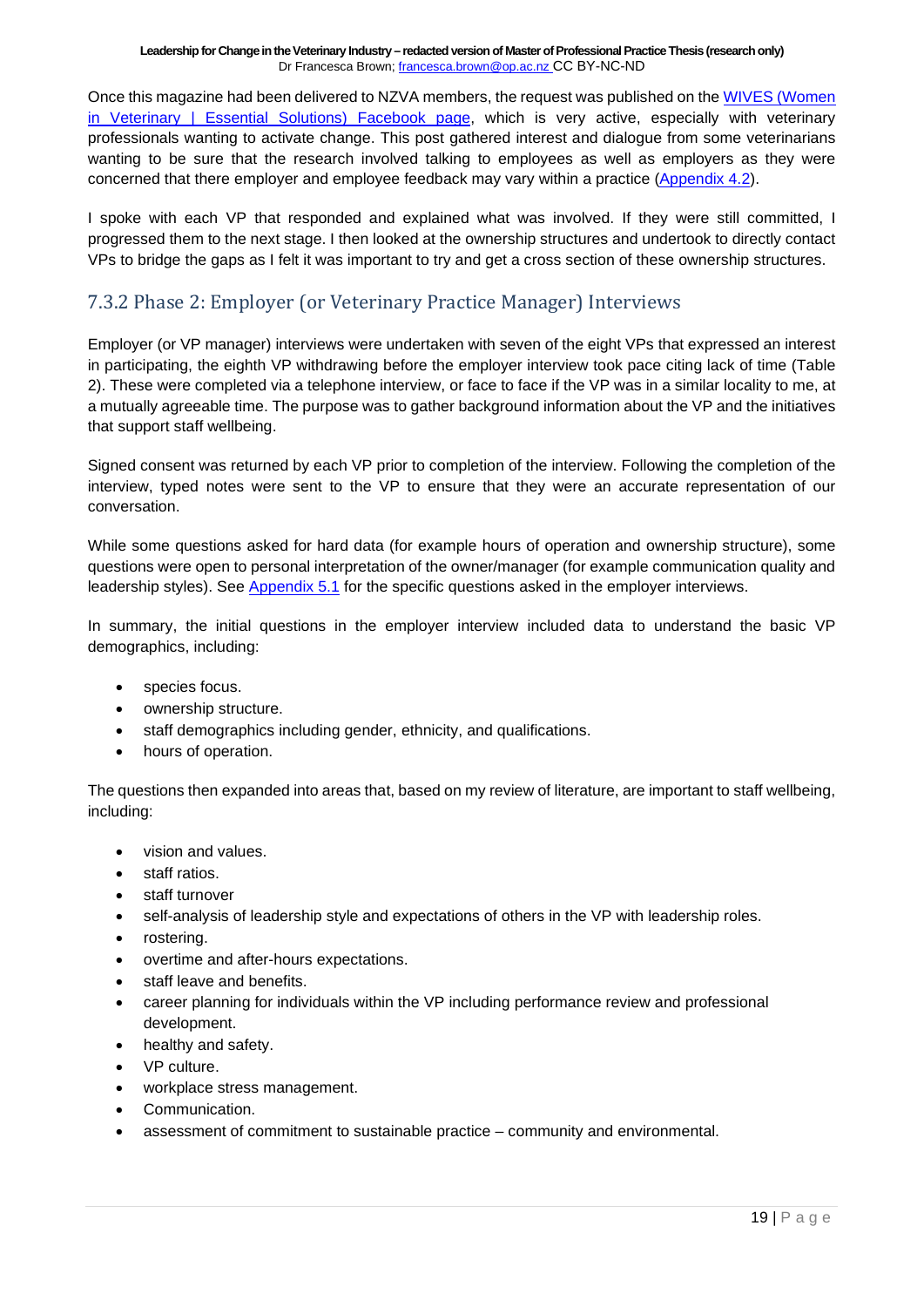The interview questions concluded with an assessment of the current VP success in terms of turnover and profit relative to budget. The employer interview data was examined by:

- 1. confirming that the information provided fitted the brief of a focus on staff wellbeing while being financially viable.
- 2. comparative analysis between case study VPs.
- 3. a cross check between what the employer reported in the interviews and what staff reported in the work environment survey when that had been completed.

This analysis is presented and discussed in more detail in the findings section and appendices.

#### <span id="page-19-0"></span>7.3.3 Phase 3: Work Environment Survey

I created a work environment survey (WES) which was administered using Qualtrics. All seven VPs that completed the employer interview were progressed to this phase. The first question gave participants information on the project and required them to consent. Participants could only continue with the survey if consent was granted by the respondent. Participants were advised that the survey would be summarised for their employer but that all data would be anonymised.

Each VP had a unique survey URL, and this was circulated to all staff by the VP owner/manager.

The questions in the WES were designed based on the same research that informed the employer/VP manager interview questions and related to the same topics.

This data was analysed by comparing the agree and disagree data for each VP side by side. This is presented in detail in the findings section and in appendices.

#### <span id="page-19-1"></span>7.3.4 Phase 4: Focus Groups

Three case studies were selected to participate in focus groups to develop an understanding of their success in more depth. These were chosen based on analysis of WES data presented in the findings section. The three highest scoring VPs were chosen.

The purpose of the focus groups was to gain further insights into how the VP is achieving success in staff wellbeing. They also provided an opportunity to discuss veterinary industry challenges that, despite the high staff wellbeing reported, were still challenges for the case studies.

Focus groups were held in January and February 2020. They were scheduled for one hour. All staff were invited and most attended. Catering was provided appropriate to the timing of the meeting. Day and time were selected by the VP to best suit their availability.

Case study A and B focus groups were completed in one session each, case study C was completed over two sessions to enable the whole team the opportunity to attend. Participants signed a consent form prior to the sessions starting.

Each session started with a brief overview of the WES results as a refresher and a way of focussing the discussion. Using guiding questions, I asked for feedback on the data presented specific to the VP and then on veterinary industry challenges.

Specific practice WES feedback quiding questions included:

- was the summary accurate?
- what else would you add to it?
- would you take anything away?
- what are the key areas that make this practice a great place to work?
- what are the key changes needed to further improve it?
- how should change be implemented?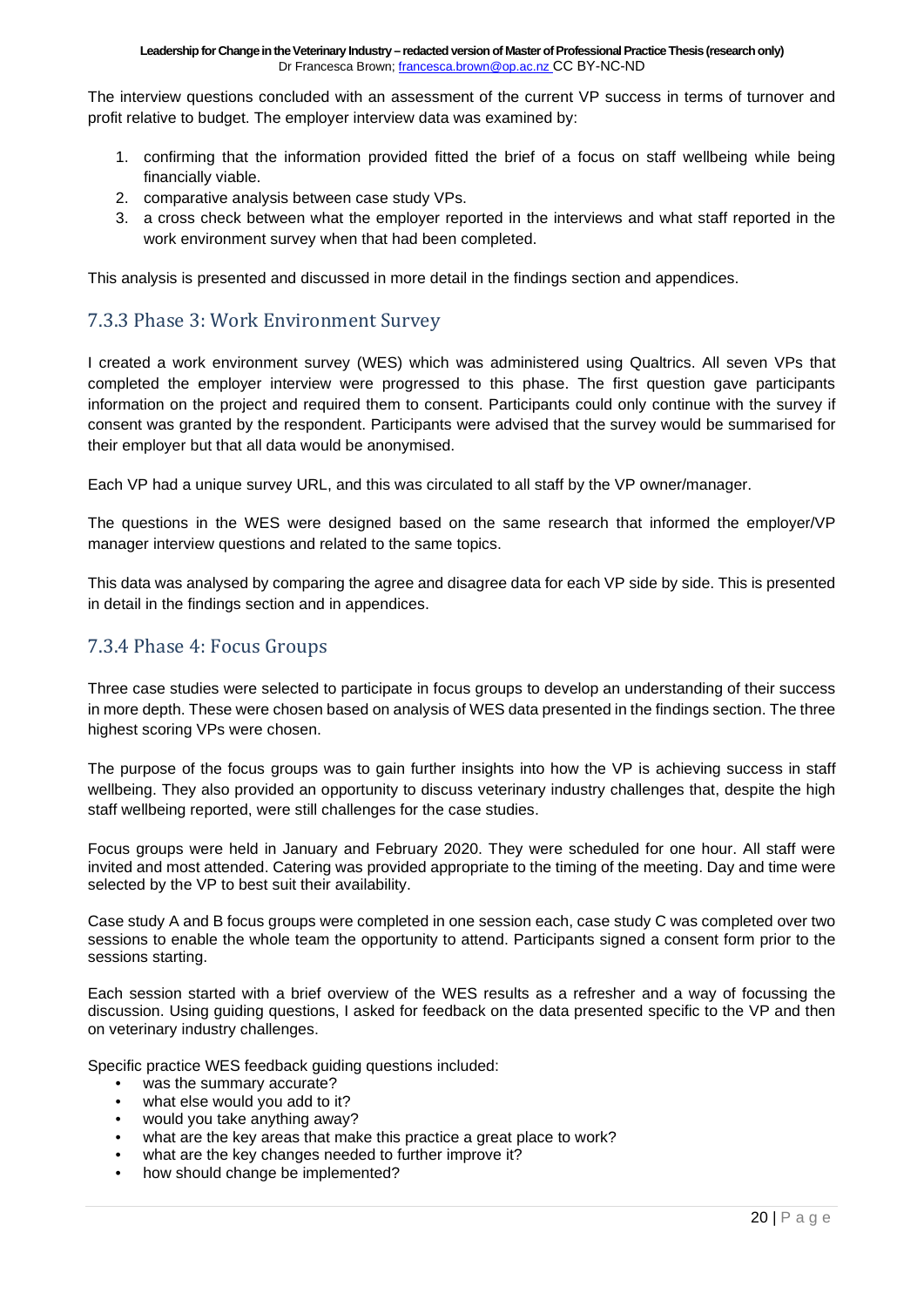Industry wide discussions included:

- leadership and its contribution to workplace success.
- veterinary industry pay rates.<br>• charging for services.
- charging for services.
- attitudes to discounting and undervaluing services.
- attitudes to having students in practice.

Notes were handwritten during each focus group. Immediately after the focus groups the handwritten notes were typed up while the conversation was still fresh. The notes were then sent back to the VP to get confirmation that it captured the conversation accurately. Cross case thematic analysis was then used to present this data and compare each of the case studies.

#### <span id="page-20-0"></span>7.3.5 Phase 5: Client Feedback

As VPs are in the service industry, it was important to show that the selected case studies had satisfied clientele. This was achieved using both publicly available data such as Facebook and Google reviews and two of the selected case studies also participated in a short customer satisfaction survey that I developed.

The questions in the survey were:

- 1. Overall, how satisfied are you with the service you receive from "name of VP" (5-point satisfaction scale).
- 2. In your opinion what is the best thing about "name of VP" (comments box).
- 3. In your opinion what is one thing you would like to see improved about "name of VP" (comments box).

For the purposes of this research the percentage satisfied was what was important, however the additional questions allowed thematic analysis to get a sense of what was working well, and areas of potential weakness from a client perspective. This also enabled me to provide a comprehensive report to each of the case studies for their use in further developing their business.

#### <span id="page-20-1"></span>7.3.6 Phase 6: COVID-19 Business Resilience Questions

Phases 1-5 were concluding as COVID-19 was taking hold in NZ. Given the unique situation presented, I was interested to find out whether these high performing teams demonstrated resilience. This was my only deviation from the original agreed project.

Because relationships were already established with the three case studies, this created an opportunity, once we returned to level one, to understand the effects of COVID-19 on the VPs during and as we moved out of the crisis. Additional ethics approval was obtained to ask these additional questions as it was not included in the initial application [\(Appendix 3\)](https://drive.google.com/file/d/15dAvYciZ36-5vJnTuUSOiOu7-KA3Ey18/view?usp=sharing).

The themes the case study owners or practice managers were asked to comment on were:

- VP strategy to approaching the crisis.
- revenue impacts now and potentially long term and any financial assistance accessed (in broad terms – no figures required).
- staffing management/impacts on staff.
- health and safety challenges.
- changes that you have implemented now that might be used long term  $-$  e.g. more tele/video appointments in specific situations.
- client responses to the necessary changes.
- assessment on how well the business and staff have managed.
- any other insights you would like to share.

Analysis was by contrasting the responses to each question across the three case studies, looking for similarities and differences in approach.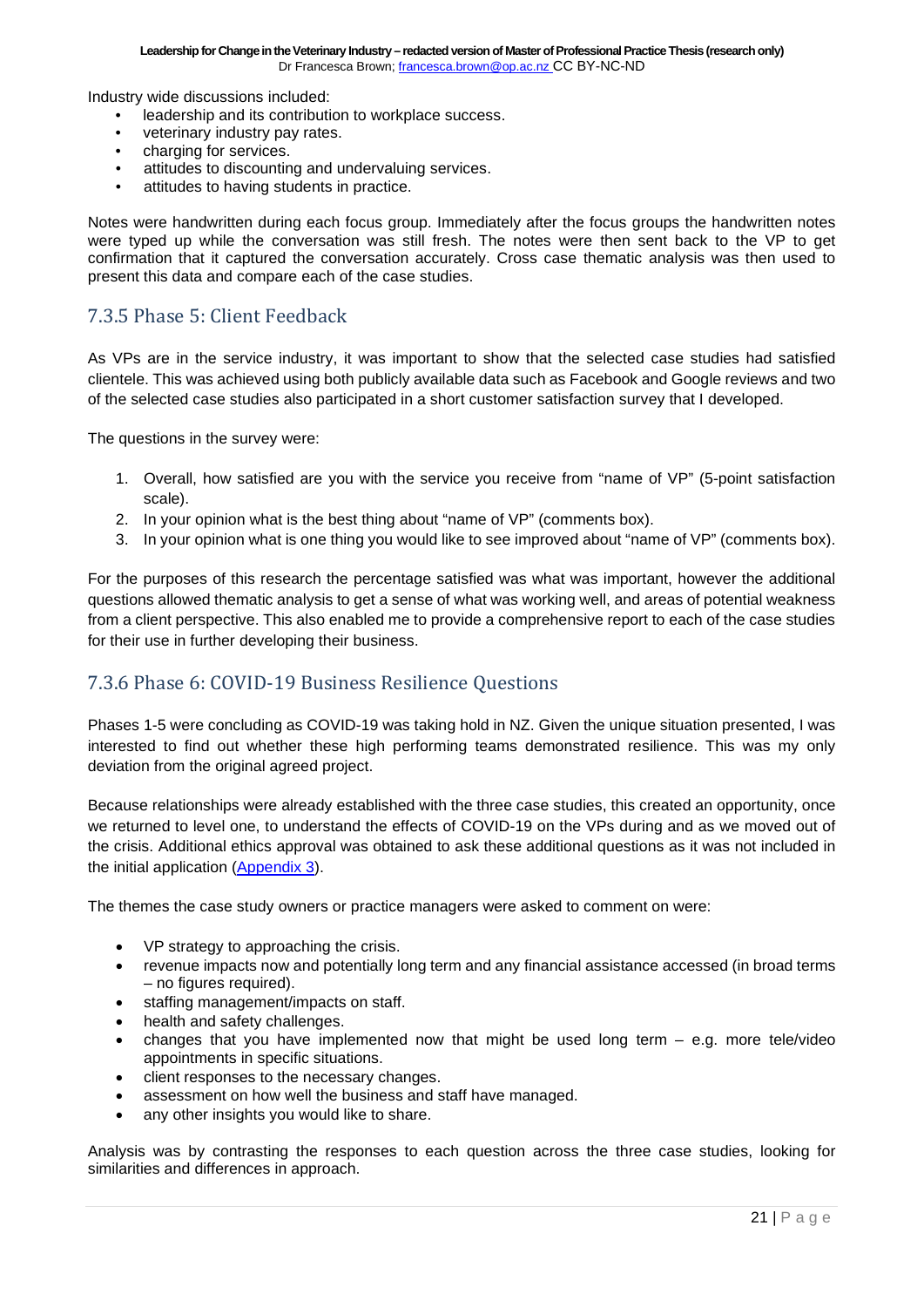### <span id="page-21-0"></span>7.4 Summary

In this chapter I have explained the phases of this action research, the rationale for each phase and the methodology used for collecting and analysing the findings. The result is a study that collects data from a variety of viewpoints and through both sequential and cross-case comparative thematic analysis allows strong conclusions to be drawn. In the next chapter I will present the findings and subsequent analysis.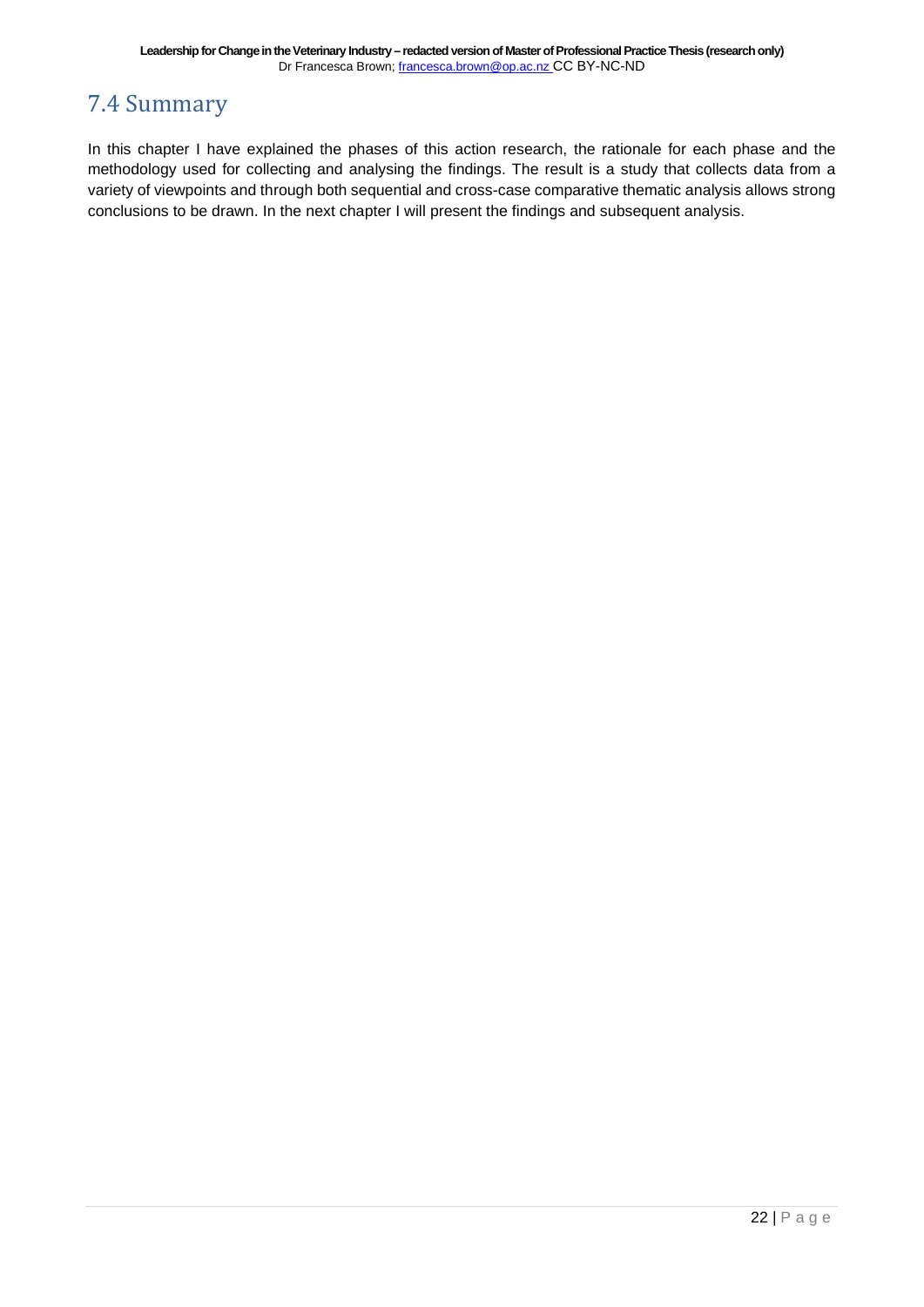## <span id="page-22-0"></span>8. Findings

In the previous chapter I explained the phases of the research and the rationale behind each phase. In this chapter I will present my findings at each stage, associated data analysis and some discussion about the findings so far for each phase of the research. As I progress through the phases I look at the growing body of data to draw stronger conclusions.

### <span id="page-22-1"></span>8.1 Identification of Veterinary Practices to Participate

Seven VPs came forward to participate in the study (six via the VetScript publication and one via the WIVES Facebook page).

A summary of the VP type and ownership of the initial practices wishing to participate can be found in [Appendix](https://drive.google.com/file/d/1N26kGfHgyJQj_p2iInl-ZLd0kOF8mSkJ/view?usp=sharing)  [4.3.](https://drive.google.com/file/d/1N26kGfHgyJQj_p2iInl-ZLd0kOF8mSkJ/view?usp=sharing)

A gap in the corporate ownership structure was identified and I felt it was important to at least try and get a cross section of business ownership models. This led to direct communication via email, or a web enquiry where an email address could not be located, to five corporate groups operating in NZ, asking them if they were interested in nominating 1 or more branches to participate. Only one corporate group responded to the request. They were very helpful, keen to be involved and identified three of their VPs for me to directly contact. Of these, one was willing to participate and became the 8<sup>th</sup> participating VP while the other two identified that they did not have time to participate. I was disappointed, but not surprised that no corporates came forward. I had hoped that they would back themselves in this space. As numbers of corporate VPs grow year on year and therefore more of our industry colleagues end up working for them, it is important that staff wellbeing be a matter of priority.

<span id="page-22-2"></span>Table 2 provides a summary of the VPs that agreed to participate and the phases they participated in.

#### *Table 2: Summary of the Participation of the Eight Veterinary Practices Agreeing to be Part of the Study.*

*Note that these are not recorded in order of contact, but were reordered for ease of data presentation moving forward*

|   | <b>Location</b>                           | <b>Practice type</b>                                       | <b>Ownership</b>                                                                               | <b>Phases they participated in</b>                                                                                                                                                                                                                                   |
|---|-------------------------------------------|------------------------------------------------------------|------------------------------------------------------------------------------------------------|----------------------------------------------------------------------------------------------------------------------------------------------------------------------------------------------------------------------------------------------------------------------|
| A | Large City                                | Companion<br><b>Animal Practice</b>                        | Privately owned by 2<br>female veterinarians                                                   |                                                                                                                                                                                                                                                                      |
| в | <b>Small City</b>                         | Companion<br><b>Animal Practice</b>                        | Privately owned by 1<br>female veterinarian and<br>1 female non veterinary<br>practice manager | Participated in employer interview and work environment survey.<br>then selected as a case study.<br>Participated in focus group, client survey and additional questions<br>regarding COVID19                                                                        |
| c | <b>Medium</b><br>sized urban<br>town      | Large mixed<br>practice<br>(majority<br>companion)         | Privately owned by 2<br>male veterinarians                                                     |                                                                                                                                                                                                                                                                      |
| D | Rural<br>service<br>town                  | Large mixed<br>practice<br>(majority dairy)                | Club practice                                                                                  | Participated in employer interview and work environment survey.<br>Only 50% staff participation in work environment survey.<br>Not selected as a case study for phase 4                                                                                              |
| Е | <b>Satellite</b><br>town of<br>large city | Small but fast-<br>growing<br>companion<br>animal practice | Privately owned by 1<br>female veterinarian and<br>her non veterinarian<br>husband             | Participated in employer interview and work environment survey.<br>Had good participation in work environment survey.<br>Not selected as a case study for phase 4                                                                                                    |
| F | Large city                                | Companion<br>Animal practice                               | Corporately owned                                                                              | Agreed to participate after direct contact was made, following<br>nomination by corporate owner<br>Participated in employer interview and work environment survey.<br>Had good participation in work environment survey.<br>Not selected as a case study for phase 4 |
| G | Large city                                | Companion<br>animal referral<br>practice                   | Privately owned by<br>veterinary husband and<br>wife team                                      | Participated in employer interview but was unable to engage<br>participation of employees in the work environment survey so<br>withdrew from study                                                                                                                   |
| н | Large city                                | Companion<br><b>Animal Practice</b>                        | Privately owned by 2<br>female veterinarians                                                   | Initially agreed to participate, but pulled out before the employer<br>interview due to lack of time available to commit to participation                                                                                                                            |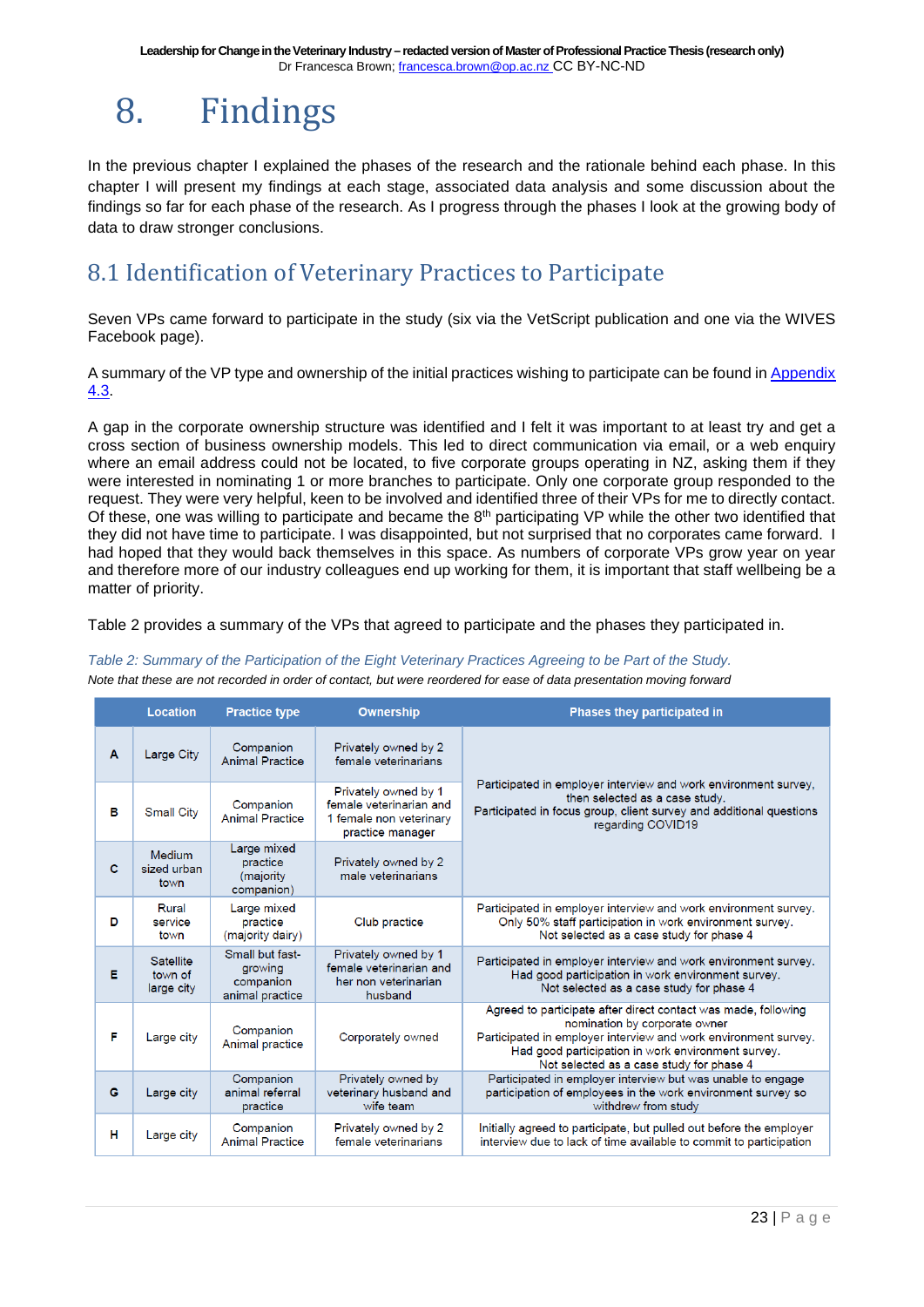In summary, most VPs putting themselves forward were privately owned (six of eight) and of these, the balance was tipped towards female ownership. As well as the two corporate branches I talked to that cited lack of time to participate, one of the initial eight VPs agreeing to participate withdrew prior to the employer interview, alsociting lack of time.

Although the research had not technically started at this stage, the response received did lead me to ask some questions.

- 1. Is a VP, that believes they are performing well in terms of social sustainability, doing well in this space if they are unable to spare approximately 2.5 hours over 6-8 months to contribute to the wider profession's wellbeing?
- 2. Why did the corporates not respond at all to the initial call for participants, and then the majority not respond to the direct contact made with them via their national offices?
	- a. In terms of the initial advertisement did branches think they had to wait for their corporate owner to come forward and the corporate owners think the individual branches would respond? If this is the case, then this is suggestive of a lack of clear communication and may be indicative of wider communication challenges.
	- b. Are the corporate VP owners/VP managers not NZVA members or active on the social media channels used?
	- c. Why did 4/5 head offices not respond to the direct communication? Perhaps those filtering the emails felt that the project was not relevant.
	- d. Is this ownership structure not currently performing in both a socially and financially sustainable way at the coalface and thus it was deliberate choice to not take part in this research?
- 3. Are females more willing to put themselves forward to participate in social research as suggested by some research (Smith 2008) or is the leadership required for socially sustainable business a more natural female leadership style (Eagly and Carli 2003)?
- 4. Did imposter syndrome (Gardner 2016) or tall poppy syndrome (Kirkwood 2007) stop more VPs from coming forward, or are there genuinely very few who are focussed on the wellbeing of staff?

While these questions are interesting to ponder, direct answers were not sought to these questions in the subsequent research. This study was focussed on working with willing participants to showcase good practices and encourage change rather than finding out why people do not do things.

Now that I had a set of VPs with a variety of ownership models the next stage was to interview the practice owners or manager/s to find out more about their VP and the wellbeing ethos. In the next section I will discuss these interviews.

### <span id="page-23-0"></span>8.2 Employer Interview Findings

It was unsurprising that the information provided by the employer/managers of the VPs putting themselves forward for this research outlined many positive aspects of the VP and their perception on how they thought things were going. All were equally enthusiastic about what they were doing in their respective VPs and their wellbeing focus.

The interview provided some overall context for the veterinary practice and then some specifics about how they do things. Of interest to note is:

- the benefits over and above salary varied considerably at each practice.
- veterinarian to support staff ratios are between 1:2 and 1:3.
- all the participating practices reported meeting or exceeding their business financial goals.
- all the participants reported that their attention to staff wellbeing was high.

[Appendix 5.2](https://drive.google.com/file/d/1z3CF6RYkQw9C8mlJRT3zukn7kcnoLb-v/view?usp=sharing) provides more detailed discussion on the key findings.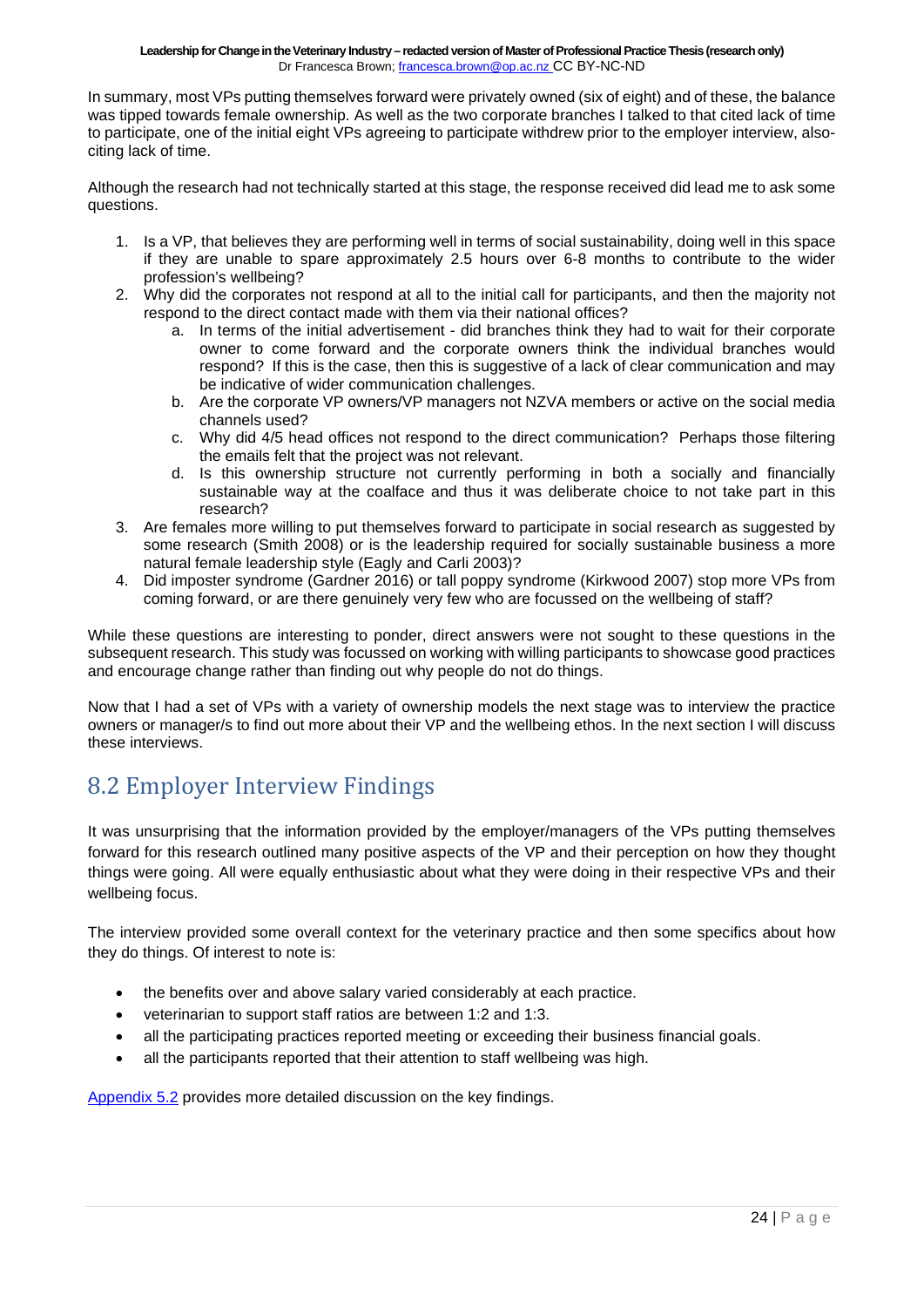[Appendix](https://drive.google.com/file/d/1z3CF6RYkQw9C8mlJRT3zukn7kcnoLb-v/view?usp=sharing)  $5.3 - 5.8$  provide summary tables of key information provided from the employer interviews. They also include some notes regarding my initial impressions of the practice from the conversation as well as some potential challenges I identified. As case study G did not go on to complete the work environment survey, I have omitted the employer interview data. It is of interest to highlight three additional themes from the employer interviews based on these tables.

- 1. Overall, the case studies all spoke about the veterinary team and that included all staff. They avoided the "us" (the veterinarians) and "them" (the support staff) language implied in much of the research cited earlier.
- 2. All the case studies identified themselves as learning VPs and as such expected staff to be learning all the time and developing their skills. In addition, they all welcome students into their VPs and find them a valuable addition to the practice.
- 3. Low staff turnover is also a feature across all but one of the case studies, and where there was turnover it usually related to maternity leave, staff heading on their "OE's" (overseas experiences) and VP growth. Gallup research (2008) has linked 75% of staff turnover to "bad bosses" which affects staff wellbeing. The measure of low staff turnover is an important one when considering staff wellbeing.

These interviews indicate that while there are themes across the case studies, these VPs are not "the same". That reaffirms my thought process that there is not a cookie cutter approach to VP nor to wellbeing within it. What will emerge from this study are themes and areas of focus, not recipes for success.

The perceptions of employees can differ from that of the owner/VP practice manager so one of the keys to showing success in staff wellbeing will be congruence between the information provided by the VP employer/manager and the employee data collected through the work environment survey. The VPs all met the criteria of a focus on staff wellbeing while being financially sustainable to continue to the next stage of the WES. The WES allowed me to examine congruence between employer perceptions and that of the employees. In the next section I will examine the WES findings.

### <span id="page-24-0"></span>8.3 Work Environment Survey (WES) Findings

All the VPs completing the employer/VP manager interview, were then given the opportunity to engage with the WES as they met the criteria relating to financial wellbeing and focus on staff wellbeing. Both employees and employers were encouraged to complete the WES.

The WES was launched for seven VPs (Table 2; case studies A-G). Case study G withdrew after being able to engage only a few of their staff in completing the survey. All the practices that completed the WES had between 85 and 100% participation except case study D [\(refer Appendix 6a.1.1\)](https://drive.google.com/file/d/1jCCc-YV29O9Rrnq0wmhxm3XlQoG_Dck-/view?usp=sharing).

The WES survey collected data on the demographics of respondents. As well as getting a picture of the practice make up and diversity, demographic data was collected so that it would be possible to subgroup data and look at it from different perspectives, for example – veterinarians versus support staff or those newer to the profession and/or the practice versus those who have been there a while. The demographic data collected shows the practices as typical of VP in New Zealand. [Refer to Appendix 6a.1.2](https://drive.google.com/file/d/1jCCc-YV29O9Rrnq0wmhxm3XlQoG_Dck-/view?usp=sharing) – 6a.1.6 for more details about [the demographics and graphs.](https://drive.google.com/file/d/1jCCc-YV29O9Rrnq0wmhxm3XlQoG_Dck-/view?usp=sharing)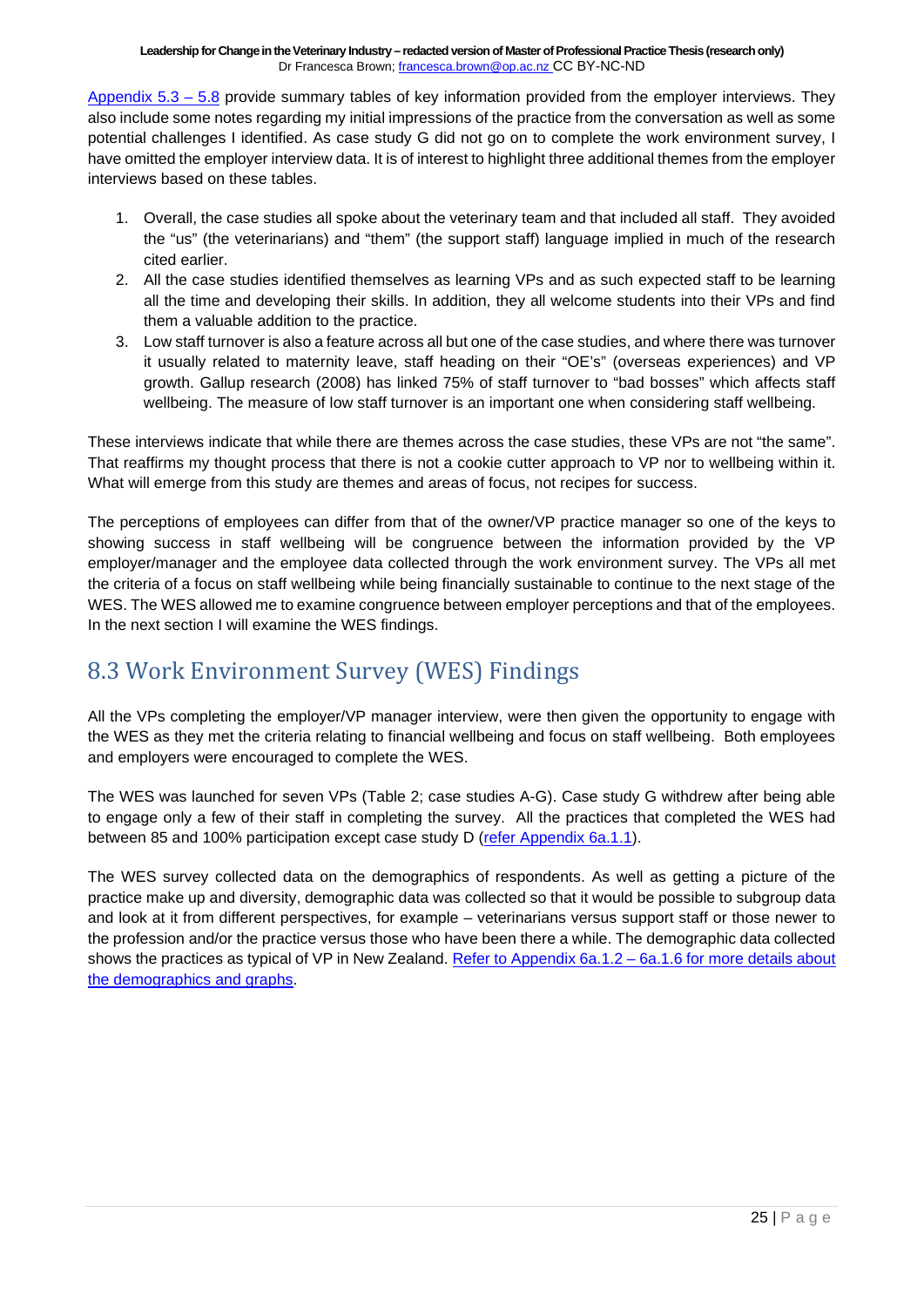[Appendix 6a.2](https://drive.google.com/file/d/1jCCc-YV29O9Rrnq0wmhxm3XlQoG_Dck-/view?usp=sharing) – 6a.11 outlines some key findings in the WES in relation to:

- vision and values.
- workhours and expectations.
- staff leave and benefits.
- health and safety.
- performance reviews, professional development, and career pathways.
- communication.
- wellbeing.
- position description, utilisation, and staff ratios.
- sustainable practices.
- leadership.

From the literature I know that it is essential that the VP is performing in all these areas to optimise staff wellbeing.

A summary report of the WES data, specific to the VP was provided to each participating practice. The VPs appreciated the reports, however their responses to them varied which gives insights into how each of the VPs handles feedback:

- Case studies A, B and C were very enthusiastic and excited about the value of the data to help them continue their journey.
- Case studies D and F were surprised about the findings and what they thought they were achieving was not universally being felt by the staff. However, they had a positive attitude to the value of the data in helping them progress forward.
- Case study E which also had disparity between the employer's views and those of the staff, responded by asking me not to circulate it to any of the staff.

In summary, the WES provided a huge body of data. Each of the six VPs had areas of relative strength compared to the others, and areas of weakness, which have been considered in this section. Based on the data so far, case studies A, B, C and D appear to be the ones performing most strongly in staff wellbeing, but the lower level of engagement in the WES for case study D is of concern in terms of progression to focus groups.

In the next section I will analyse quantitatively the data returned to select the case studies to progress to focus groups.

### <span id="page-25-0"></span>8.4 In-Depth Case Study Selection

In the previous section I outlined the findings from the WES. In this section I will show how I quantitatively analysed the data from the WES, to confirm selected case studies to continue with focus groups.

Following the employer interviews and WES, I identified case studies A, B and C as having solid frameworks in place and a track record of being focussed on staff wellbeing. Case study D is close, but engagement in the WES was of a concern in terms of whole team engagement.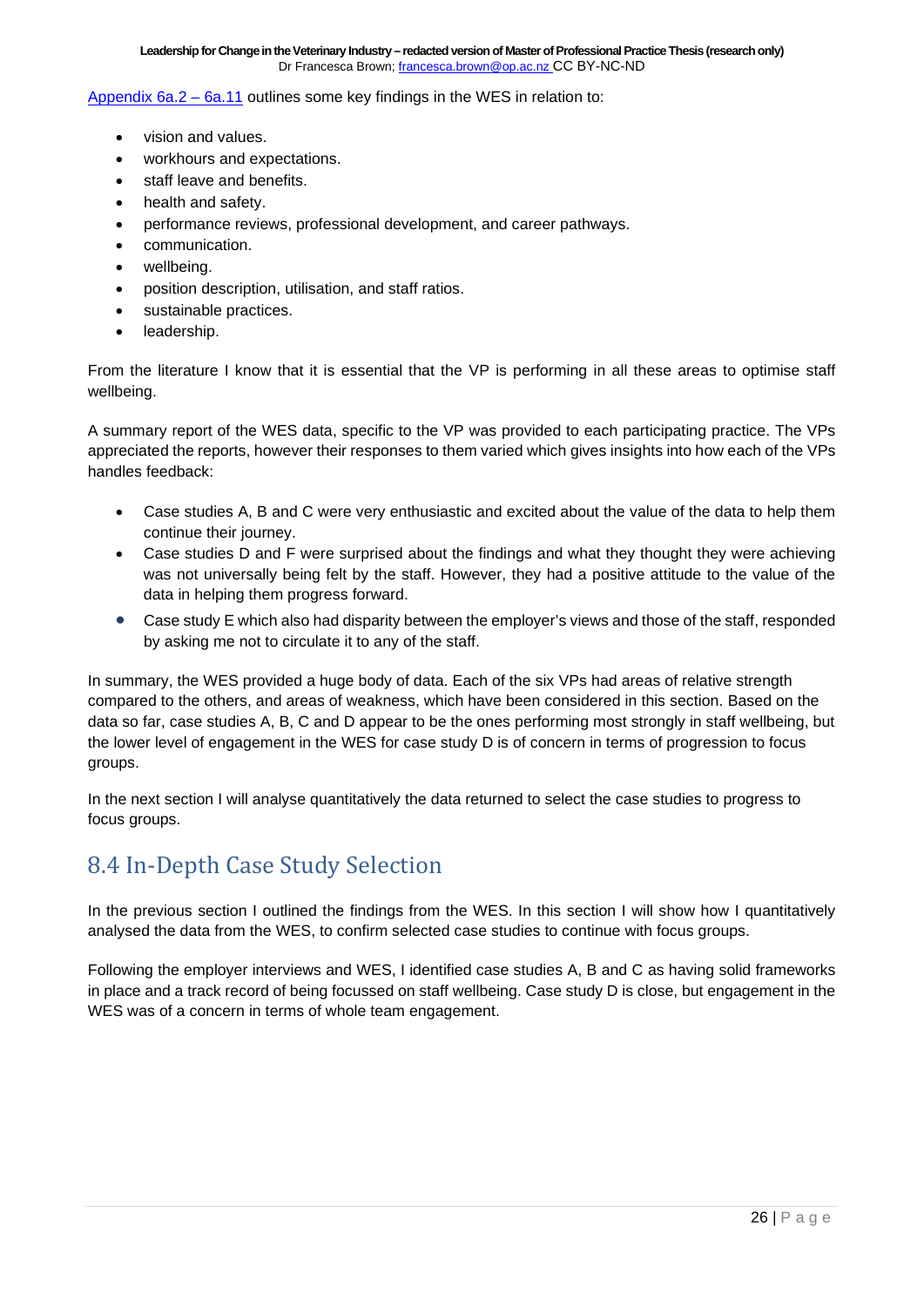I collated the data in each section (all questions in the section) by adding up the percentage for each response in each question to give a total score for the combined agree data and for the strongly agree data only. From here I ranked the case studies in each section<sup>[1](#page-26-2)</sup>. Refer to Appendix 7 for calculations and notes on the [calculations.](https://drive.google.com/file/d/1Ypuop85E00Vuk3UvO2wDGIIVqinw2k37/view?usp=sharing)

In summary, case studies A, B, C and D scored the highest rankings overall when considering the combined agree data. When considering the strongly agree data only, then it is case studies A, B and C that stand out. Case studies A, B and C also had high participation rates in the WES ranging from 85% - 100%, whereas case study D only had a participation rate of 47%. This low rate or participation, despite numerous extensions and reminders from the executive manager means that the data may not be as good a representation of this VP.

While all six of the VPs completing the WES had their own individual strengths, considering both my overall impressions and the data presented above, case studies A, B and C were selected to progress to the focus group stage where I had the opportunity to gain a deeper understanding for the VPs and their teams. These case studies selected for in-depth analysis did not have the range of ownership structures I had hoped for; however, this is suggestive that at the current time, privately owned practices are leading the way in staff wellbeing.

In the next section I will analyse the findings from the focus groups.

### <span id="page-26-0"></span>8.5 Focus Group Findings

In the previous section I demonstrated how the three in-depth case studies were selected for focus groups. In this section I will discuss the findings from the focus groups and how these build on the previous findings.

Although guiding questions were provided (refer methodology section), the focus groups were set out to allow free flow of conversation and therefore the direction of the conversation varied with the VP.

It should also be noted that even though these in-depth case studies are already performing highly on staff wellbeing, often the conversation went to the small things that dropped their ratings, where they could see further opportunity to improve. This gave me the impression that these VPs were focussed on a continual improvement journey. They really wanted to be sure that they understood the issues that were raised so they could keep improving. Full summaries for each focus group can be found in [Appendix](https://drive.google.com/file/d/1WMRF0lNlq6hkTNn4iF_iPzc0Dz6oosRE/view?usp=sharing) 8.1 – 8.3.

The discussions at each of the focus group were then collated into themes for comparison between the indepth case studies. Copies of the thematic analysis tables for each of the themes summarised below can be found in [Appendix 8.4.](https://drive.google.com/file/d/1WMRF0lNlq6hkTNn4iF_iPzc0Dz6oosRE/view?usp=sharing)

#### <span id="page-26-1"></span>8.5.1 First Impressions on Arrival at the Veterinary Clinic

Each VP undertook business in completely different buildings, in very different localities, servicing very different communities. I felt welcomed warmly into each of them.

The vibe of the teams within each VP was different, but they presented as equally passionate about their business/workplace and were proud to show it off and talk about it. This will have many factors, but as reported during the employer interviews all these teams employ carefully to find people that fit into their business values.

<span id="page-26-2"></span> $1$  The leadership data was omitted from the analysis to choose the case studies as it was not suitable to collate quantitatively for comparison. This data is of more use for later analysis when looking at the leadership styles that contribute to the success of each of the case studies.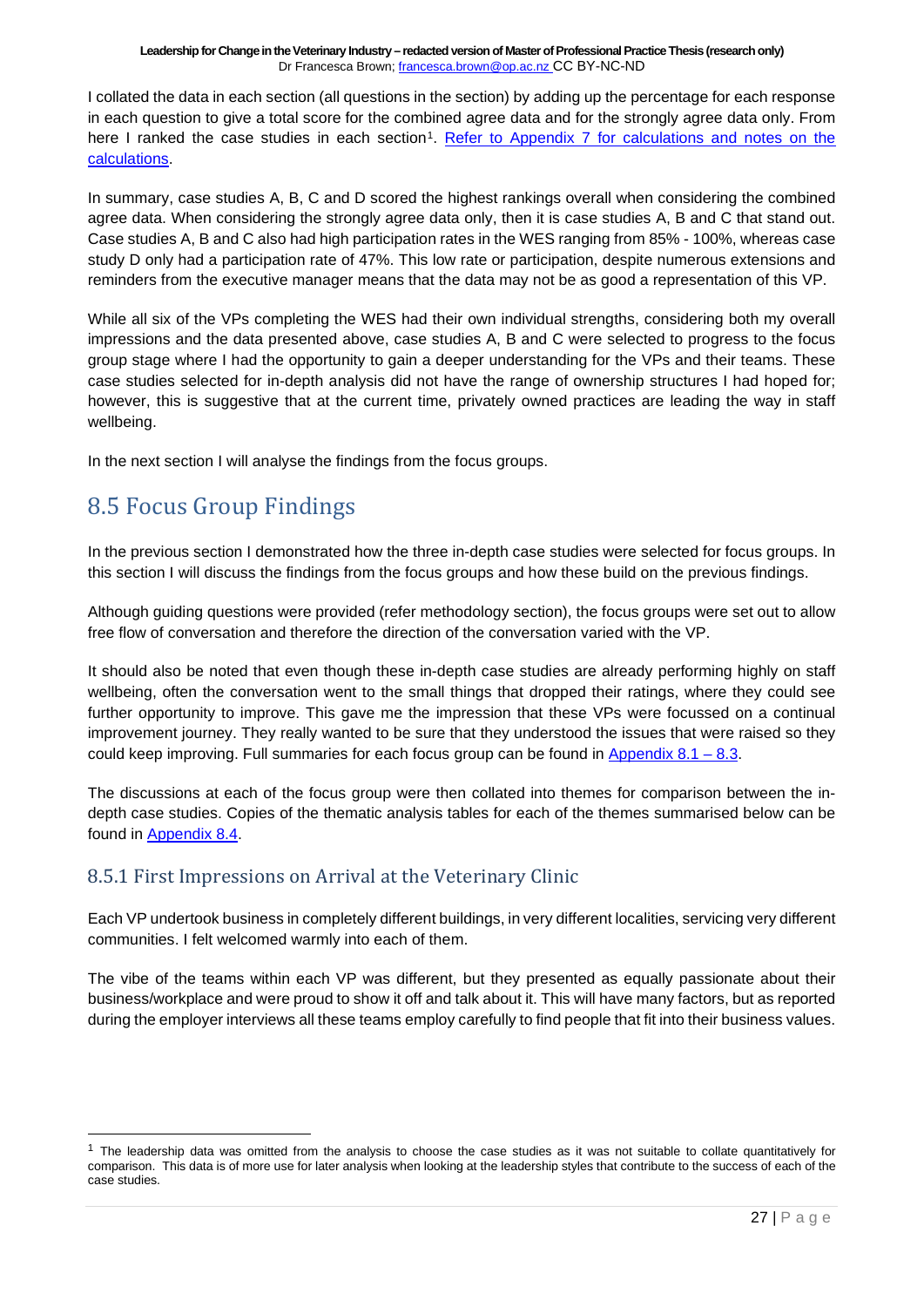#### <span id="page-27-0"></span>8.5.2 What has been Happening Between Completion of the WES and the Focus Group

As noted in the WES section of this chapter, these VPs had positively responded to their WES feedback and looked to use it to address any areas that were not performing as strongly. During the focus groups the teams wanted to express how much they had done since the WES, how they felt that they had solved some of the issues raised in the feedback and what they were still working on. This provided further evidence that these teams were very focussed on continuing to improve.

It was also pointed out, that due to the 4-point scale used in the WES, when staff responded somewhat agree it often related to a single issue. This highlighted a potential problem with choosing a 4-point over a 6-point or 7-point Likert scale (Sauro 2010) and that the results may have been higher with a different scale. However, the scale served its purpose in that areas of concern were highlighted, and the VP could address them.

With regards to the vision and values, these were not discussed in the focus groups for case studies A and B, however it came up for case study C. The difference between case study A and B and that of C is that A and B already have very clear and concise vision and values that are easy for staff to recall and they are part of everyday language based on WES feedback and that from employers. Following the WES, case study C have begun a review of their vision and values.

#### <span id="page-27-1"></span>8.5.3 Health and Safety

The focus group discussion with case study A clearly highlighted that a communication breakdown had occurred relating to a new VP policy, which affected the team responses in the health and safety section. They have subsequently instigated a 15-minute weekly health and safety meeting that has been a positive addition to the team. The safe team culture allows everyone to feel comfortable sharing in that forum, however it was acknowledged again that, due to the 4-day working week and part time employees, not all staff can attend. It was acknowledged that although there is a mechanism to contribute, it is not the same as being in attendance.

Case study C discussed the delayed response to fixing an item related to health and safety (broken hydraulic table) highlighting the need for not only a clear reporting system but a system that requires a commitment to action. It appeared from discussion that the staff all knew about the broken table, but no one had got around to getting it fixed. In the focus group there was no complaint about it not being fixed, just acknowledgement that there was not any process driving it to be fixed. This is an opportunity to ensure there is a clear reporting and action chain with expectations around resolving the action.

#### <span id="page-27-2"></span>8.5.4 Communication

The annual strategic meeting that is inclusive of all staff was highlighted by employees at case study A as being a highly valued process. Ensuring the team is involved in setting the direction and contributing to decision making has a positive effect on staff engagement and their feeling of being able to influence the future direction of the VP. Involving all staff in strategic planning is known to help businesses make better decisions (Landry 2020).

Case study A also highlighted the pros and cons of part-time teams – that they are good for the staff but make communication more challenging. Rather than considering this a roadblock to allowing more part time and flexible teams, they said it highlighted the importance of clear and concise communication.

Finally, case study A discussed the need to refine communication to avoid information overload and ensure it was effective and engaged with. The staff proposed an internal focus group to work through this. This showed the team had a focus on problem solving, were engaged in being part of the solutions and that as a team they felt empowered to do this, rather than expecting the managers to solve the problem. It also showed that the management/leadership style were supportive of this.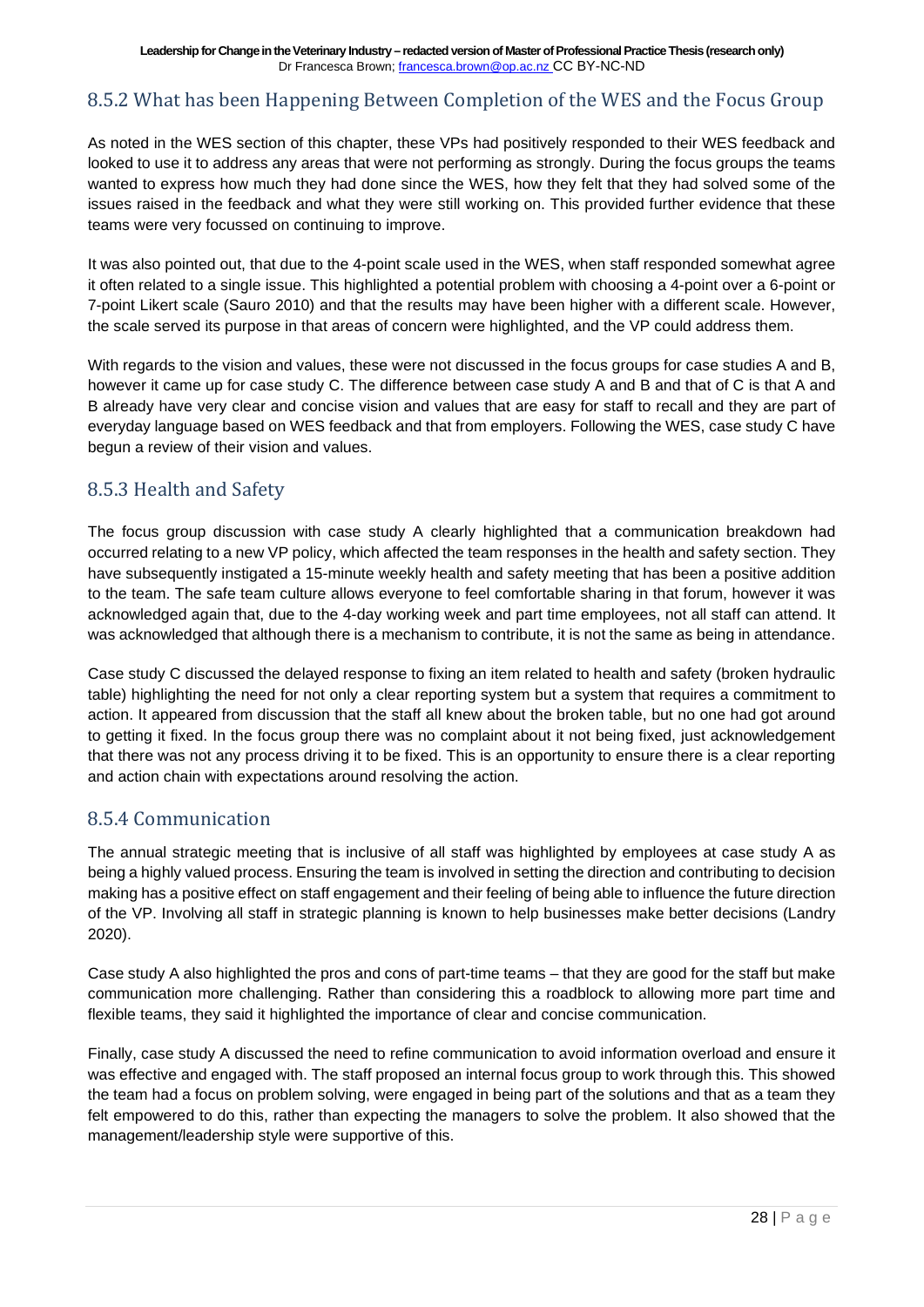The discussion with case study C regarding communication demonstrated again how people can see the world through a different lens. What appears clear to some people is not always clear to others and that it is important to reflect more deeply on why certain feedback was received. In the WES for case study C, a respondent indicated they did not know who to talk to about an issue. Others in the team seemed surprised about this and pointed to clear lines of reporting documented on the walls of the VP. We discussed the concept that what is first identified as the problem may not be the root of the problem. For example, perhaps it was not actually the 'who to talk to' but who they feel comfortable talking to, and this person may not be the person they are supposed to raise the issue with. The way different team members perceive and interpret things can vary depending on their own world view, so part of good communication is looking from another viewpoint (Roberts 2011), acknowledging these and working to create a common understanding. 'A cone in a box' is a useful model to explain this. Depending on what side of the box you are looking at you see a different shape in the box (Brown 2006).

#### <span id="page-28-0"></span>8.5.5 Wellbeing

As previously noted, wellbeing is clearly linked to Section 36 of the Health and Safety at Work Act 2015 (the Act). It was already clear from the employer interviews and the WES results that these three cases studies are committed to staff wellbeing.

The VP owner in case study A is really keen to see the industry step up in the wellbeing space and she had been looking into whether there was a specific level of compliance that was required to encourage those that operate at the compliance level to put more effort into wellbeing. Like all legislation, the Act itself is not prescriptive, so there is an opportunity here to create industry guidelines, in consultation with the regulating agency WorkSafe, from this research that set out minimum and recommended standards for staff wellbeing. This is discussed further in the discussion chapter and a draft set of standards is presented in [Appendix 12.](https://drive.google.com/file/d/18Urk9fp1qm5Cwq-XQ8BBH-5eoGDj-tHF/view?usp=sharing)

Case study B discussed the opportunities to show kindness and do the right thing, using examples of team decisions to offer discounts. This led me to rethink some preconceived ideas about discounting being bad and consider how discounting could be better managed to enable kindness to be shown without the business being unable to meet annual cost of living increments or indeed the ability to earn a decent wage. There is an opportunity to show, in a planned way, openly and transparently, without negatively affecting the business, that the VP does care and has the option to show kindness in specific circumstances. This has been identified as a future research opportunity to model and test this concept [\(refer to Appendix](https://drive.google.com/file/d/1MlXrzE_s7PfGv7scn23LrXPPT79tDttC/view?usp=sharing) 14.8).

Case study C showed how a cohesive team can work together and come up with good solutions. During the focus group they collectively agreed some new ways of working to make it acceptable to take a short break and regroup when things were stressful and to implement nurse triaging of animal patients. These are solutions already actively in place with case study A and working well. This also highlights an opportunity to create a community of practice with like-minded VPs to share ideas and perhaps just as importantly share successful implementation as often success is in the implementation (Millen et al 2002). An active community of practice could help accelerate change in this space.

The teams in the case studies all acknowledged that they check in on each other and that it is ok for a team member to acknowledge that they are having a bad day and to talk about it. The teams in these case studies have events that they contribute to annually as a team. These vary between the VPs, but examples include a community spey day[2](#page-28-1) and a winter cooking competition. These are important for helping the team connect with each other and getting to know each other better.

<span id="page-28-1"></span><sup>&</sup>lt;sup>2</sup> The VP offering free of significantly discounted desexing operations for cats and dogs that are strays or whose owners would otherwise be unable to afford the surgery.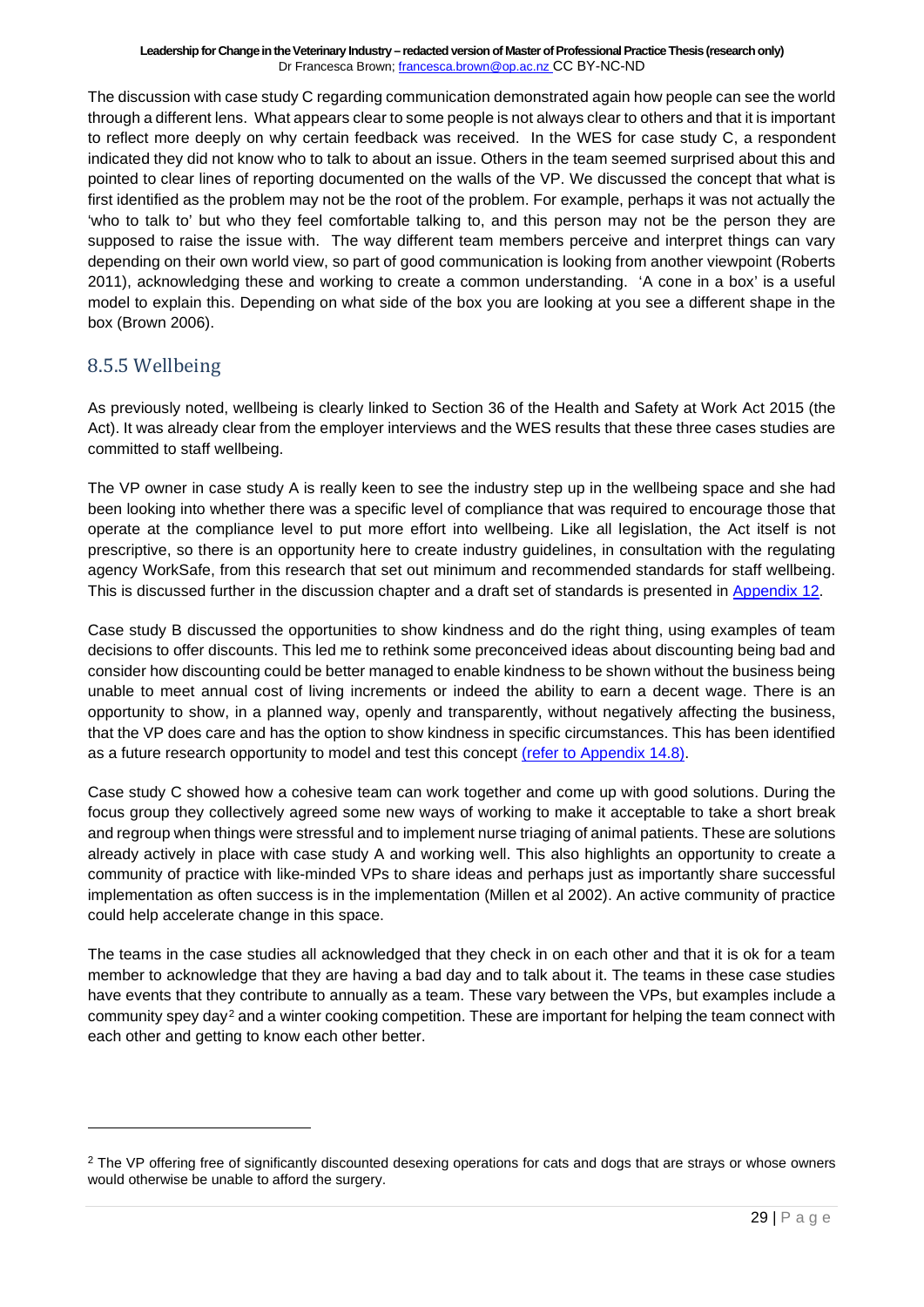#### <span id="page-29-0"></span>8.5.6 Team Culture and Fit

All three case studies demonstrate strong VP culture and place importance on team fit when recruiting. It is interesting to consider whether team fit means "sameness" or there is a recognition that it is about fitting the team values.

In the discussion with case study C they noted that most of the team were in the same Myers Briggs quadrant (The Myers Briggs Foundation). Staff at case study C, viewed the results with interest and as a way to open their minds to the fact there may be other ways of looking at things which is a healthy attitude which is only likely to be seen in a strong healthy team.

As a tool, Myers Briggs has lost some of its dominance in recent times and there are now other many ways of grouping "types" in teams such as:

- DOT's which is a tool that is designed to give better understanding of your own communication styles and those of others.
- DiSC which focuses on personality and behavioural style (Lambert 2020).
- Belbin which focuses on team roles and the language of teams.

However, the key with using any of these tools is that they help you to recognise differences in team members, strengths to harness and weaknesses to work on and potential gaps in the way the team thinks and plan to develop skill in these areas and/or employ for these skills (as well as for the VP values).

In terms of employing for team fit, recent literature suggests employers should be employing on values that match the organisation and for diversity add, rather than culture fit (or sameness) (Shellenbarger 2019). This appears to be particularly important especially as teams grow. In the NZ veterinary profession, there is very limited diversity when it comes to ethnicity and a growing feminisation of the industry which potentially contributes to the risk of sameness.

Case study B discussed an interesting trend in their VP, where the team culture and values tended to attract staff who had been burnt elsewhere. These staff need some help regaining confidence, but it is something the practice pride themselves on, central to their core value of kindness.

In retrospect, some further discussion about what these VPs meant by team fit would be useful to understand if they are focussed more on values and ensuring a balanced team or on sameness. This could form the basis of further research looking at the makeup of high performing teams.

#### <span id="page-29-1"></span>8.5.7 Position Description and Utilisation

Each of the case studies have varying attitudes to veterinary nursing qualifications, but at the same time allow them to do a full range of technical tasks. Differences in what the veterinary nurses do, does seem to vary based on their own confidence and the confidence of the veterinarian they are working with.

Case study B employs certificate qualified (equivalent of one-year full time training) veterinary nurses which was the standard needed to be a veterinary nurse up until 2016. Since 2016, a diploma qualification (two years fulltime training) has been considered the minimum training to be a veterinary nurse and for entry to the voluntary register, with those having one-year training considered veterinary nursing assistants. Discussion with case study B revealed that while they are not against upskilling their nurses this was not a primary consideration when employing. Case study A employs graduates with a minimum of diploma and case study C often employ AVP staff when they are still students but require them to keep working towards their diploma.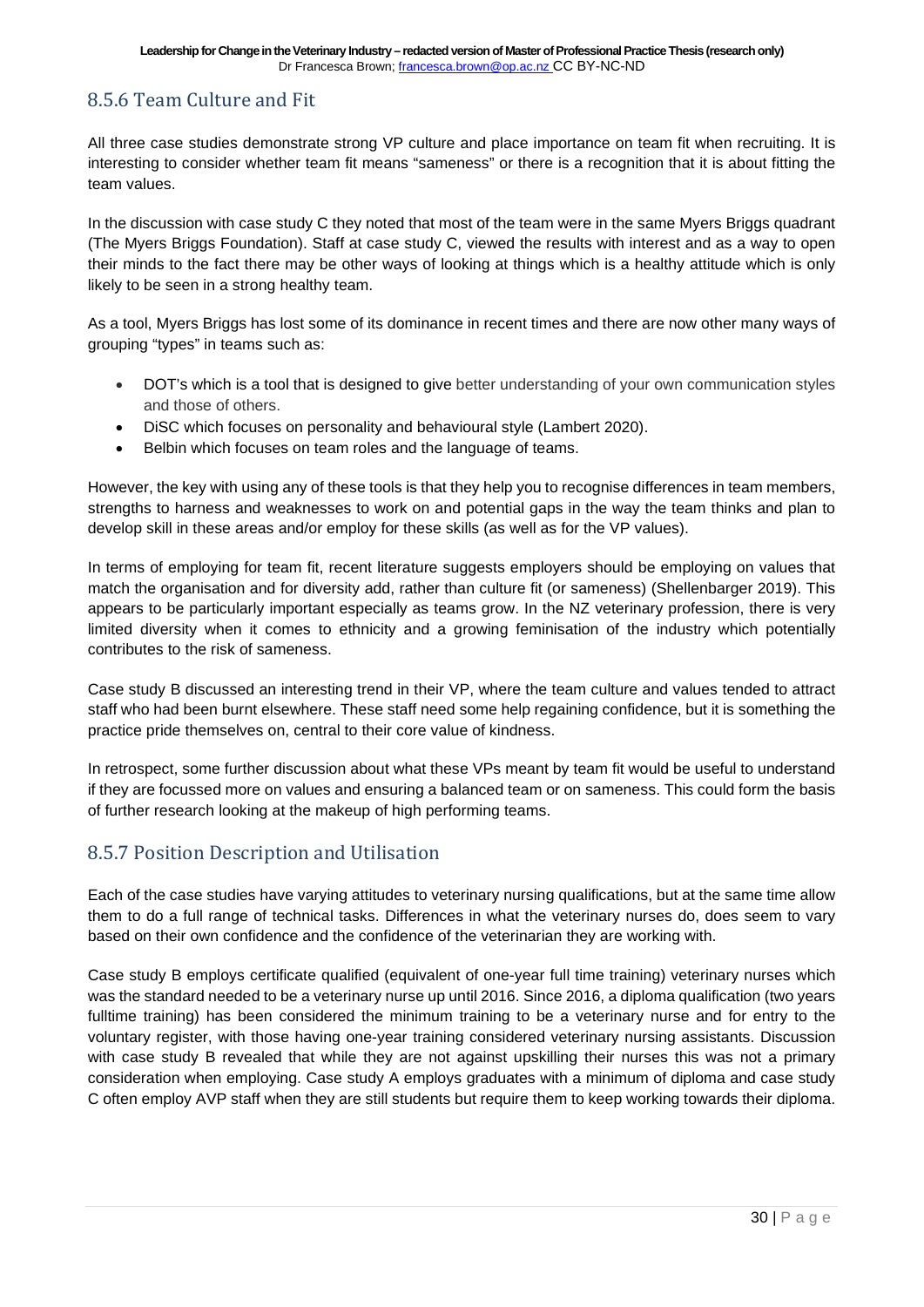This opens an area for consideration about the qualification versus specific personal traits and what is more important when it comes to employment. According to Scott's Work Ready Plus Framework (2019), the role specific competencies are only  $1/5<sup>th</sup>$  of being work ready. Conversations I have had with industry over the years have revealed that the role specific competencies are the least important to them as employers as they feel they can train their employees up in these whereas the capabilities around personal capabilities and interpersonal and cognitive ability could not be trained on the job. However, the depth of scientific knowledge installed in learners as students is important to connecting the technical tasks learnt on the job to the 'why'.

#### <span id="page-30-0"></span>8.5.8 Staff Ratios

As outlined in table 3.2 in [Appendix 5.2.5,](https://drive.google.com/file/d/1z3CF6RYkQw9C8mlJRT3zukn7kcnoLb-v/view?usp=sharing) case study A operates with a ratio of veterinarians to support staff of 1:3, Case study B is a ratio of 1:2 and case study C is 3:7 during the busiest part of the day for companion animals and 1:1 for the large animal side of the practice.

These three in-depth case studies have different ratios of support staff to veterinarians, but the WES data reports similar results around the ratios being adequate and this was confirmed in the focus groups. This suggests that staff ratios are not a primary concern for staff wellbeing, though there is likely a minimum ratio for support staff to be able to be well utilised and therefore feel valued, and for the veterinarians to be able to focus on veterinary skills (e.g. 1:2 would be the absolute minimum to allow nurses to do the full scope of technical skills while the veterinarian focuses on their specific role which all of these case studies meet). Limited literature is available on ratios and optimising utilisation and outputs, suggesting there is a need for further business modelling to look at this in relation to both staff utilisation and business viability.

Case study A indicated during the focus group discussion that they are working towards further increasing the support staff to veterinarian ratios, and part of that plan included charging clearly for AVP time.

#### <span id="page-30-1"></span>8.5.9 Sustainable Practices

The subject of community engagement and environmentally sustainable practices was not discussed at the focus groups for case study A or B. Both scored very highly and had 100% agreement for all questions in the WES. Case study B have also won awards in this space.

While there was high agreement regarding community engagement in the WES for case study C, both the owners and the staff acknowledged during the focus group that environmental sustainability is an area of opportunity they would like to explore. As well as being the right thing to do, there are marketing opportunities for any business actively engaging in making positive change. Business initiatives like this also have the potential to engage everyone, create a plan of action and allow someone in the VP to lead it.

Literature shows that both future employees and clients are making choices on which businesses to support based on their values and contributions to things like community and reducing environmental footprint and this can lead to improved financial outcomes (Shrivastava 1995).

#### <span id="page-30-2"></span>8.5.10 Leadership

In all of these in-depth case studies the owners have a role on the floor in the VP. For case study B and C, they employ VP managers that allow the owners to continue with veterinary work. For case study A, each of the owners has a VP management release. While it was only expressed specifically by the staff in case study A, it was implicit in discussions with case study B and C that even though the VP could run successfully without the owners there, the intrinsic value of having the employer actually know what it is like on the floor was perceived to be very important.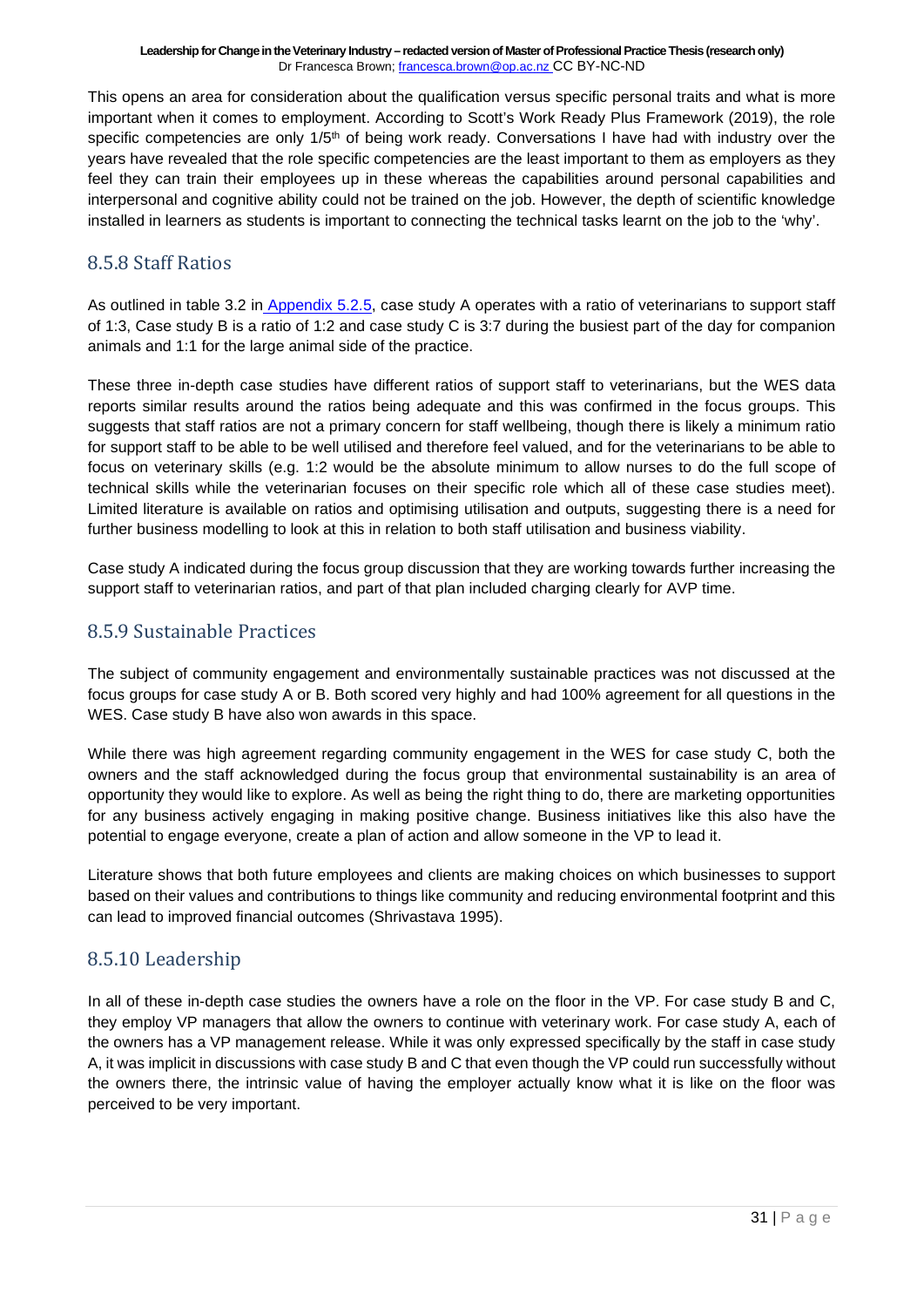The common themes that were congruent across each of these focus groups are:

- quality leadership is essential in VP success they set the scene and the expectations but take the team for the ride and utilise their team's knowledge and ideas to continue the business development.
- lead by example they actively live by clear vison and values: they are walking the talk.
- employ collaborative leadership styles.
	- $\circ$  they are inclusive leaders that value the opinions of their team and include staff in decision making both day to day and strategically and operate on a continuous improvement model.
	- o they understand that collaborative styles improve uptake of decisions and help the employer understand employee values and thus engage them.
- the leaders are still very much part of the team it is not an us and them scenario.
- they are genuinely kind and caring.

What was observed at all three focus groups from the leaders when the staff spoke about them was their absolute humbleness and acknowledgement of and gratitude to their teams when praise was handed to them. There was no grandstanding or pedestal type behaviour.

What is not clear and would need further research is whether it is the actual presence of the person experiencing day to day on the floor or is it a trait like empathy that is the key.

#### <span id="page-31-0"></span>8.5.11 Charging

All of these in-depth case studies are meeting or exceeding their current business profitability goals, so their current business model is working for them, however, the three in depth case studies have very different thought processes around the question of charging for services and discounting.

Case study A was the most progressive in creating some clarity around AVPs being fee generating, rather than treating them as overheads. They have introduced a plan to increase AVP wages as they start generating income. It would have been interesting to have representatives from each of these in-depth case studies in the same room discussing this topic to see what developed from a conversation.

The industry mantra is that veterinarians should not discount services, yet discounting is widespread and often so hidden that clients do not even know when they are getting a discount. For example, desexing is heavily discounted and if clients are not aware of this it sets a precedent for what surgery should cost. In some cases veterinarians may decide to reduce the surgery time because they decided they took too long, and not acknowledge it on the invoice as a discount or omit to charge theatre fees to cover the cleaning and maintenance for example. Case study B suggests that as an industry the mantra of "stop all discounting" should be reviewed, as the ability to give a discount is a feel-good factor for caring staff. On reflection, I propose that the industry should always outline the full cost of any procedure, regardless of what discount they may apply later, clearly account for discounting (e.g. desexing or reducing actual surgery time in the charges, discounting hospital fees), budgeting for a certain amount of discounting in a year to apply to specific cases (agreed criteria), and always using a discount code to be able to account for it and check it is on budget. This approach should be clear to clients (actively showing care for the community). Further research is needed into discounting models specific to the veterinary profession.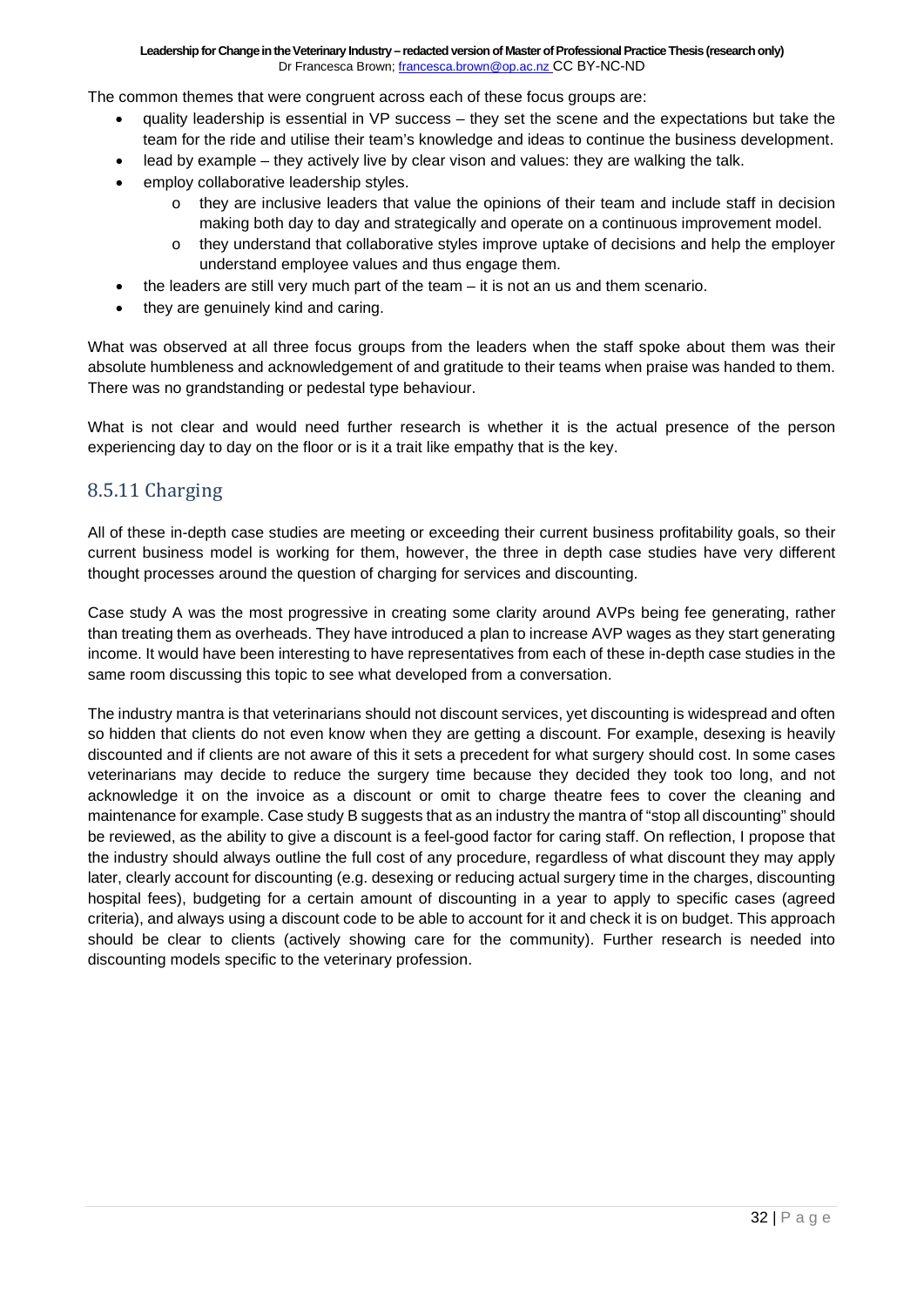#### <span id="page-32-0"></span>8.5.12 Renumeration

These three in depth case studies reported good wellbeing data, but are still affected by this industry wide issue or poor renumeration, as shown in the WES data where much higher numbers of staff reported that they did not feel their renumeration was meeting their needs. This includes both veterinarians and support staff. In the first instance this suggests that you can have high wellbeing without addressing this issue up front, although Herzberg Hygiene theory would suggest it should be dealt with (refer to the discussion chapter (9.3)).

Case study A had the lowest agreement rating to the question relating to financial needs being met (located in an area of high living costs), however they also have the clearest plan to address this industry issue, through charging for AVPs. The staff in case study A also identified that while they could earn more in another industry, the quality of their current workplace is worth more than the dollars alone, although there is a minimum they need to survive. This was reiterated by staff at case study C too.

When each focus group discussed this subject in relation to the whole industry and how to solve it, there were markedly different responses [\(refer to Appendix 8.4.15 and 8.4.16\)](https://drive.google.com/file/d/1WMRF0lNlq6hkTNn4iF_iPzc0Dz6oosRE/view?usp=sharing) – this could indicate there are many ways to reach a solution, or that there is a lack of understanding in the industry on how to make wholesale change. This discussion circled back to the charging and discounting discussions and are all tied closely together and should be a priority for further research [\(Appendix 14.6 –](https://drive.google.com/file/d/1MlXrzE_s7PfGv7scn23LrXPPT79tDttC/view?usp=sharing) 14.9).

#### <span id="page-32-1"></span>8.5.13 Ownership Structures

Case study C shared some very thoughtful insights into the value of retaining individual VP ownership and flavour created by that to service its own community while collaborating as a group of individual VPs working together to solve problems, share resources such as HR support, professional development and buying power. They believe that while corporate ownership has advantages in terms of buying power and standardisation, there appears to be a risk of losing that responsiveness to local community needs and that personal connection with clients due to the potential that you feel you have less input and influence in the business. Perhaps the model case study C operate under offers an insight into the best of both worlds.

Based on previous data collected, case study B is a fast-growing VP and it was intimated that the VP values, that are being actively lived, are one of the reasons why clients are shifting from nearby corporates to them.

Referring to the beginning of this research, it was also incredibly hard to get any response from corporates to engage with this project. More work needs to be done to understand what the reasoning for that was and how this all links together.

#### <span id="page-32-2"></span>8.5.14 Students on Work Placement

My experience working in education highlights the very different experiences students get from different VPs work placements. The three in depth case studies all expressed how much they value having students, some students even got included in the focus groups. Lambert (2020) discussed the importance of having a welcoming environment for students, having a plan for integrating them into the team while they are on placement and promoting them as part of growing successful and engaged teams.

This leads to the suggestion that VPs with high staff wellbeing are in a better position to welcome students. When VPs are not well, staff are struggling to look after their own needs so struggle to welcome others onto the team to learn.

There is an opportunity for the education sector to support VPs with a clear framework for supporting VPs to embrace students. This could be a collaborative project with industry.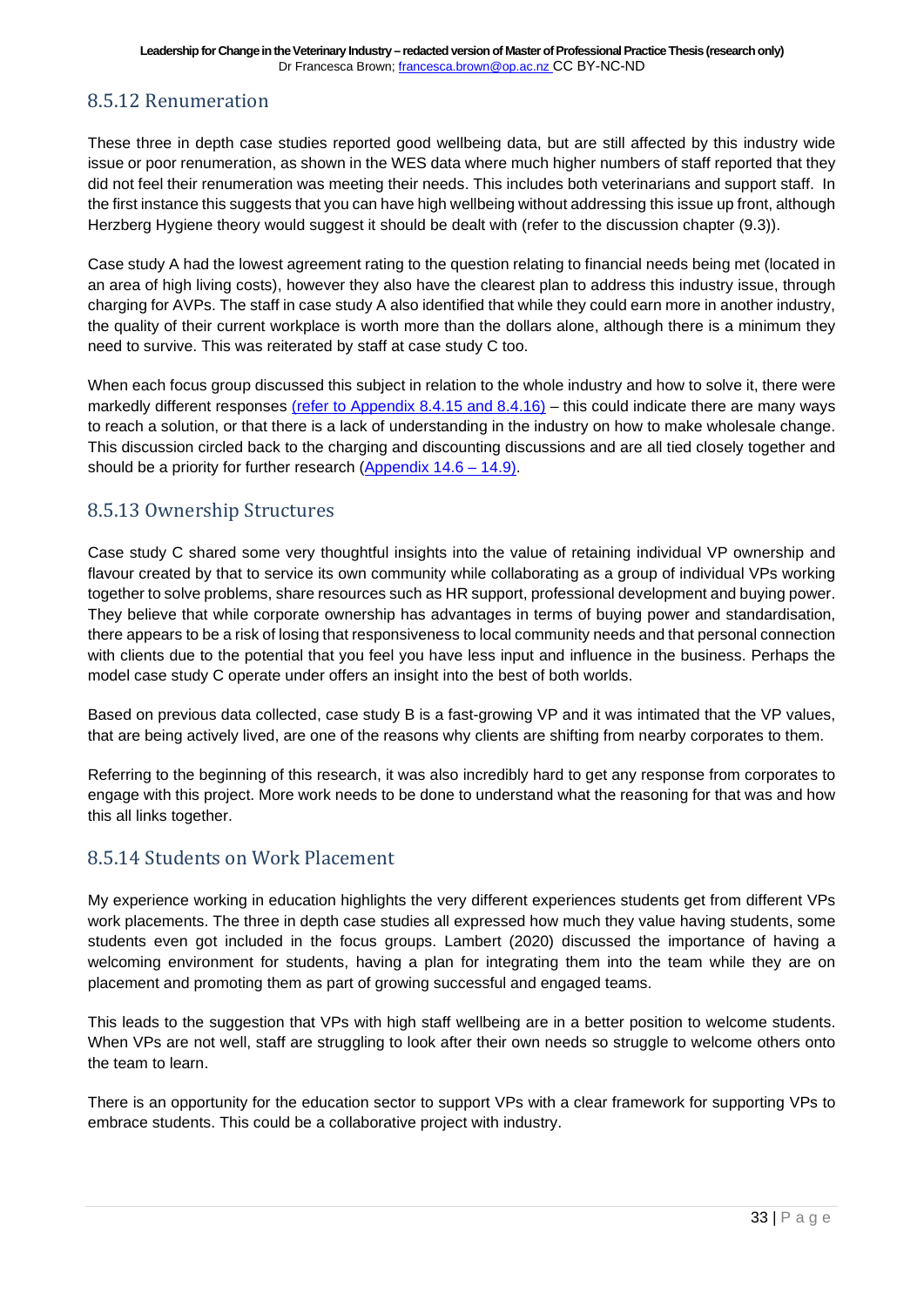#### <span id="page-33-0"></span>8.5.15 Focus Group Summary

In summary, the focus groups allowed the opportunity to develop a deeper understanding of each of the case studies and observe the teams interacting together. It was also an opportunity to discuss further their successes as a team and to discuss ideas for solving some of the industry issues.

In the next section I will use client feedback to close the loop, linking these in-depth focus case studies that demonstrate high staff wellbeing to satisfied clients.

### <span id="page-33-1"></span>8.6 Client Feedback Findings

Following the completion of data collection from the VP employers and employees (through the employer interviews, WES and focus groups) this section will summarise the findings from the client feedback. The purpose of collecting this feedback was to close the loop, having already demonstrated high staff wellbeing and VP profitability, it was important to demonstrate that the customers are happy too. Data was collected through a client survey as well as reviewing online feedback available in the public arena through Facebook and google reviews. [Refer to Appendix 9 f](https://drive.google.com/file/d/1IOD1sUICYcIbZnaF2YAB8yVoN4fdN9xi/view?usp=sharing)or details specific to each case study and associated data.

In summary, employee satisfaction and wellbeing are linked to customer satisfaction (Prossack 2019). This research has not set out to prove this point, however this data was collected to show that these VPs with high staff wellbeing are performing well in terms of client satisfaction in addition to meeting their financial goals (table 3.4). While more analysis of this data could be undertaken, for the purposes of this case study, the data collected indicates the presence of high client satisfaction for each of the case studies. The data collected from the client survey was provided to each of the case studies, and they are using it to further improve their service.

In the next section I will review the feedback provided from the case studies regarding their experiences during the COVID-19 lockdown period to examine the resilience of these case studies.

### <span id="page-33-2"></span>8.7 COVID-19 Resilience Findings

In the previous sections I have completed the data collection which has resulted in three case studies which met the brief of achieving staff wellbeing in a financially profitable setting, with high client satisfaction. In this section I will examine how these healthy teams performed when thrust into a worldwide pandemic that required NZ to go into lockdown.

The COVID-19 pandemic was declared shortly after completing the case study focus groups. Each of the case studies were asked to give some feedback on their experience during COVID-19 to determine whether these strong teams would also thrive in a crisis.

The NZ government created a series of alert levels to move through during the COVID-19 Pandemic. These required varied levels of lockdown and contact restriction. During the whole period, veterinarians were classified as essential services, so even in full lockdown were able to continue offering emergency services, though clients could not be with their pets during consultations. However, the government were late to approve veterinarians as essential services and it took time to clarify exactly what they could and could not do at each stage. This required lots of planning and implementation in very short time frames which contributed to some stress for the VPs and the industry. However, the feedback from the case studies indicates the stress was well handled by the teams who, led by good leaders, just got on with it and rose to the challenge.

Individual responses from case studies can be found in [Appendix](https://drive.google.com/file/d/1-bbIli8KRLZdOrUf3pRhCYbQD7w_C26B/view?usp=sharing)  $10.1 - 10.8$ .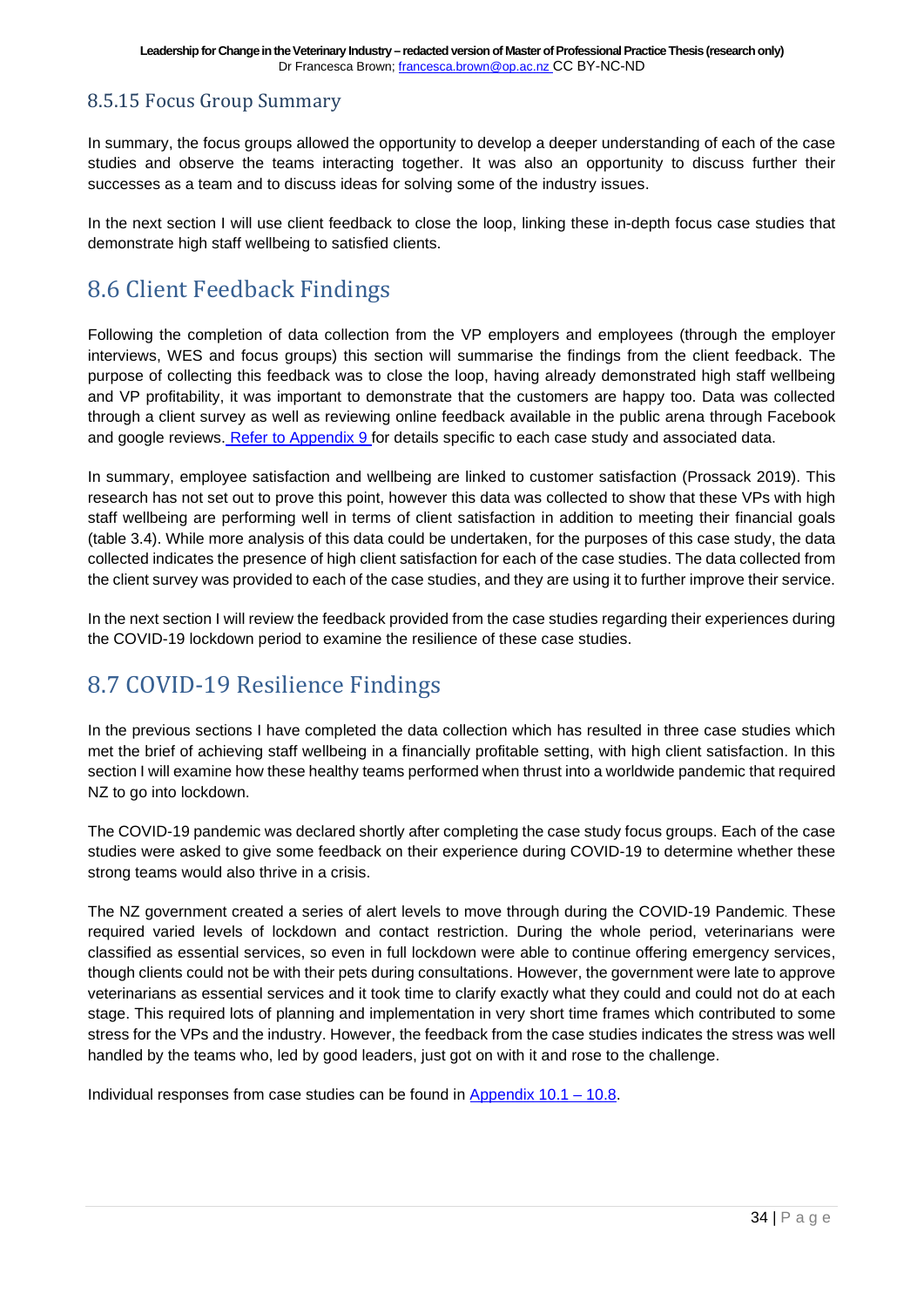While all the in-depth case studies had different experiences, the following themes emerged:

- 1. All the VPs broke into 2 or 3 separate teams for the level 4 lockdown to ensure if someone on a team got sick it would not result in the whole team being quarantined and just got on with what was needed. How each case study managed these teams varied but a key was maintenance of communication between the teams.
- 2. Clear communication to clients was maintained so they knew what to expect and what was expected of them. This was believed to be a key focus and most clients responded well.
- 3. Each case study had variable drops in income (due to only being allowed to undertake emergency work during level 4) and variable utilisation of the wage subsidy but there were no redundancies (and this was very important to the case studies to avoid this if at all possible). A very short-term wage reduction for one VP was instigated. Each VP has experienced some bounce back post lockdown as the VPs catch up on deferred non-essential services.
- 4. While acknowledging it has been hard, all the case studies were positive about how the team and business managed during the pandemic and the future. The VPs all felt their teams really stepped up during the pandemic and the benefits of this are being felt in the post lockdown phase.

These were already strong, well-functioning teams, and this appears to have stood them in good stead through the pandemic and for moving forward. All the case studies are going to continue with some of the things they implemented during lock down.

Paul Ainsworth presented at the World Veterinary Congress 2020 during the height of the pandemic in May on champion teams. He stated that champion teams are agile, comfortable with conflict (i.e. conflict is a positive experience), focussed on seeking to improve and they are happy with no politics or internal conflicts. Ainsworth also stated that the pandemic caused teams to have to reform, as explained in the Tuckman model (Tuckman and Jensen 1977) which was first described in 1965 but is still used today to describe how groups form and reform. Based on the information provided by the three case studies, it appears these already strong performing teams moved quickly through the phases to reform as strong sub-teams working through the lockdown and the feedback indicates that the teams have quickly reformed into their full teams once restrictions were reduced and from that experience during lockdown they have developed and strengthened further.

### <span id="page-34-0"></span>8.8 Summary

In summary, prior to the COVID-19 pandemic, the data collected was indicating case studies A, B and C are strong teams that have excellent staff wellbeing, while having satisfied clients and being financially profitable. The information provided post lockdown suggests that these strong teams can weather unprecedented events well and emerge stronger than before. Further research would be needed to identify whether weaker teams were as successful.

In the next section I will summarise and discuss the core themes, identified by this study.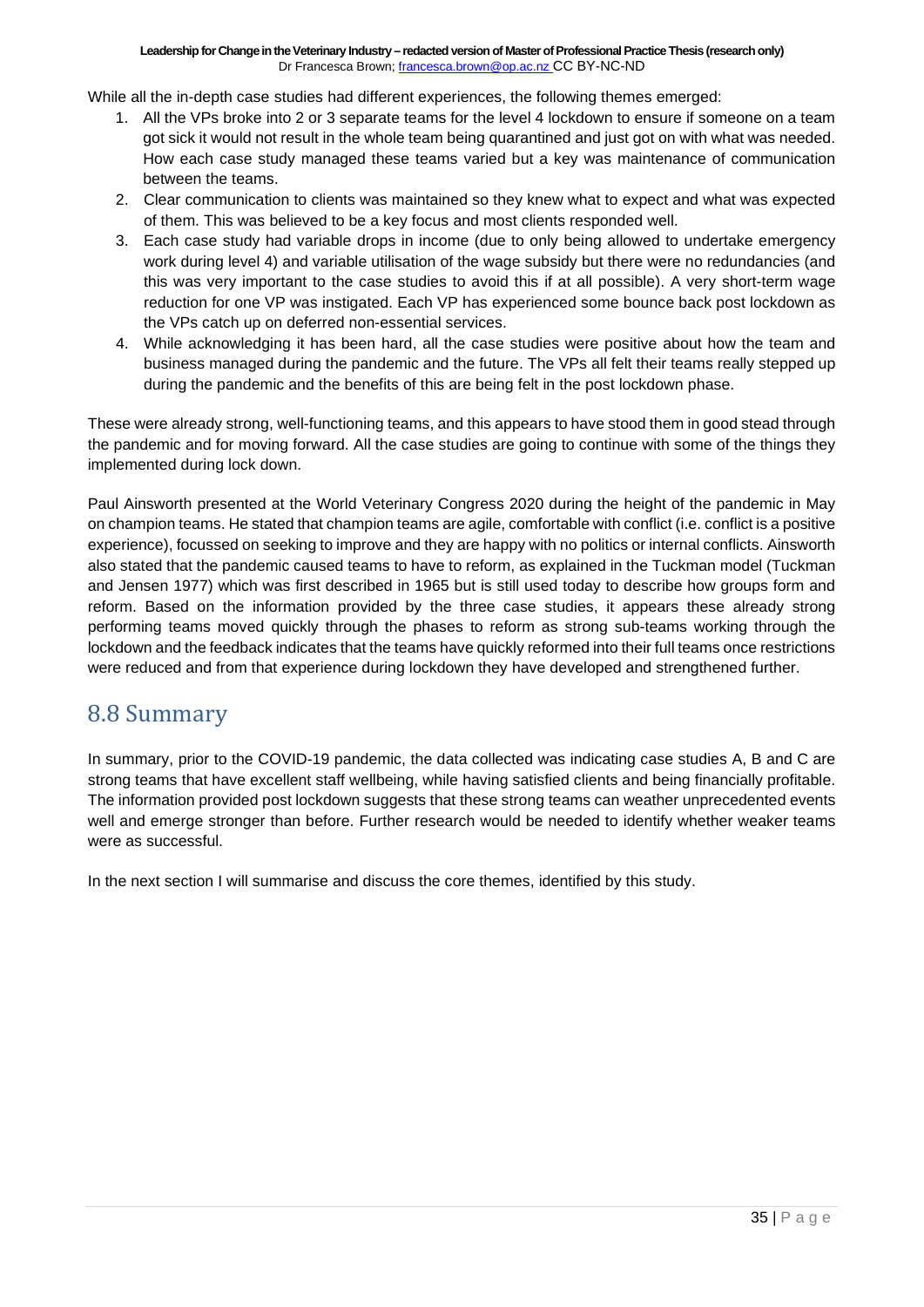## <span id="page-35-0"></span>9. Discussion

In the previous section I outlined the findings at each phase of the research, with the last three phases focussing on the three selected case studies. In this section I will discuss and summarise the key findings.

This research showcases examples of three New Zealand VPs that are demonstrating high levels of staff wellbeing while meeting or exceeding their business goals and scoring high levels of customer satisfaction. These VPs also demonstrated resilience in the face of a pandemic.

The VPs have similarities with regards to overarching themes of how they operate, however these practices demonstrate that there is no cookie cutter recipe. Instead, there are overarching themes that could be applied to any VP, and it is likely they can be applied to any business. These themes are congruent with the published literature on this topic.

The discussion is divided up into themes to improve readability, however these are all interlinked.

### <span id="page-35-1"></span>9.1 Leadership

#### **Ehara taku toa, he takitahi, he toa takitini**

*My success should not be bestowed onto me alone, as it was not individual success but success of a collective*

Leadership is the first ingredient for a successful business and VPs are no different. Leaders empower the team to perform in line with the business vision and values and are key to a successful business. They lead by example and are genuinely kind and caring. The leaders in these case studies use a variety of mostly collaborative leadership styles, clearly understanding that these styles strengthen the team and help the employer better understand and engage with the team. There is high respect for formal leaders in all the case studies as demonstrated in the WES however they are viewed very much as part of the team. It was during the focus groups that it was possible to get a real sense of the leaders and how their teams viewed them. The staff acknowledged how important the leadership was to make the VP a great place to work. It was also possible to witness the humbleness of the leaders when they were openly praised by their team during each of these focus groups.

Tier (2006 and 2010), Sinek (2017) and Guesgen (2018) all showed that effective leadership from the VP manager (owner) is the key to getting a shift in the industry required to improve wellbeing of staff, longevity in VP, job satisfaction and business outcomes, further supporting the findings in this research.

Despite VP ownership still being majority male in New Zealand with majority female staff, most of the VPs that volunteered to be case studies in this research had female leadership. This raises the question that in our changing times, where we need to prioritise staff wellbeing and relationship centred care of clients and animals, whether there is a style of leadership that comes more naturally to females (Eagly and Carli 2003). That is not to say males can't lead effective healthy organisations where staff are well looked after (in fact case study C do just that), but that the trait to lead more collaboratively and kindly is more common (and more accepted by societal norms) in female leaders.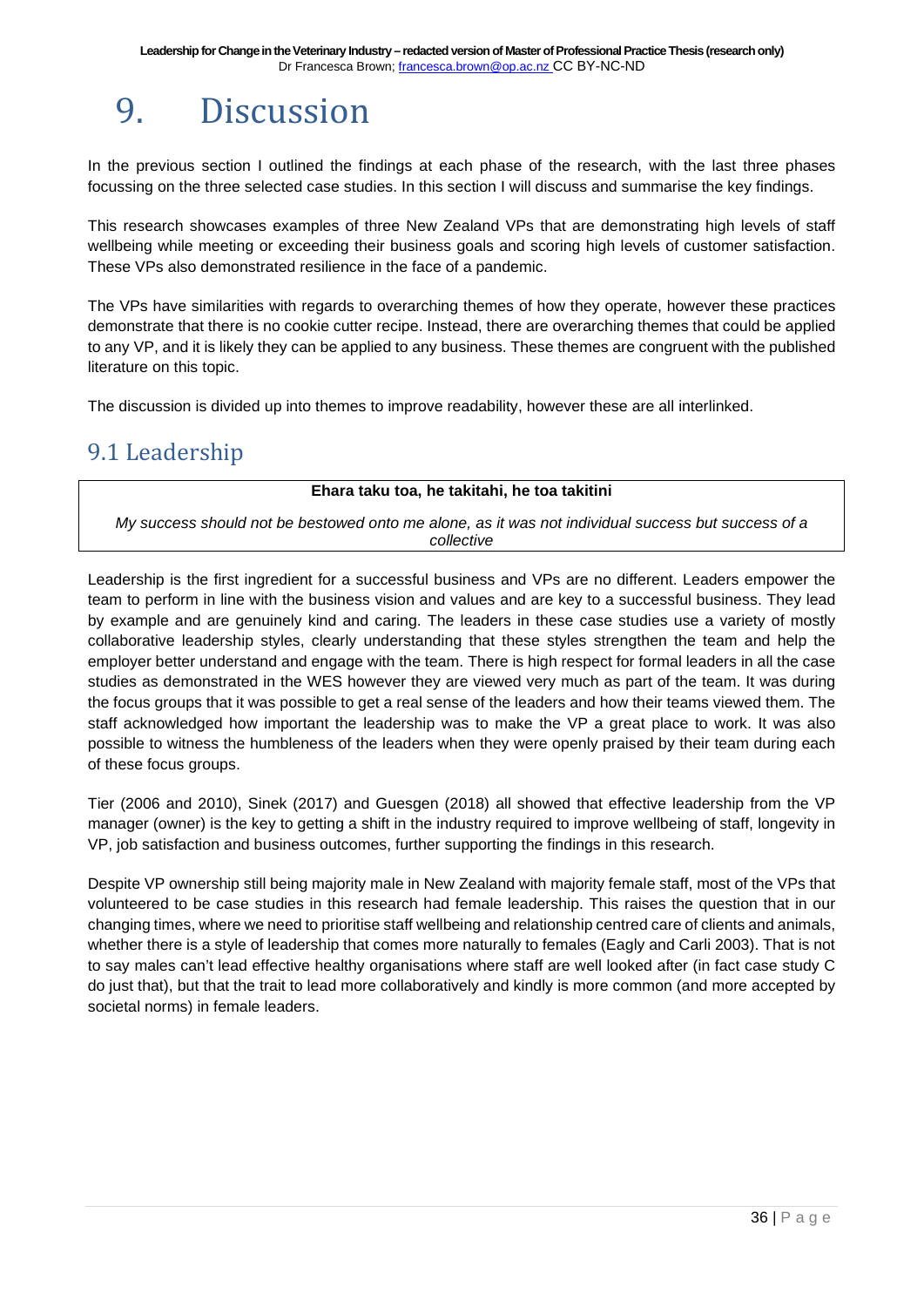Often leadership is thought of in formal roles only. However, leadership can be a range of things. Giving people ownership of something in a team is good practice – whether it be formal or informal. Examples of informal leadership in a VP setting include audit and plan improvements to environmental sustainability, running clinical audits, and laboratory equipment maintenance. In addition, traditionally in the veterinary industry people have been promoted into leadership roles without any training. Identifying potential leaders early and training them (even if they eventually move to another VP to get the formal leadership role they desire) is good for staff development and for future industry leadership. Leadership training should thus be considered valuable professional development for all staff and roles should have a set of agreed and clear expectations and goals for the role.

### <span id="page-36-0"></span>9.2 Vision and Values

#### **Ki te kahore he whakakitenga ka ngaro te iwi**

*Without foresight or vision the people will be lost*

Successful VPs have a clear vision which cements the 'why are we doing this' (Sinek 2017). In addition, setting clear values that the VP lives by helps to build a strong team that works together to succeed, in meeting client expectations and improving animal welfare.

Many businesses have a published or implied vision and values. It would be hard to find a business where you could not see that these were well meaning. This was demonstrated in this research. All the case studies at interview stage had a vision and values. Most were written down, some of them were simpler than others and thus easier to remember but for case studies A and B they were clear, easy to remember and lived in everyday conversation. Case study C was on the journey to uncomplicate their vision and values and enable them to be clearly part of day to day conversation but still scored well on staff feeling that they knew these, and the VP lives them. The core of what the business is about needs to be central to every decision made – big or small.

### <span id="page-36-1"></span>9.3 Motivating Staff

The BVEA retention survey is a large British survey that collects data from across the veterinary sector in the UK, which has similar trends to those in New Zealand. The survey identified that for both veterinarians and veterinary nurses nearly 50% consider they will be looking for a new job within two years and the reasons for both leaving a job and staying in a job are the same. These are family, team and management.

Individual VPs cannot do much about choosing to move to be closer to family which was a big driver for changing jobs in this survey, but they can be influential over creating family friendly roles, the team and management by creating an environment where there is a strong, collegial team with collaborative leadership. As demonstrated in the in-depth case studies, successful VPs have low staff turnover.

Although first proposed in 1965 the Herzberg Hygiene theory is still believed to be relevant (Sachau 2007) and has an application here. This theory explains factors that motivate and the demotivate staff. The concept is to ensure that the demotivating factors are tidied up, and the motivation factors are enhanced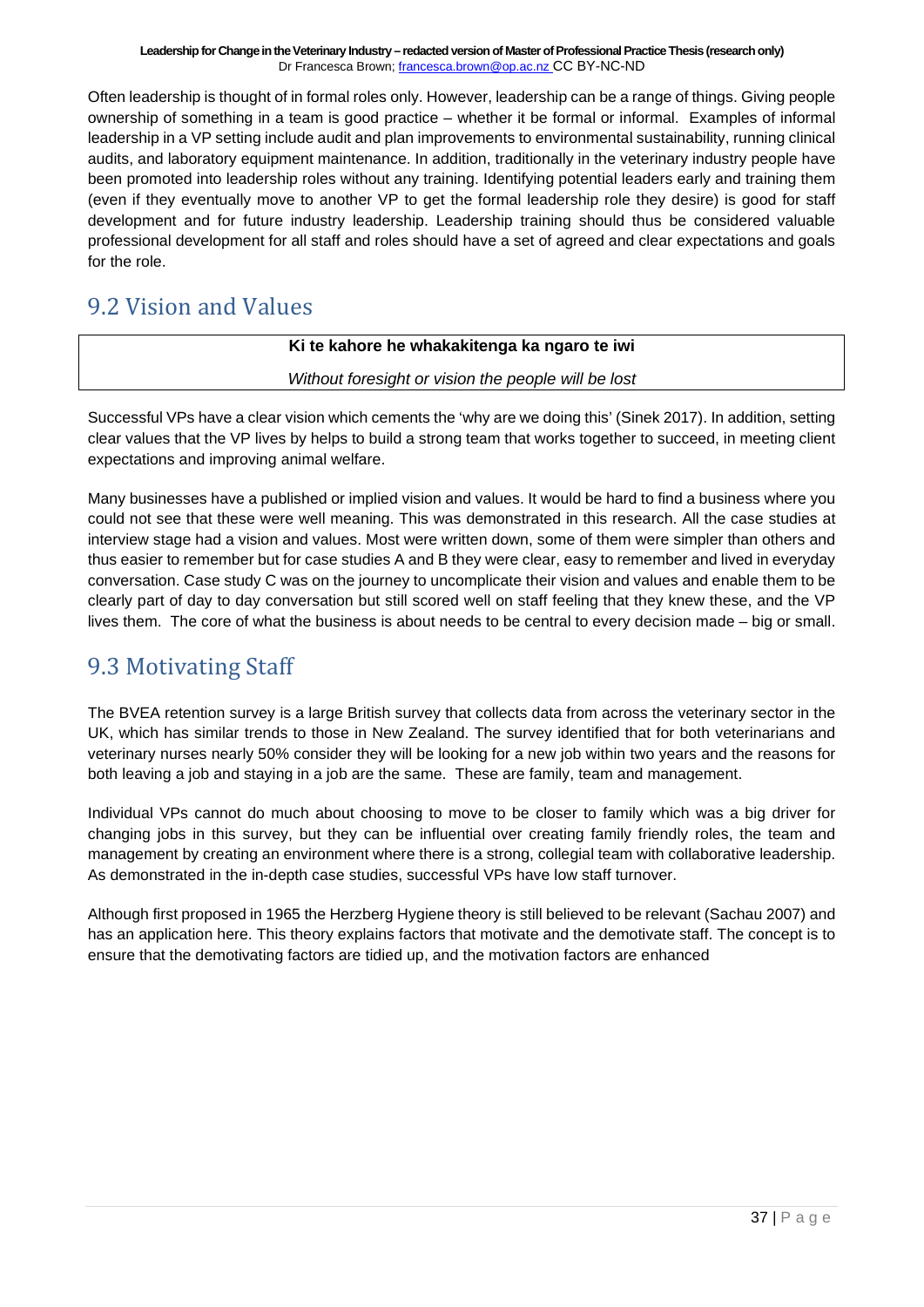Demotivating factors include:

- poor working conditions relating to for example space, warmth, enough time to do the work required, safety considerations, breaks, enough staff to get the job done to the highest standards.
- poor co-worker relations.
- lack of clear policies, rules, and expectations.
- ineffective leader/manager.
- unfair and/or unliveable base wage/salary.

The demotivating factors, except for the renumeration issue, have been addressed well in these case studies. They have quality leadership, strong teams, cover for staff when they are on leave, time for breaks (and make it not negotiable), divorcing clients<sup>[3](#page-37-0)</sup> and ensuring clear job descriptions and performance review process. Phelan (2009) describes the importance of setting a job description with clear expectations and providing feedback.

In terms of keeping staff motivated, motivating factors include:

- achievement.
- recognition.
- responsibility.
- the job itself.
- advancement.
- personal growth.

In the veterinary industry the job itself has a strong attraction for people – people that work in the industry really care about animals and their welfare, so the job itself is a very strong motivator.

These motivating factors have been addressed well in these case studies including: placing high value on support staff, creating roles that meet staff needs (e.g. more part time roles), visible acknowledgement of staff that go above and beyond, and although they haven't got this 100% right yet, they have a plan to link performance reviews to professional development plans to grow and develop staff and allow them to meet their career goals.

Staff wellbeing requires all the demotivating factors to be addressed. This should be a given in a wellfunctioning business. Then attention paid to the motivating factors. If the demotivating factors are dealt with the motivating factors will keep people in the business.

One area that is complex and is not addressed well in any of the case studies is wages/salary, which were largely reported to be not meeting needs. Kimber and Ratcliffe (2017) investigated why individuals stay in veterinary nursing and how they stay and manage to thrive when operating in high-demand, high-strain, dangerous and underpaid roles. They conclude that improving coping and communication strategies may encourage positive workplace behaviours and occupational commitment as well as reducing burnout and intentions to quit. This is congruent with discussions with the case studies where the veterinary nurses commented on the quality of the workplace contributing to them staying. This does not however justify wages that do not allow peoples basic needs to be met.

<span id="page-37-0"></span><sup>&</sup>lt;sup>3</sup> Clients are advised that they are no longer welcome at the practice if they are causing undue stress to staff. For example, they are disrespectful or unreasonable or difficult about paying account,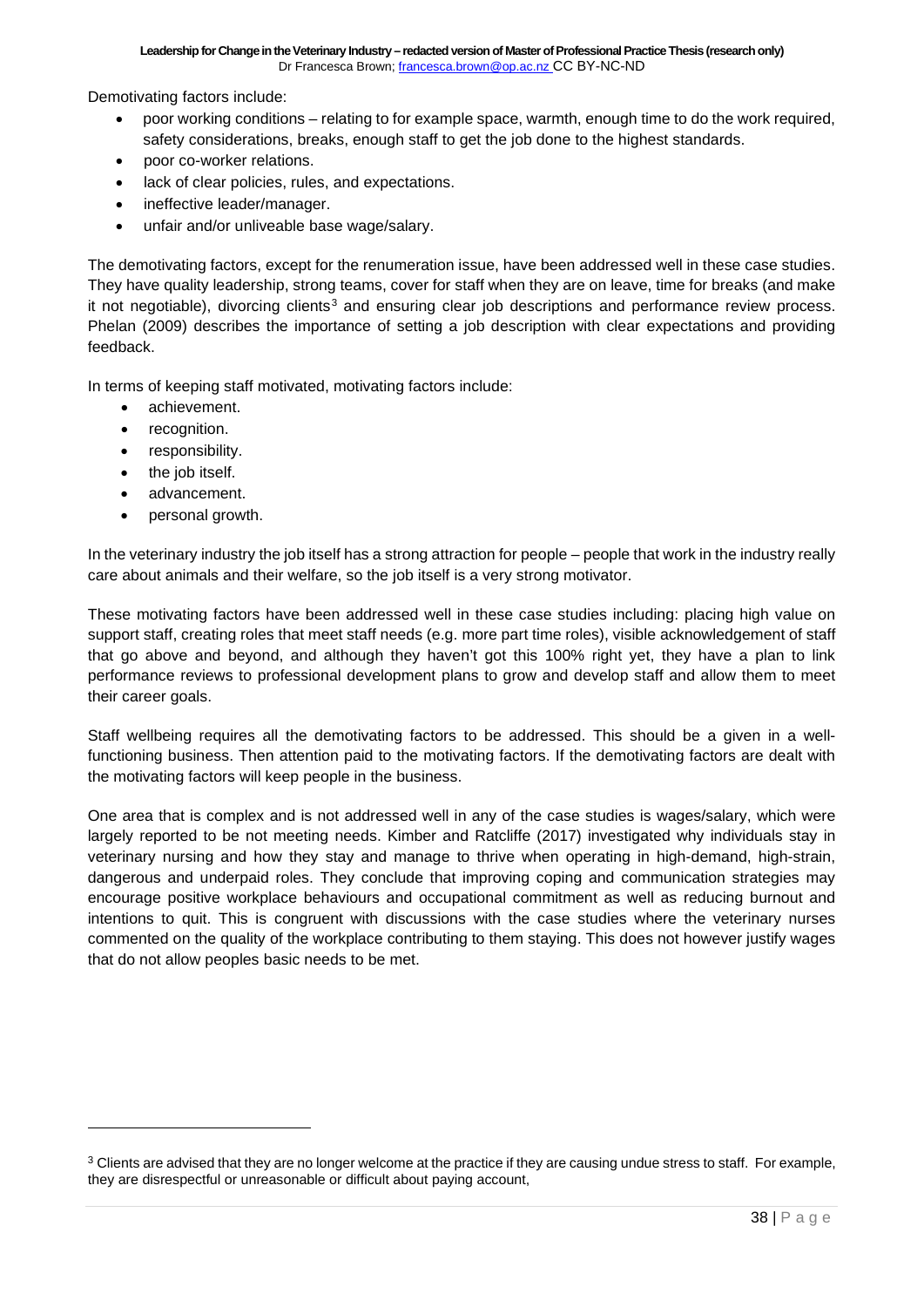### <span id="page-38-0"></span>9.4 Staff turnover

All the case studies report low staff turnover. Low staff turnover provides team stability, is evidence of being a great place to work (staff are well looked after) and is a significant cost saving for the business in the long term. The cost of replacing staff is often underestimated by businesses, with experts estimating the cost to the business somewhere between one and a half to three times an annual salary (Twiname et all 2011) – this is accounting for not only the costs of recruiting, but in training time (where one staff member is taken from their normal role to provide training), lost production (new staff member is slower), changes in team dynamics and the team takes time to reform and return to normal function and potential lost loyalty from clients, who dislike seeing someone different each time. High turnover is also seen as a warning sign for prospective employees of dysfunction. Over time high turnover could lead to reduced calibre of applicants for roles which will further cost the business.

### <span id="page-38-1"></span>9.5 Language

The three in-depth case studies highlighted in this study all use the term veterinary team and it is inclusive of all staff. The WES also showed that all the staff felt valued within these teams. The idea of the veterinary team (which includes veterinarians, veterinary nurses, veterinary nurse assistants, technicians, kennel hands, receptionists, VP managers and so on) needs to be explored.

A common piece of anecdotal feedback from VPs is that the veterinarians are treated better, and everyone else are second class citizens. This is suggestive of a power imbalance (real or perceived) which has the potential to impact on wellbeing which needs to be investigated. Regardless of whether it is unintended, language has a huge influence on perceived value, and in the case studies it was clear that the staff felt valued by being part of an inclusive team. I propose that VPs should ensure a whole team approach in the language and the way they solve problems, even when discussing treatment of cases as these case studies do.

### <span id="page-38-2"></span>9.6 Feedback

Obtaining feedback is essential in developing strong teams and businesses. It tends to be common for managers to give feedback to the staff they manage during performance review cycles but less common for a business to seek feedback from the team, that can be used to enhance the business. Johari's window (2014) is a useful model to explain why this is important. Feedback from the team shines a light in the blind spot. It can also test what you think you already know.

When comparing the employer interviews which included the employers view on the wellbeing in the VP and the WES, which looked at all the staff interpretation, several blind spots were identified. While there is congruence between the employer interview and the WES for the three in-depth case studies there is evidence of incongruence in the other three VPs that completed the WES, where they rated wellbeing and respect much lower than the employer did. Exposing this blind spot is a good exercise for businesses to undertake regularly.

Not only is it important to collect feedback, but it is also important to accept it, acknowledge it and use the information to move forward. This was very much how the three in-depth case studies reacted. They all took the feedback on board at the time, were grateful for it and set about using it to make immediate changes. This contrasted to the three case studies not selected where two of the three contacted me and suggested the feedback was not accurate, the third was surprised by the feedback and after some time reflecting, took it on board.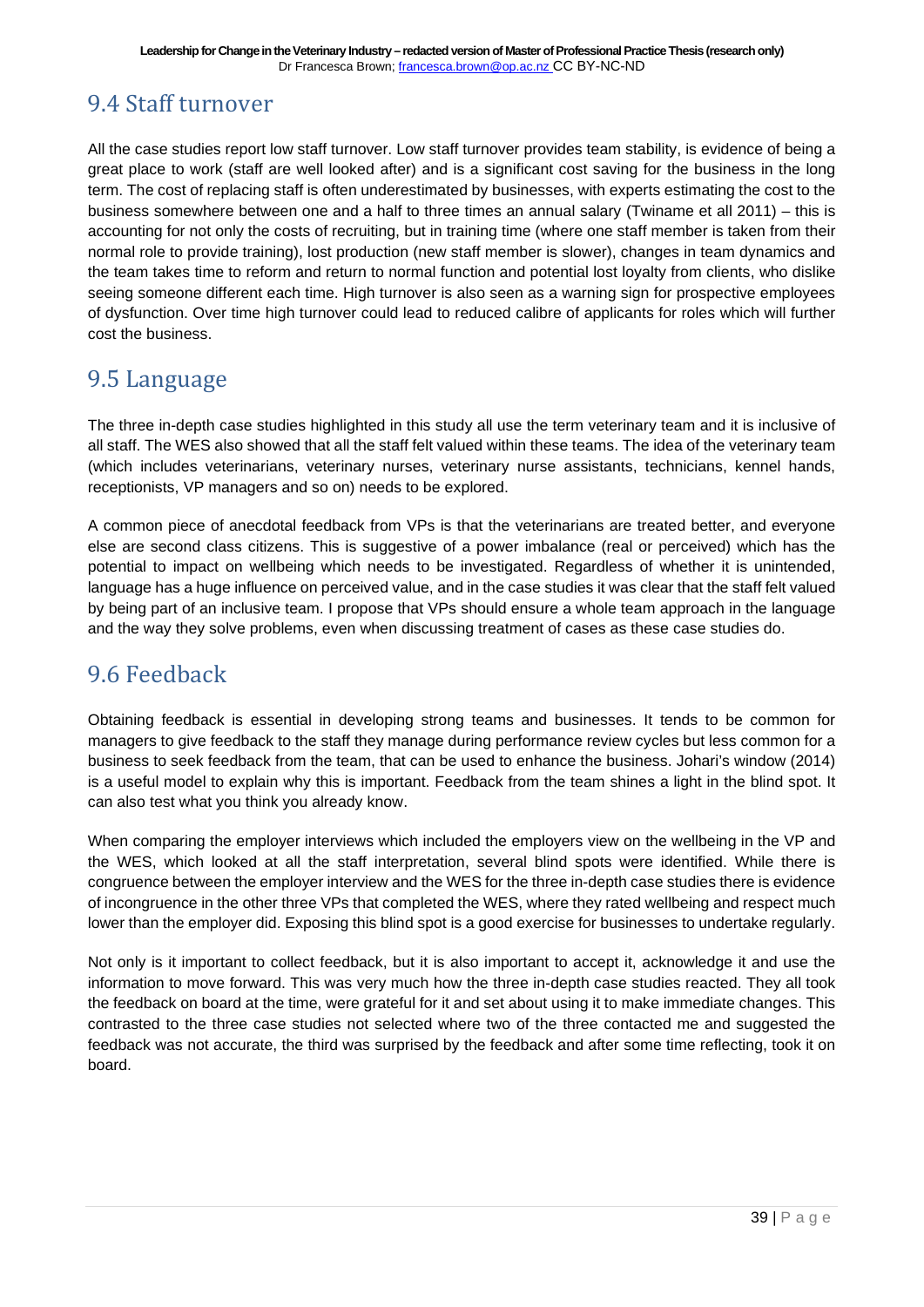### <span id="page-39-0"></span>9.7 Health and Safety Focus including Personnel Wellbeing

Staff wellbeing is not only the right thing to do but is central to business success. Wellbeing should not be treated in isolation to the businesses vision and values, but if it is managed central to these, staff wellbeing leads to a reduced risk of business failure (Rickets and Marchant 2017).

In addition, regardless of whether a business driver is to do the right thing (exceed compliance) or compliance driven (meet the minimum standards set by law) staff wellbeing is a requirement of the Health and Safety at Work Act (2015) and needs to be a priority.

Understanding this fact, enables the conversation to move from "should we do this" or "do we have to do this", to "how do we do it". As well as previously cited articles relating to staff wellbeing challenges in this industry, a recent study by Moir and Van den Brink (2019) has highlighted the urgency of evaluating initiatives in the wellbeing space which this study undertakes to some extent. There is an opportunity for the industry to set up minimum and recommended standards, like the Codes of Welfare, based on the findings of this research. An initial draft is provided in [Appendix 12.](https://drive.google.com/file/d/18Urk9fp1qm5Cwq-XQ8BBH-5eoGDj-tHF/view?usp=sharing)

All the in-depth case studies operate in a space where all aspects of health and safety are valued, both physical and mental and all have wellbeing KPI's. For case study A and B, the VPs were founded with these in place. For case study C, they are at the beginning of the journey that has these KPI's front and centre. In the time that lapsed between the WES being completed and the focus group each case study had already worked on fixing any areas identified in the WES related to health and safety, even though they had high agreement scores in this area, suggesting a zero tolerance.

Some practices that the in-depth case studies have in common, which contribute towards meeting the obligations of the Health and Safety at Work Act (2015) with regards to section 36: Duty of Care. Some examples are provided in the list below.

- 1. Divorcing clients the leadership take the stance that it is not acceptable for clients to treat their staff badly. The staff are valued more highly than a poorly behaving client.
- 2. Mental wellbeing being recognised as important and is supported. This includes:
	- a. encouraging the creation of space to breathe e.g. "take 5" to gather yourself.
	- b. acknowledging industry issues and talking about them e.g. compassion fatigue, burnout.
	- c. access to an employee assistance programme.
- 3. When reviewing things that have gone wrong, the case studies review the process not the person. Language is important – as a team, where did it break down, how do we avoid it next time.
- 4. Promoting a culture of it being ok to report things/speak up. It is a legal requirement of the Act to be able to speak up and not have any negative effects. The in-depth case studies create the culture that makes staff feel safe to do this.
- 5. Enforcing breaks by creating a ritual to make it happen. These are also a legal requirement (2 x 10min breaks paid and 30min lunch break unpaid for shifts over 5.5 hours are a legal minimum) but as an industry not something that is universally practiced.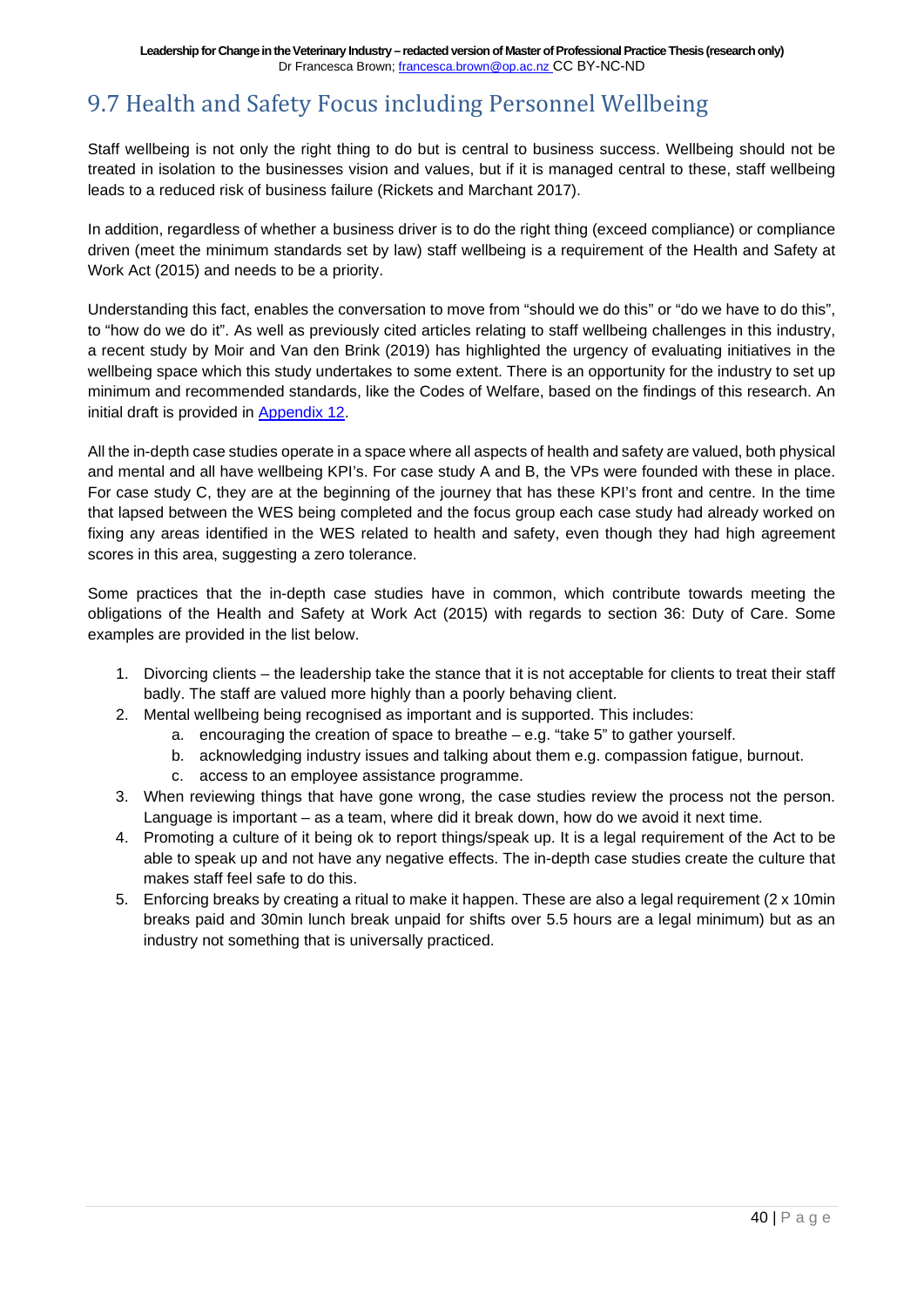Weston summarises the lessons to be learned from a workshop on mental health issues in the veterinary profession (Weston 2017). It includes both personal factors and factors within the workplace that are important for good mental health. Although this article again focuses on veterinarians; veterinary nurses, technicians, and other allied veterinary professionals suffer from many of the same issues. Strategies for promoting wellbeing in this literature included:

- *developing a positive work environment.*
- *providing workplace support.*
- *balancing job demands with job control.*
- *developing leadership and management skills.*
- *appropriately rewarding employees' efforts.*

These factors could be considered implicit in each of the three in-depth case studies. "Appropriately rewarding employee's efforts" is open to some interpretation. This could equate to monetary value, but for many, as long as basic needs are met, it is about acknowledgement and being made to feel valued by being part of an inclusive team and being able to influence decisions and direction.

### <span id="page-40-0"></span>9.8 Strong, Diverse, and Communicative Teams

The in-depth case studies have strong teams that are working together towards the same goal. It is interesting at this point to highlight Lencioni's five dysfunctions of a team (2010). This theory uses Maslow's hierarchy which was first described in 1943 (Maslow 1943) but is still widely used today, applied to a dysfunctional team. Reversing these give you the five functions of a successful team, namely – trust, safe conflict, commitment, accountability, and attention to results. Brené Brown describes what trust is using the word "BRAVING" (boundaries, reliability, accountability, vault, integrity, non-judgement, generosity).

The in-depth case studies identified in this research are all examples of strong functional teams. The teams have respect and trust for each other, are collectively involved in sharing challenges, solutions and formal decision making. The staff in these teams feel safe to speak up when they do not feel something is right. For case study A they actively use the values of the VP to help with this. A staff member will say "are we living our value of "x" when we do this" which starts the conversation. The focus groups confirmed the importance of communication in strong teams, and this was highlighted as even more important when teams are part time or four-day a week teams, to ensure any decision-making is both collaborative, and disseminated across the team.

The in-depth case studies have examples of strong communication and collaboration as well as areas where work is still needed to further refine dissemination of decisions using methods that work best for all team members. Regular meetings and having a good atmosphere where communication and the raising of challenges was encouraged were key in these strong teams and many of the places where it felt could be connected to rushing. Making time to ensure communication is clear, transparent, and disseminated to the right people is important.

All the in-depth case studies have rigorous employment procedures and actively employ for team fit. They could all identify scenarios where the wrong employment decision has created challenges and experience has led to improved employment procedures. The wrong employment decision can have devastating effects on a team. Grant (2016) state*s: "Let one taker into the team and the givers will stop giving. Keep the wrong people off the bus."* This supports the importance of selecting the right person for a team.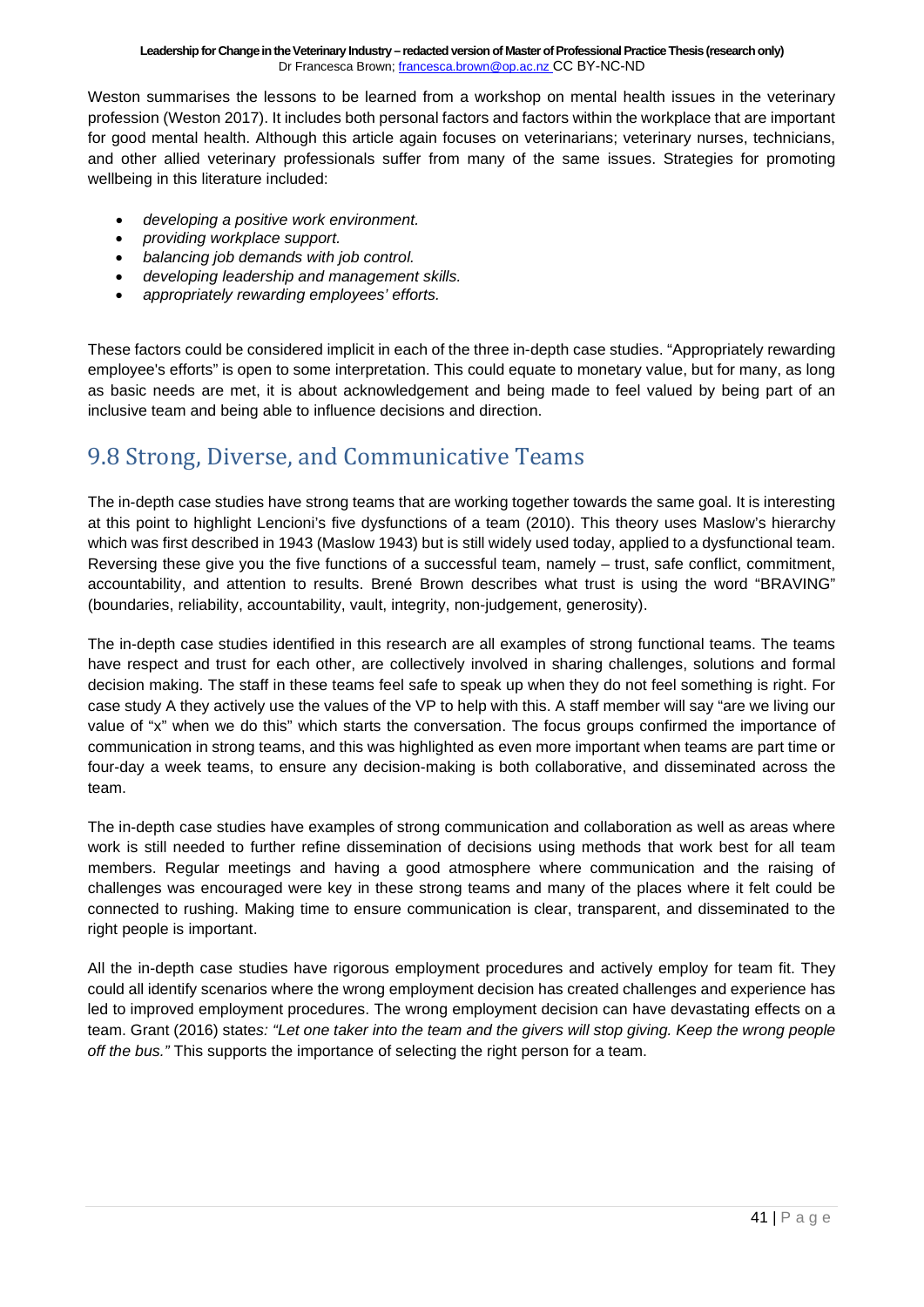There is however a difference between employing for team fit and "sameness" (Shellenbarger 2019). In an industry that still lacks diversity there is an inherent risk in this and it was demonstrated to some degree in case study C with the Myers Briggs data they shared. Employment decisions (and professional development decisions) are made on how the person will fit into the team, not just in terms of technical skills but more generic skills such as being a type of person that can fill gaps in the team that might be missing, for example, a gap in skill at leading projects, or finishing things.

This research has not set out to examine the pros and cons of recruiting techniques and how the team is constructed in terms of strengths and diversity. There could be an opportunity to examine these ideas in future work, as there is increasing dialogue coming out discussing recruitment bias and the risk of recruiting a team of similar people which could potentially limit innovation and growth (Shephard 2019).

### <span id="page-41-0"></span>9.9 Learning Focus

The in-depth cases studies all described themselves as having a culture of continuous improvement. This related not only to their staff and the learning journey they are on, but to welcoming in students, both veterinary and AVP students, to obtain practical hands on experience. During the focus groups, I encountered students at two of the case studies who were able to report on their experiences at the case studies and compare this to other experiences they have had. The clear message was that these VPs were excellent places for student learning and experience. They felt welcomed as part of the team and the VPs provided a nurturing environment where learning could occur. Many of the staff at case study C started as students and were employed during or at the end of their study. Case studies A and B also employed past students. The staff at the three practices also reflected on how much they liked to have students not only as they loved helping them learn, but also, that they learn from them.

My experience in the education sector is that access to placements and experiences with placements is very mixed. While there are a set of VPs that reflect the attitude of the case studies above, some VPs refuse to take students and others take students out of obligation and fail to provide quality environments for the student. One of the common pieces of feedback I hear from VPs about why they do not welcome students as easily is "why are you teaching the AVPs this – they are not mini veterinarians?". This is indicative of a misunderstanding of the roles of AVPs and that of veterinarians and is an area that needs addressing in terms of role clarity and professional identity.

This leads to the following proposition: if a VP culture is healthy and people understand their roles, staff are happy. If the culture is not so healthy then it is harder to make space for students because staff are so busy just surviving. Applying that to Maslow's hierarchy of needs, in VPs where staff wellbeing is low, staff are operating at the levels of psychological and safety needs, and fighting for these to be met, and there is no room for students. Once a VP begins to operate further up Maslow's hierarchy, the culture and wellbeing are in a space where staff can welcome learners into the space.

### <span id="page-41-1"></span>9.10 Resilience

Due to the worldwide COVID 19 pandemic which was declared just as the data collection was concluding, there was an opportunity to examine the resilience of these case studies that so far appeared to be healthy, high performing teams. Resilience is the ability to recover quickly from difficulties. While there was no doubt that each of the case studies had challenges during the pandemic lockdown, what is evident from the information provided by the VP owners/managers is that teams stepped up, navigated the challenges and have come through the lock down period in good shape. This can be attributed to the fact that the teams were in a strong position heading into the pandemic as they have good leadership and collective decision-making ability. As a team, they navigated and solved or managed the challenges as they arose. While all these VPs took varying degrees of financial hit, they managed to retain all their staff and are positive about the future. This contrasts with anecdotal reports from other VPs and employees within VPs that they did not cope well, and, in some cases, VPs laid off staff during the lockdown.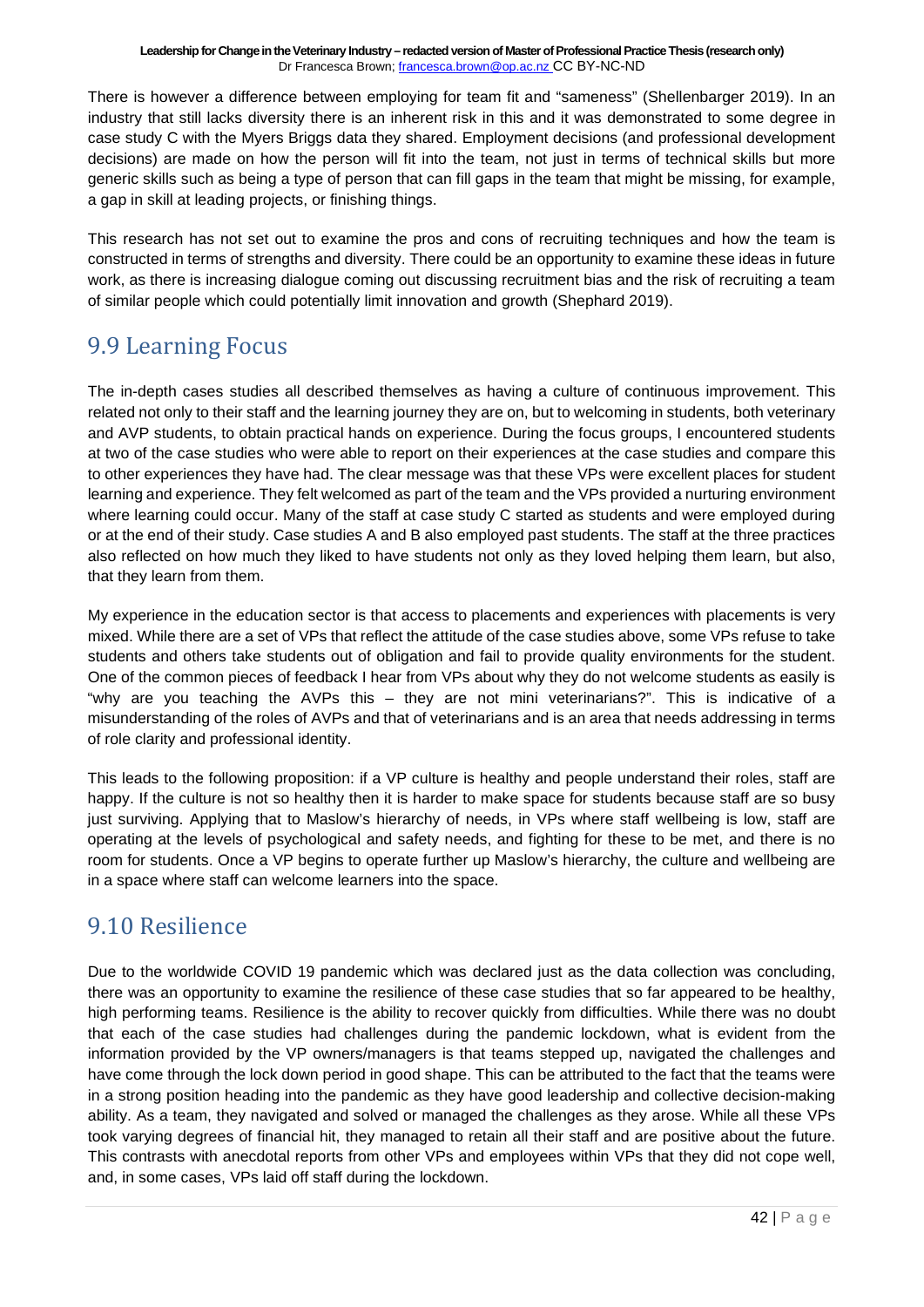### <span id="page-42-0"></span>9.11 Summary

In this section I have outlined the similarities between the three in-depth case studies that correlate with the existing literature in terms of being essential for staff wellbeing and subsequent business success. In summary these similarities include:

- strong, clear, and concise vision and values which are referred to in everyday and strategic conversations.
- strong collaborative and kind leadership.
- measurable wellbeing KPI's.
- considering the team as a whole and avoid language that segregates the different team roles.
- highly functional teams that demonstrated resilience in an unprecedented crisis.
- a strong health and safety focus both mental and physical aspects.
- clear position descriptions and career pathways.
- effective and positive communication.
- rosters that meet team needs.
- focus on continual learning for their staff and work placement students.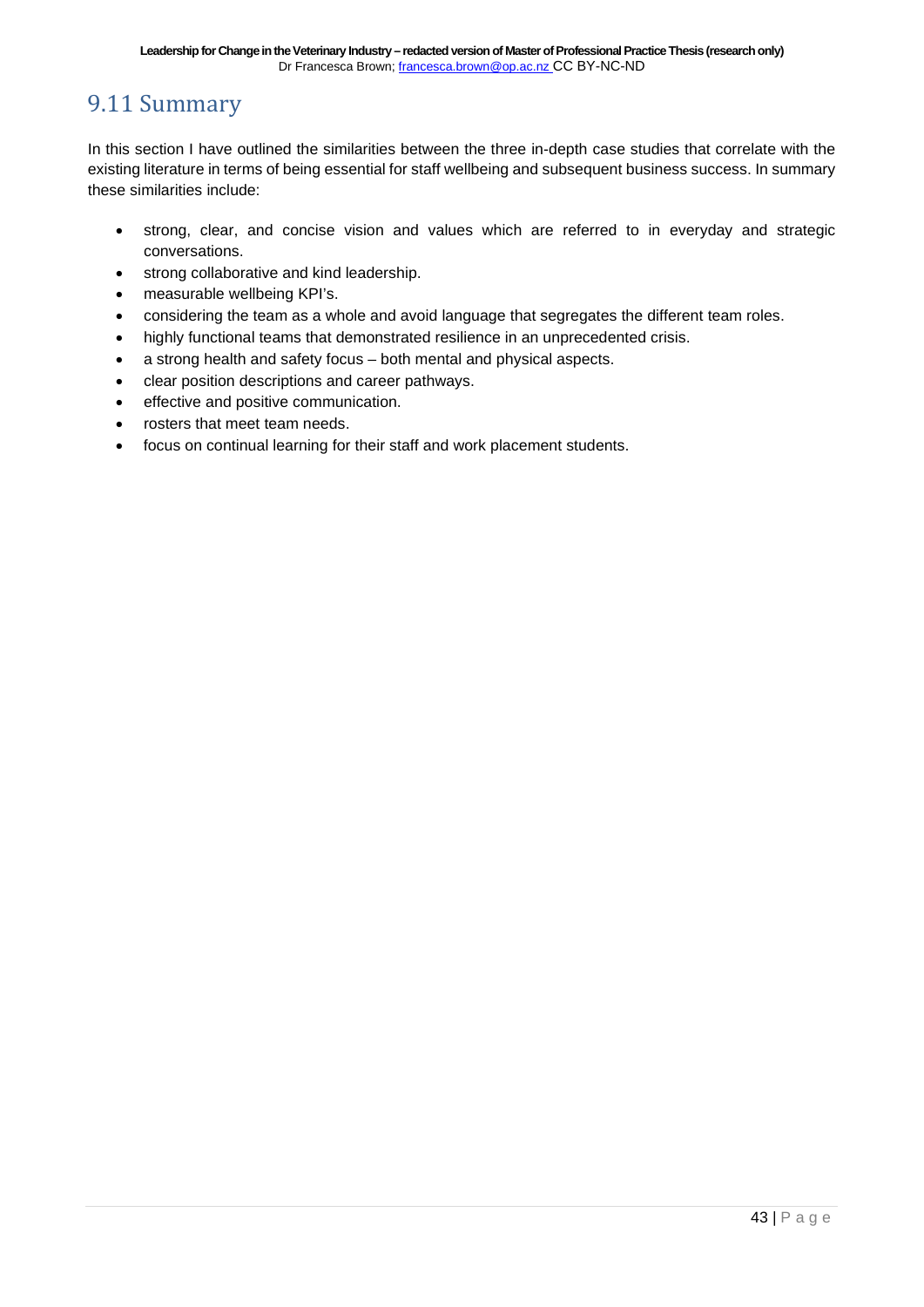## <span id="page-43-0"></span>10. Conclusion

This study has shown that practices can have high staff wellbeing while still meeting their business financial goals. Whilst not yet fully addressing some of the industry wide issues, such as poor financial rewards for staff, there are some excellent examples of sustainable business practices. This study has identified that staff wellbeing must be a focus regardless of whether your driver is compliance or doing the right thing because it is part of the Health and Safety at Work Act 2015.

There is no set recipe for success – it is more of an art form. There are however some central concepts and making change will be good for your business. The key is to plan and deliberately integrate sustainable practices into the business and this requires quality collaborative leadership. The recommendations are found in the next chapter and in [Appendix 14](https://drive.google.com/file/d/1MlXrzE_s7PfGv7scn23LrXPPT79tDttC/view?usp=sharing) I have outlined my recommendations for further research.

## <span id="page-43-1"></span>11. Recommendations for Veterinary **Workplaces**

The time for change is now. Staff wellbeing is not an optional extra, it is required by law. However, it is not something that can be ticked off like meeting radiation safety standards. It requires a planned, integrated team approach and the right leadership style.

The recommendations for improving staff wellbeing, based on the findings of this study are listed below.

- 1. Start with vision and values clear, concise, meaningful, and agreed on by the team. Make sure that they are such that everyone on the team can remember them and know what they mean. They need to be integrated into every conversation and decision made.
- 2. Obtain some leadership support such as mentoring or training, especially if collaborative and transformational leadership styles are not your natural style.
- 3. Measure your team's engagement and wellbeing regularly, starting with a baseline now.
- 4. Be open to the feedback even if it is surprising, ask yourself what the feedback is telling you.
- 5. Agree as a team to KPI's with SMARTER goals prioritise the quick wins first.
- 6. Involve the whole team in creating solutions for the areas identified in the engagement and wellbeing feedback.
- 7. Ensure that communication channels are suitable for the team and the specific message that need to be communicated and efficiently delivered.
- 8. Connect with other practices on the journey to support each other the journey will be unique to each practice, but the themes will be common.
- 9. Commit to AVOIDING the following statements: "We want to make change but…….
	- a. at the end of the day it is a business.
	- b. at the end of the day we answer to the shareholders.
	- c. we just cannot do anything because the clients will not pay for it.
	- d. the issues are industry wide; we cannot change until the industry changes.

The journey to a happier, healthier, and more profitable profession begins today.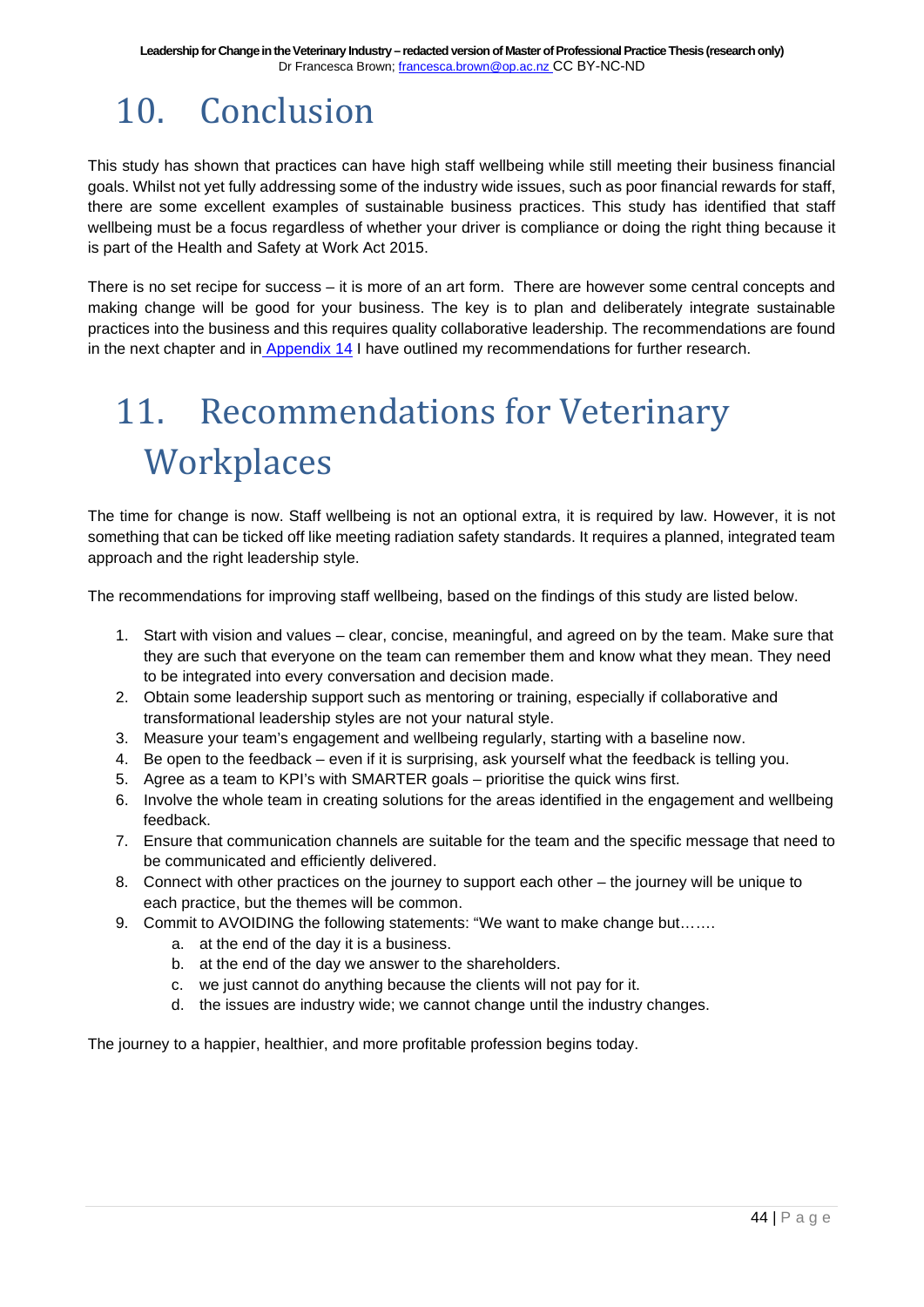## <span id="page-44-0"></span>12. References

Ainsworth, P. (2020, April). Champion Teams [Paper presentation]. World Veterinary Congress, Online.

Allen, P. (2019, October 31). Employee wellbeing is critical to business success, say CEOs. CEOWORLD magazine. Retrieved July 4, 2020, from [https://ceoworld.biz/2019/10/31/employee-wellbeing-is-critical-to-business-success-say](https://ceoworld.biz/2019/10/31/employee-well-being-is-critical-to-business-success-say-ceos/)[ceos/](https://ceoworld.biz/2019/10/31/employee-well-being-is-critical-to-business-success-say-ceos/)

Belbin. (n.d.). Home. <https://www.belbin.com/>

Brown, J. (2006). A leader's guide to reflective practice. Trafford on Demand Pub. ISBN: 1-4251-0445-2

Butler, A. (2018, November 21). Do customers really care about your environmental impact? Forbes. https://www.forbes.com/sites/forbesnycouncil/2018/11/21/do-customers-really-care-about-your-environmentalimpact/#548f9c54240d (accessed June 2020) *(Referenced in Appendix 6a.10 only)*

Chau, M. (2018, January 31). Designing the perfect performance review for 2019. OKRs and Performance Management | 7Geese. Retrieved June 6, 2020, from <https://7geese.com/performance-review-guide/> *(Referenced in Appendix 6a.6 only)*

Coe, J. B., Adams, C. L., & Bonnett, B. N. (2007). A focus group study of veterinarians' and pet owners' perceptions of the monetary aspects of veterinary care. Journal of the American Veterinary Medical Association, 231(10), 1510- 1518. <https://doi.org/10.2460/javma.231.10.1510> *(Referenced in Appendix 14.9 only)*

Cowie, L. (2005). The assertion that the ownership of pets benefits one's physical and mental wellbeing. NZVA Companion Animal Society Newsletter, 16(2), 18-19.

DOTSTM . (n.d.). Home. <https://www.dots.nz/>

Dudovskiy, J. (n.d.). Action research. Research-Methodology. [https://research-methodology.net/research](https://research-methodology.net/research-methods/action-research/)[methods/action-research/](https://research-methodology.net/research-methods/action-research/)

Eagly, A. H., & Carli, L. L. (2003). The female leadership advantage: An evaluation of the evidence. The Leadership Quarterly, 14(6), 807-834. https://doi.org/10.1016/j.leaqua.2003.09.004

Forbes Chicago Business Council; Seven ways to build community engagement and grow your business. (2019, February 25). [https://www.forbes.com/sites/forbeschicagocouncil/2019/02/22/eight-ways-to-build-community](https://www.forbes.com/sites/forbeschicagocouncil/2019/02/22/eight-ways-to-build-community-engagement-and-grow-your-business/#588483cd5cb8)[engagement-and-grow-your-business/#588483cd5cb8](https://www.forbes.com/sites/forbeschicagocouncil/2019/02/22/eight-ways-to-build-community-engagement-and-grow-your-business/#588483cd5cb8) Authors: Expert Panel *(Referenced in Appendix 6a.10 only)*

Gabbatiss, J. (2019, June 10). Healthcare in world's largest economies 'accounts for 4%' of global emissions. Carbon Brief. <https://www.carbonbrief.org/healthcare-in-worlds-largest-economies-accounts-for-4-of-global-emissions> *(Referenced in Appendix 6a.10 only)*

Gadirajurrett, H., Srinivasan, R., Stevens, J., & Jeena, N. (2018). Impact of Leadership on Teams performance. PDXScholar: The Institutional Repository of Portland State University. [https://pdxscholar.library.pdx.edu/cgi/viewcontent.cgi?article=2911&context=etm\\_studentprojects](https://pdxscholar.library.pdx.edu/cgi/viewcontent.cgi?article=2911&context=etm_studentprojects) *(Referenced in Appendix 6a.11 only)*

Gallup. (2008, May 8). Turning around employee turnover. Gallup.com. <https://news.gallup.com/businessjournal/106912/turning-around-your-turnover-problem.aspx>

*G*allup employee engagement center. (n.d.). Gallup Q12 Employee Engagement Center. <https://q12.gallup.com/public/en-us/Features>

Gallup Q12 employee engagement questionnaire. (2018, April 11). SHRM. [https://www.shrm.org/hr-today/news/hr](https://www.shrm.org/hr-today/news/hr-magazine/pages/0510fox3.aspx)[magazine/pages/0510fox3.aspx](https://www.shrm.org/hr-today/news/hr-magazine/pages/0510fox3.aspx)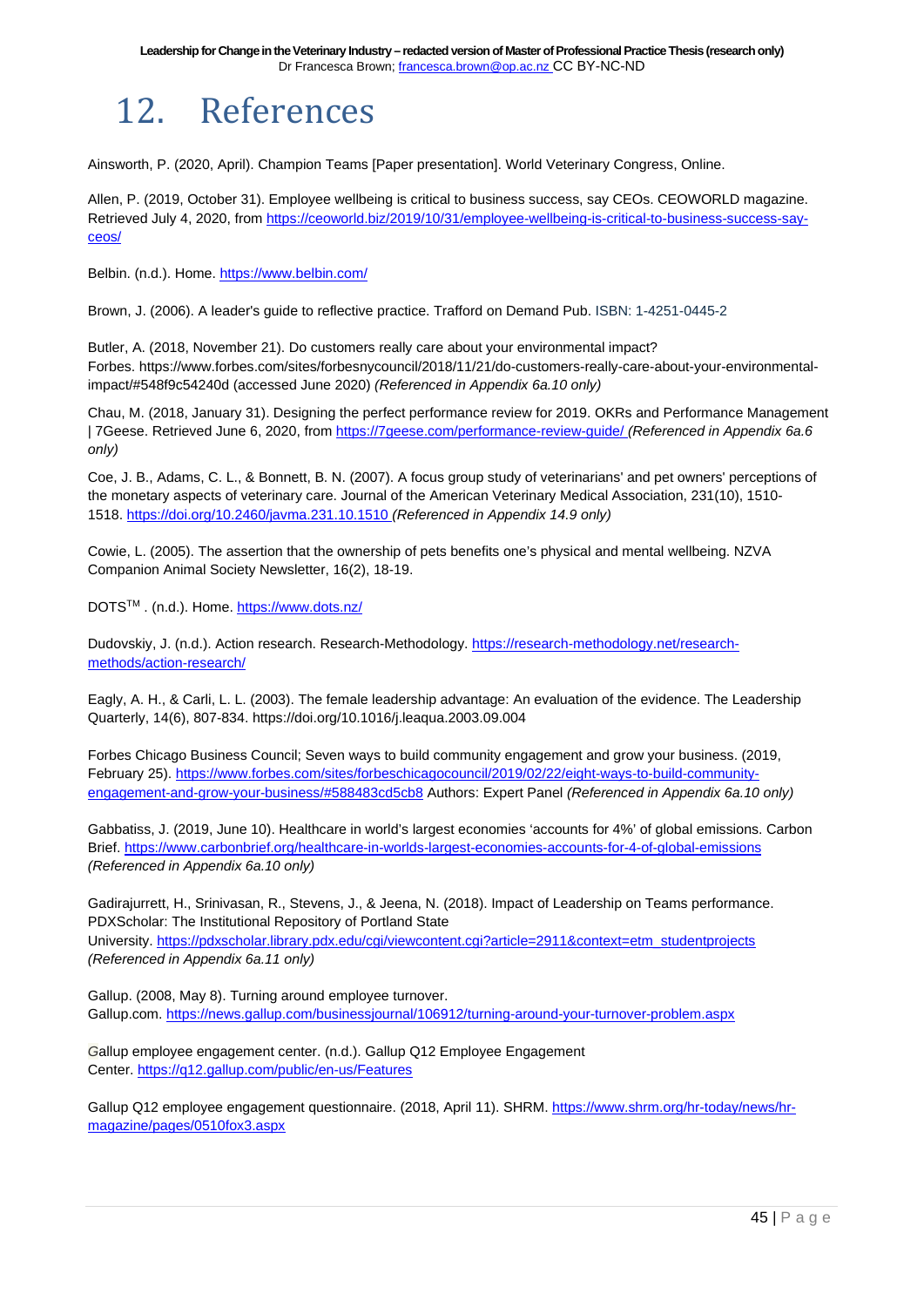Gardner, D. H., & Rasmussen, W. (2018). Workplace bullying and relationships with health and performance among a sample of New Zealand veterinarians. New Zealand Veterinary Journal, 66(2), 57-63.

Gardner, M. (2016, April). Overcoming impostor syndrome. Clinician's Brief. https://www.cliniciansbrief.com/article/overcoming-impostor-syndrome

Gibson, J. (2018, May). Flex yourself. *VetScript*, *31*(3). <https://www.nzva.org.nz/news/news.asp?id=394128>

Grant, A. (2016, Nov). *Are you a giver or a taker?* TED: Ideas worth spreading. [https://www.ted.com/talks/adam\\_grant\\_are\\_you\\_a\\_giver\\_or\\_a\\_taker?language=rup](https://www.ted.com/talks/adam_grant_are_you_a_giver_or_a_taker?language=rup)

Guesgen, M. (2018, April). Getting down to business. *VetScript*, *31*(3), 54-56.

Guilford, W. G. (2005, March). Leadership, trends and graduate retention. *VetScript*, *18*(2), 2-3.

Harris, S. (2016, December 15). Female Vets don't want responsibility. *New Zealand Herald*, [http://www.nzherald.co.nz/nz/news/article.cfm?c\\_id=1&objectid=11767284.](http://www.nzherald.co.nz/nz/news/article.cfm?c_id=1&objectid=11767284)

Hay, L. (2007, November). Culture change needed in vet practice. VetScript, 20(10), 24-26.

Health and Safety at Work Act 2015 no 70 (as at 01 October 2018), Public Act 36 primary duty of care – New Zealand legislation. (n.d.). New Zealand.

Hennessy, M. (2004, February). Making the most of Veterinary Nursing staff. *VetScript*, *17*(1), 10-11. *(Referenced in Appendix 6a.9 only)*

Hourigan Team. (2018, January 16). Understanding the living building challenge and its "Petals". Hourigan. <https://www.hourigan.group/blog/understanding-living-building-challenge-petals/> *(Referenced in Appendix 14.11 only)*

Jillings, E. (2020, April). Is student selection the single most important veterinary school assessment [Paper presentation]. World Veterinary Congress, The Webinar Vet.

Johari window model. (2014, July 10). Communication Theory. [https://www.communicationtheory.org/the-johari-window](https://www.communicationtheory.org/the-johari-window-model/)[model/](https://www.communicationtheory.org/the-johari-window-model/)

Jones, D., & Willness, C. (2013, June 7). 3 reasons job seekers prefer sustainable companies — NBS. Network for Business Sustainability. https://www.nbs.net/articles/three-reasons-job-seekers-prefer-sustainable-companies *(Referenced in Appendix 6a.10 only)*

Judd, A. (2017, November). *Lessons from a Recovering Racist, TedX Ruakura*. YouTube. https://www.youtube.com/watch?v=dOdsEgPIU\_0

Kimber, S., & Gardner, D. (2016). Relationships between workplace well-being, job demands and resources in a sample of veterinary nurses in New Zealand. *New Zealand Veterinary Journal*, *64*(4), 224- 229. <https://doi.org/10.1080/00480169.2016.1164092>

Kimber, S., & Ratcliffe, A. (2017, March). The 3 E's of occupational wellbeing. *The New Zealand Veterinary Nurse*, *23*(81), 12-14.

King, N. (2018, April). Career change among NZ Veterinary Graduates. *VetScript*, *31*(3).

Kirkwood, J. (2007). Tall Poppy Syndrome: Implications for entrepreneurship in New Zealand. Journal of Management & Organization, 13(4), 366-382. doi:10.1017/S1833367200003606

Kloefkorn, S. (2017, April 20). Advantages of switching among leadership styles. Phoenix Business Journal. <https://www.bizjournals.com/phoenix/news/2017/04/20/advantages-of-switching-among-leadership-styles.html> *(Referenced in Appendix 6a.11 only)*

Krapivin, P. (2018, July 9). Sir Richard Branson's five billion reasons to make your employees and candidates happy. Forbes. [https://www.forbes.com/sites/pavelkrapivin/2018/07/09/sir-richard-bransons-5-billion-reasons-to-make-your](https://www.forbes.com/sites/pavelkrapivin/2018/07/09/sir-richard-bransons-5-billion-reasons-to-make-your-employees-candidates-happy/#194501296710)[employees-candidates-happy/#194501296710](https://www.forbes.com/sites/pavelkrapivin/2018/07/09/sir-richard-bransons-5-billion-reasons-to-make-your-employees-candidates-happy/#194501296710)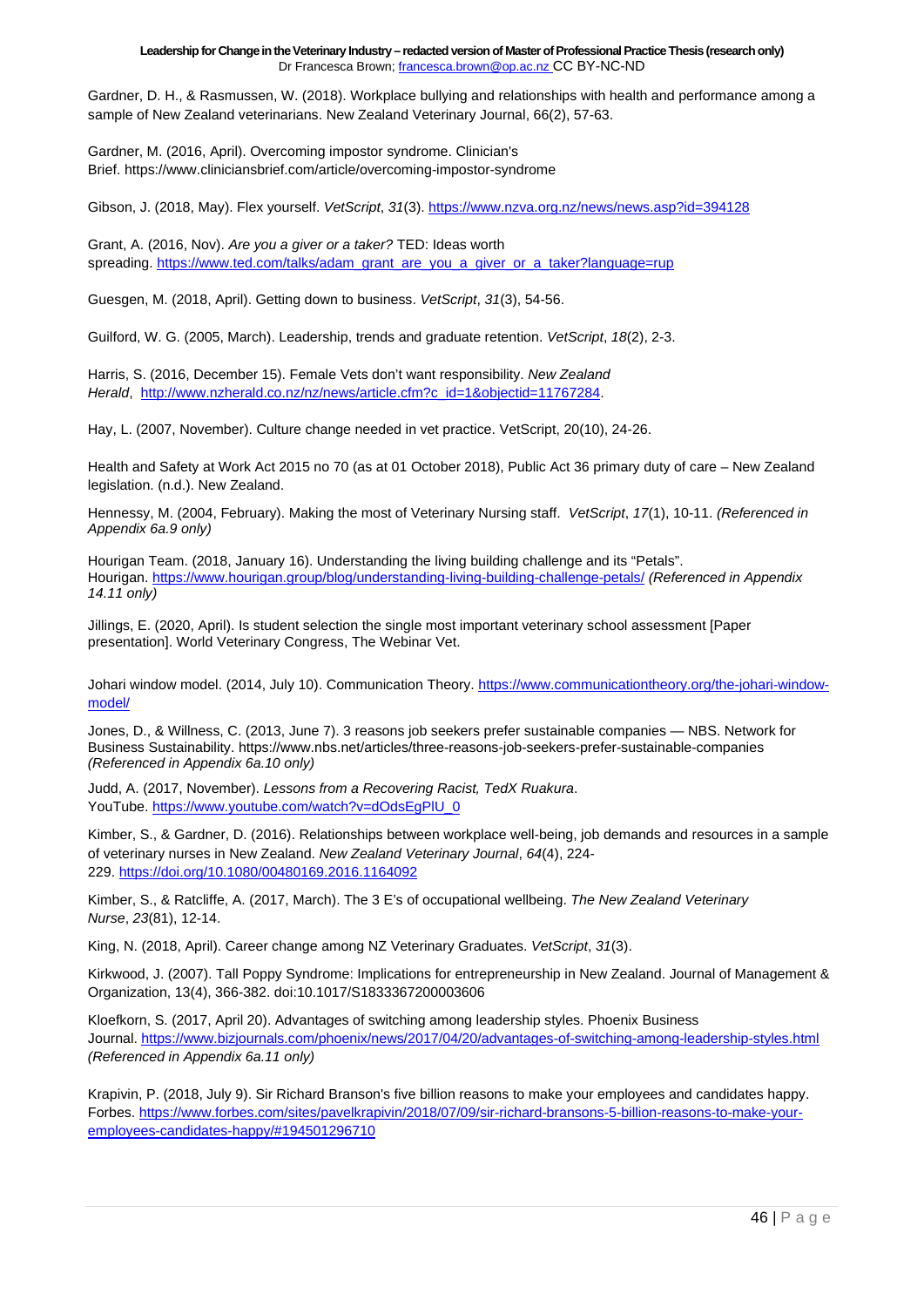Lambert, A. (2020, April). Grow your own team - understanding what future colleagues want [Paper presentation]. World Veterinary Congress, Online.

Lambert, A. (2020, April). Management - good, bad, it's down to you. Time to change? World Veterinary Congress, Online.

Landry, L. (2020, March 5). Why managers should involve their team in decision-making | HBS online. Business Insights - Blog. <https://online.hbs.edu/blog/post/team-decision-making>

Leave and holidays » employment New Zealand. (n.d.). Home » Employment New Zealand. <https://www.employment.govt.nz/leave-and-holidays/> *(Referenced in Appendix 6a.4 only)*

Lencioni, P. M. (2010). The five dysfunctions of a team: A leadership fable. John Wiley & Sons.

MacLeod, D and Clarke, N (2009) Four Key enablers of employee success <http://engageforsuccess.org/the-four-enablers>

Maslow, A. H. (1943). A theory of human motivation. Psychological Review, 50(4), 370- 396. <https://doi.org/10.1037/h0054346>

McErlean, B. (2013). High rates of suicide among vets is concerning. *Australian Veterinary Journal*, *91*(7), July. [http://www.ava.com.au/13075.](http://www.ava.com.au/13075) 

Merchant, S. (2015, March). How well are we doing?. *VetScript*, *28*(2), 6-9.

Merchant, S. (2015, July). At the business end. *VetScript*, *28*(6), 6-9.

Millen, D & Fontaine, M & Muller, M. (2002). Understanding the benefit and costs of communities of practice. Commun. ACM. 45. 69-73. 10.1145/505248.505276.

Ministry for Primary Industries. (2020, June 22). Animal welfare. MPI | NZ Government. [https://www.mpi.govt.nz/law-and](https://www.mpi.govt.nz/law-and-policy/legal-overviews/animal-welfare/)[policy/legal-overviews/animal-welfare/](https://www.mpi.govt.nz/law-and-policy/legal-overviews/animal-welfare/)

Moir, F. M., & Van den Brink, A. R. K (2019, October 13). *Current insights in veterinarians' psychological wellbeing*. Taylor & Francis. <https://www.tandfonline.com/doi/full/10.1080/00480169.2019.1669504>

Murray, J., & Lambert, A. (2019, August 2). Veterinary nurses: Your practice's secret weapon. Vet Voice | Australian Veterinary Association. <https://www.vetvoice.com.au/articles/veterinary-nurses-your-practices-secret-weapon/> *(Referenced in Appendix 14.5 only)*

Napolitano, F., Pacelli, C., Girolami, A., & Braghieri, A. (2008). Effect of information about animal welfare on consumer willingness to pay for yogurt. Journal of Dairy Science, 91(3), 910-917. <https://doi.org/10.3168/jds.2007-0709>

New Zealand Government. (2020, June 8). Alert system overview. Unite for Recovery. <https://uniteforrecovery.govt.nz/covid-19/covid-19-alert-system/alert-system-overview/>

New Zealand Government. (2018, October 1). Health and Safety at Work Act 2015 no 70 (as at 01 October 2018), Public Act 36 primary duty of care – New Zealand legislation. New Zealand Legislation. https://www.legislation.govt.nz/act/public/2015/0070/latest/DLM5976895.html

Nolen, R. S. (2018, March 16). *Mental health, well-being problem serious, not dire: Study*. American Veterinary Medical Association. <https://www.avma.org/News/JAVMANews/Pages/180215i.aspx>

Phelan, S. (2009, November). Motivating staff. *VetScript*, *22*(10), 26-27.

Prossack, A. (2019, May 31). How employee satisfaction affects customer satisfaction. Forbes. [https://www.forbes.com/sites/ashiraprossack1/2019/05/31/employee-satisfaction-customer](https://www.forbes.com/sites/ashiraprossack1/2019/05/31/employee-satisfaction-customer-satisfaction/#3690e9105e2c)[satisfaction/#3690e9105e2c](https://www.forbes.com/sites/ashiraprossack1/2019/05/31/employee-satisfaction-customer-satisfaction/#3690e9105e2c)

Recruitment and retention survey. (n.d.). BEVA. <https://www.beva.org.uk/retention-survey>

Richards, G. (2015, May). *Richards G; Trends in the veterinary industry in Australia where are we heading; Combined proceedings, pp 758-760, May 2015* [Paper presentation]. Australian Veterinary Association (AVA) Annual Conferences, Pan Pacific (NZVA and AVA) Veterinary Conference 2015, Brisbane.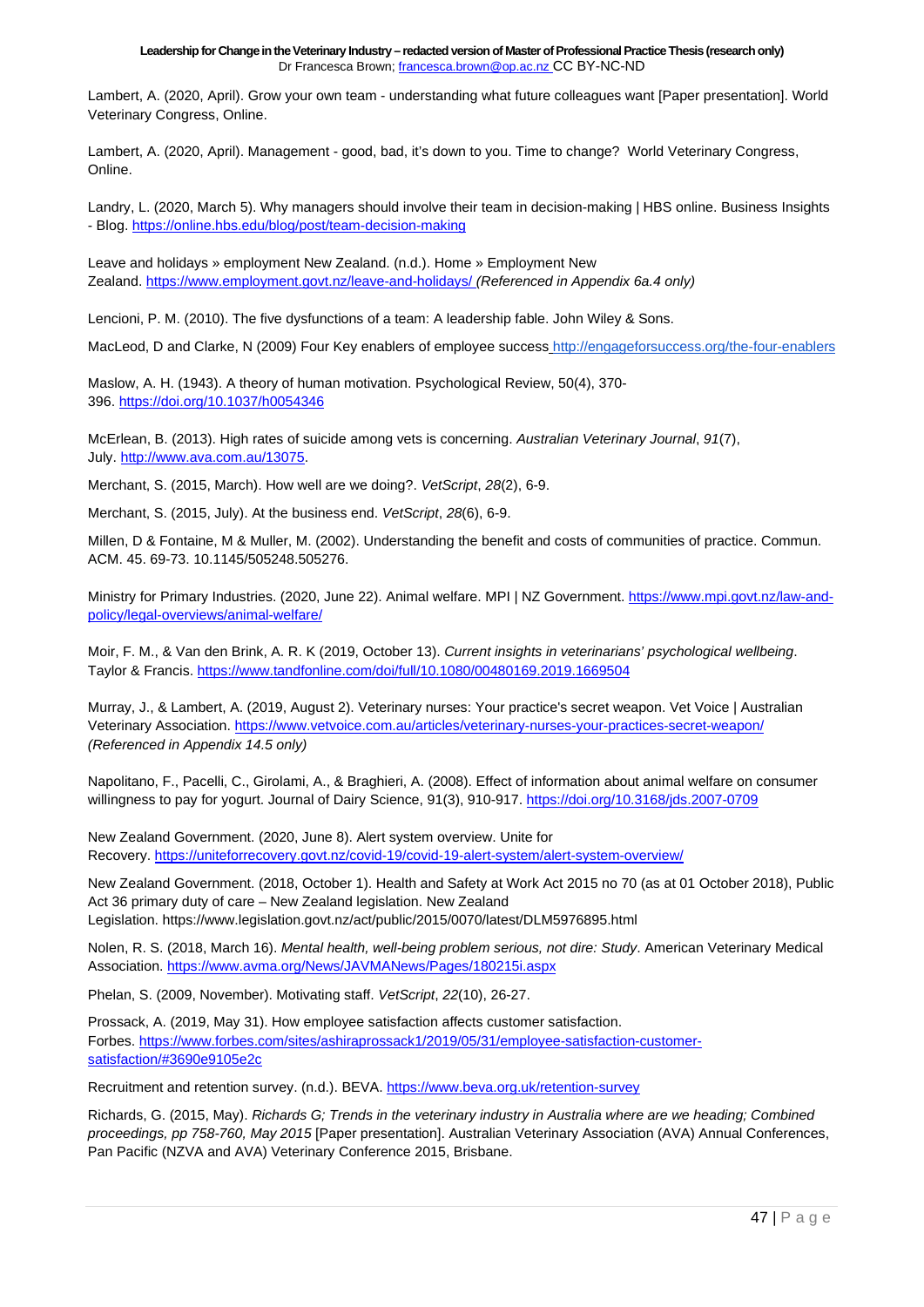Richardson, F., & Osborne, D. (2006, July). Veterinary manager. PubMed Central (PMC). <https://www.ncbi.nlm.nih.gov/pmc/articles/PMC1482441/> Can Vet J. 2006 Jul; 47(7): 702–706. *(Referenced in Appendix 6a.9 only)*

Ricketts, W., & Marchant, R. (2017, February). The economics of wellbeing. *VetScript*, *30*(1), 58-59.

Roberts, D. (2011, May). Effective communication. PubMed Central (PMC). <https://www.ncbi.nlm.nih.gov/pmc/articles/PMC3077995/> Can Vet J. 2011 May; 52(5): 457–460

Sachau, D. A. (2007). Resurrecting the motivation-hygiene theory: Herzberg and the positive psychology movement. Human Resource Development Review, 6(4), 377-393. <https://doi.org/10.1177/1534484307307546>

Sauro, J. (2010, August 25). MeasuringU: Should you use 5- or 7-point scales? MeasuringU. <https://measuringu.com/scale-points/>

Scott, G. (2019, February). Developing Work Ready Plus Graduates for an Uncertain Future [Paper presentation]. Enhancing & Sharing Employability Practice Conference, Southern Cross University, Gold Coast. [https://www.hes.edu.au/sites/default/files/uploaded-content/website-content/Images/Documents/2019-Employability-](https://www.hes.edu.au/sites/default/files/uploaded-content/website-content/Images/Documents/2019-Employability-Conference/geoff_scott.pdf)[Conference/geoff\\_scott.pdf](https://www.hes.edu.au/sites/default/files/uploaded-content/website-content/Images/Documents/2019-Employability-Conference/geoff_scott.pdf)

Shellenbarger, S. (2019, September 23). The dangers of hiring for cultural fit. WSJ. [https://www.wsj.com/articles/the](https://www.wsj.com/articles/the-dangers-of-hiring-for-cultural-fit-11569231000)[dangers-of-hiring-for-cultural-fit-11569231000](https://www.wsj.com/articles/the-dangers-of-hiring-for-cultural-fit-11569231000)

Shemla, M. (2018, August 22). Why workplace diversity is so important, and why it's so hard to achieve. Forbes. [https://www.forbes.com/sites/rsmdiscovery/2018/08/22/why-workplace-diversity-is-so-important-and-why-its-so](https://www.forbes.com/sites/rsmdiscovery/2018/08/22/why-workplace-diversity-is-so-important-and-why-its-so-hard-to-achieve/#2e1c948b3096)[hard-to-achieve/#2e1c948b3096](https://www.forbes.com/sites/rsmdiscovery/2018/08/22/why-workplace-diversity-is-so-important-and-why-its-so-hard-to-achieve/#2e1c948b3096)

Shephard, N. (2019, July 30). Why hiring for culture fit will lead to an unfit workplace culture. Medium. [https://medium.com/better-marketing/why-hiring-for-culture-fit-will-lead-to-an-unfit-workplace-culture-](https://medium.com/better-marketing/why-hiring-for-culture-fit-will-lead-to-an-unfit-workplace-culture-96e450670ddb)[96e450670ddb](https://medium.com/better-marketing/why-hiring-for-culture-fit-will-lead-to-an-unfit-workplace-culture-96e450670ddb)

Shrivastava, P., & Hart, S. (1995, July). Creating sustainable corporations. Wiley Online Library. <https://onlinelibrary.wiley.com/doi/abs/10.1002/bse.3280040307>

Sinek, S. (2017). *How to be a great leader, Ted Talk*. YouTube. <https://www.youtube.com/watch?v=ifZGlU4nj-g>

SMART goals: – How to make your goals achievable. (n.d.). Management Training and Leadership Training - Online. <https://www.mindtools.com/pages/article/smart-goals.htm>

Smith, W. G. (2008). *Does Gender Influence Online Survey Participation? A Record-linkage Analysis of University Faculty Online Survey Response Behavior; PhD; June*. San José State University. <https://eric.ed.gov/?id=ED501717>

Stevenson, M., & Eden, J. (2012, December). The New Zealand veterinary profession in 2029. *VetScript*, *25*(11), 58-59.

Suchman, A. L. (2006). A new theoretical Foundation for relationship-centered care. Complex responsive processes of relating. Journal of General Internal Medicine, 21(S1), S40-S44. <https://doi.org/10.1111/j.1525-1497.2006.00308.x>

The Myers & Briggs Foundation - MBTI® basics. (n.d.). The Myers & Briggs Foundation. <https://www.myersbriggs.org/my-mbti-personality-type/mbti-basics/>

Tier J; Qualities of an effective leader; Proceedings of the Australian Veterinary Association (AVA) Annual Conferences, 2006 AVA Annual Conference, Practice Management Stream, Jan 2006

Tier J; Leadership and Sustainable Veterinary Practice; Judy Tier Consulting Ltd, May 2010

Tuckman, B. W., & Jensen, M. A. (1977). Stages of small-group development revisited. Group & Organization Studies, 2(4), 419-427. <https://doi.org/10.1177/105960117700200404>

Twiname, L., Samujh, H., & Rae, S. (2011, June). Accounting for the costs of recruiting and training [Paper presentation]. Cambridge Business and Economics Conference (CBEC) 27 – 29 June 2011 , University of Cambridge. [https://researchcommons.waikato.ac.nz/bitstream/handle/10289/9226/Linda%20Twiname%2C%20Helen%2](https://researchcommons.waikato.ac.nz/bitstream/handle/10289/9226/Linda%20Twiname%2C%20Helen%20Samujh%2C%20Steven%20Rae%20%281%29.pdf?sequence=1&isAllowed=y) [0Samujh%2C%20Steven%20Rae%20%281%29.pdf?sequence=1&isAllowed=y](https://researchcommons.waikato.ac.nz/bitstream/handle/10289/9226/Linda%20Twiname%2C%20Helen%20Samujh%2C%20Steven%20Rae%20%281%29.pdf?sequence=1&isAllowed=y) (accessed August 2020)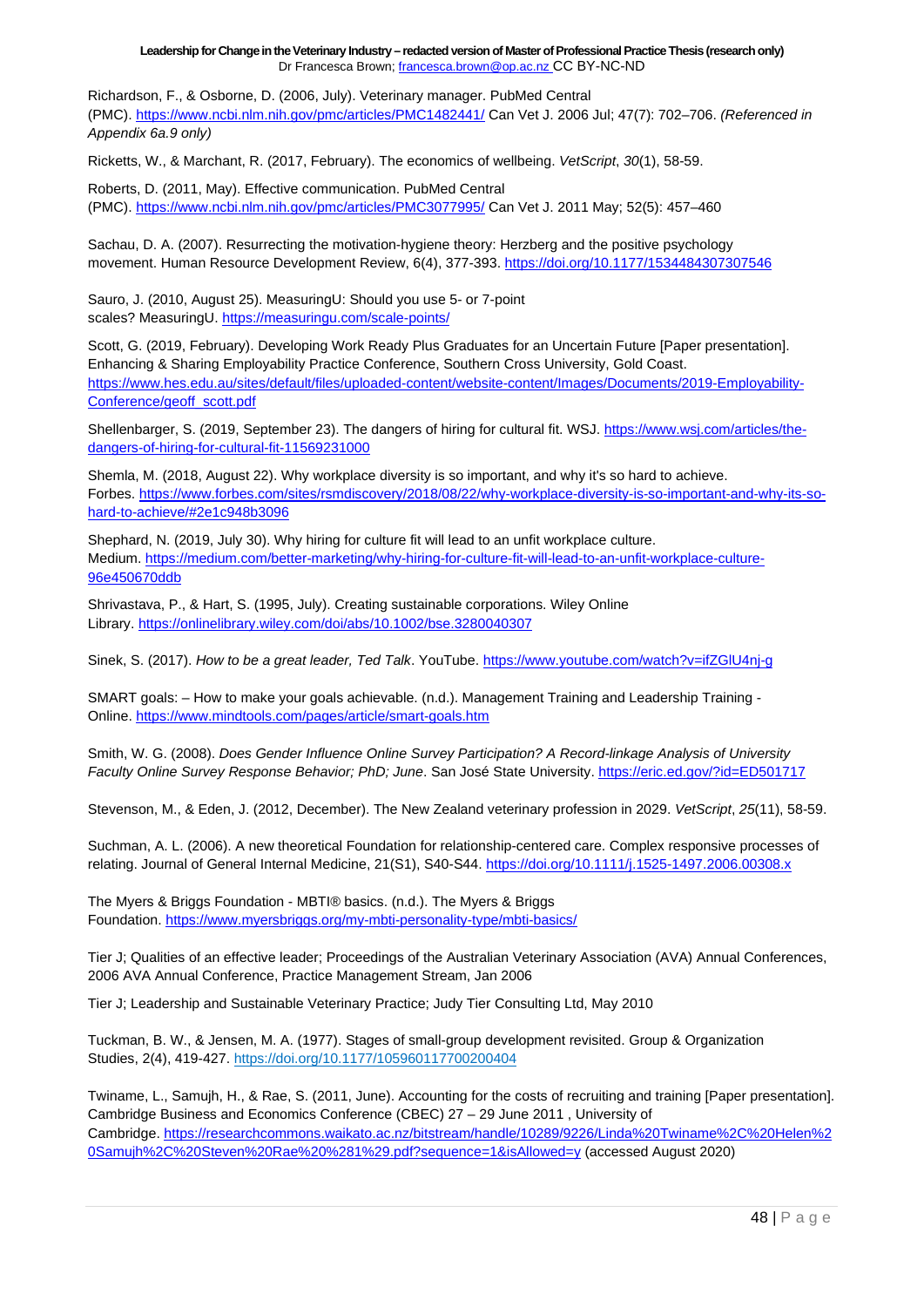Wage information. (n.d.). NZ Veterinary Nursing Association Ltd. <https://www.nzvna.org.nz/My+Career/Wage+Information.html> *(Referenced in Appendix 14.6 only)*

Walker, P., & Tumilty, E. (2018). Developing ethical frameworks in animal-assisted social service delivery in Aotearoa New Zealand. *The British Journal of Social Work*, *49*(1), 163-182. <https://doi.org/10.1093/bjsw/bcy020>

Weston, J. (2017, April). Letting in the light. *VetScript*, *30*(3), 56-59.

Weston, J., & King, N. (2020, April). Retention in the veterinary workplace [Paper presentation]. World Veterinary Congress, The Webinar Vet.

Weston, J. (2011, December). Stress and suicide in the veterinary profession. *VetScript*, *24*(11), 8-9.

White, R. (2011, May). *White R; Evidence that the wellbeing of a practice and level of fees charged are related* [Paper presentation]. Australian Veterinary Association (AVA) Annual Conference, Adelaide. *(Referenced in Appendix 14.9 only)*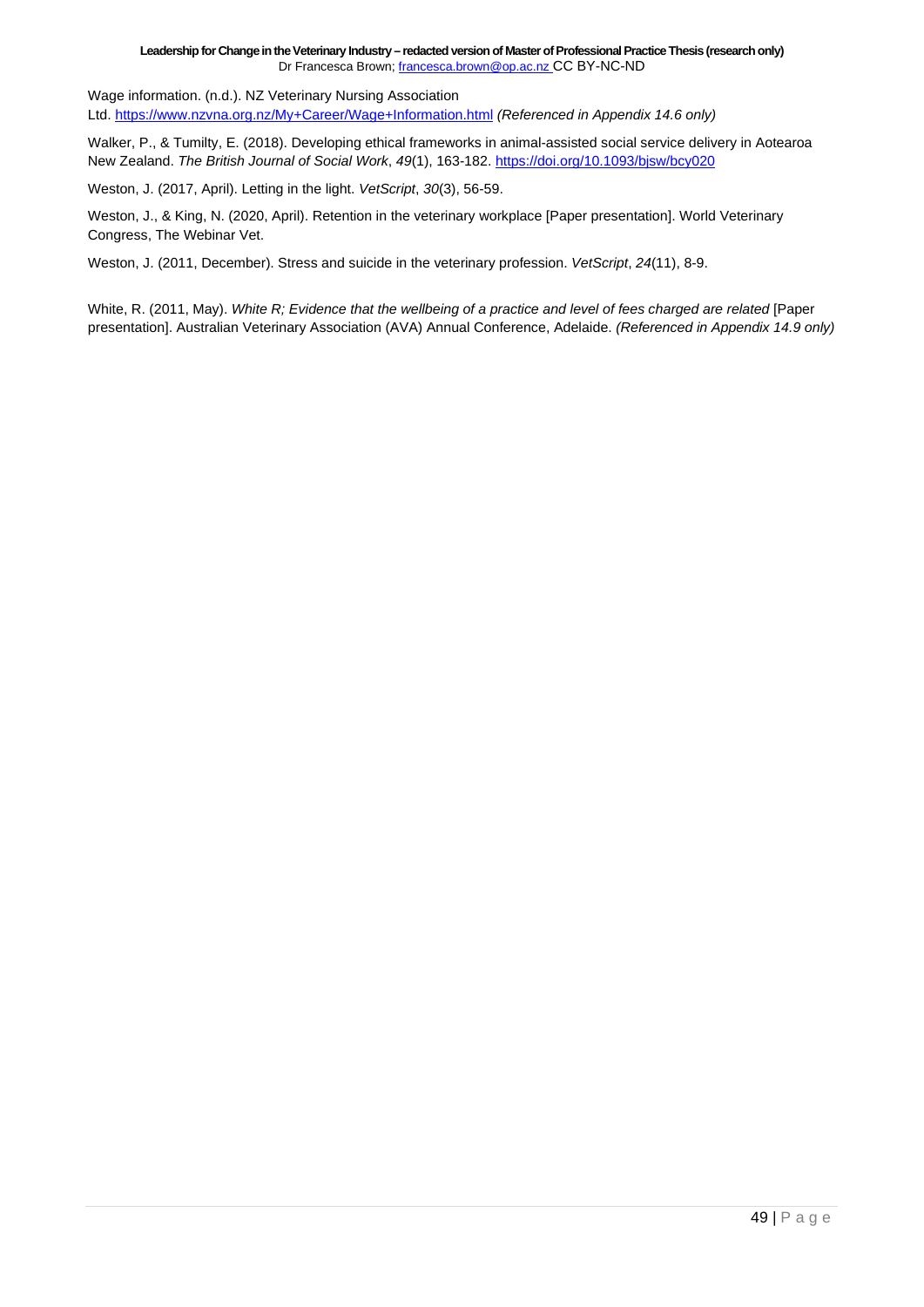## <span id="page-49-0"></span>13. Appendices

This is a revised copy of this thesis, focussed just on the research. The professional practice aspect of my final thesis has been omitted in this version. Therefore, some Appendices (1, 2, 6b, 11 and 13) are not included in this version.

All of the appendices can be accessed by [clicking on the Google Drive folder link.](https://drive.google.com/drive/folders/1wjaX5hAMdoS3WqCWNGXm6rWDuOFJqK2A?usp=sharing)

### <span id="page-49-1"></span>15.1 Appendix 3 – Ethics Approval

#### Contains:

- 3.1 KTO office consultation
- 3.2 Response from KTO office
- 3.3 Ethics Application
- 3.4 Ethics Application Feedback
- 3.5 Approval for initial project
- 3.6 Ethics application amendment to include COVID questions
- 3.7 Approval for additional questions relating to COVID-19

### <span id="page-49-2"></span>15.2 Appendix 4 – Identification of Veterinary Practices to Participate

#### Contains:

- 4.1 Advertisement published in VetScript, July 2019
- 4.2 Interaction on the WIVES Facebook page
- 4.3 Practice types and ownership structures of the self-nominated practices

### <span id="page-49-3"></span>15.5 Appendix 5 - Employer Interview

#### Contains:

- 5.1 Employer interview guiding questions
- 5.2 Key findings from employer interviews
	- o 5.2.1 After-hours
	- o 5.2.2 Work hours
	- o 5.2.3 Financial rewards
	- o 5.2.4 Staff benefits
	- o 5.2.5 Veterinarian to support staff ratios
	- o 5.2.6 Assessment of Performance Social, Environmental and Financial
- 5.3 Case Study A employer interview summary, initial impressions, and potential challenges
- 5.4 Case Study B employer interview summary, initial impressions, and potential challenges
- 5.5 Case Study C employer interview summary, initial impressions, and potential challenges
- 5.6 Case Study D employer interview summary, initial impressions, and potential challenges
- 5.7 Case Study E employer interview summary, initial impressions, and potential challenges
- 5.8 Case Study F employer interview summary, initial impressions, and potential challenges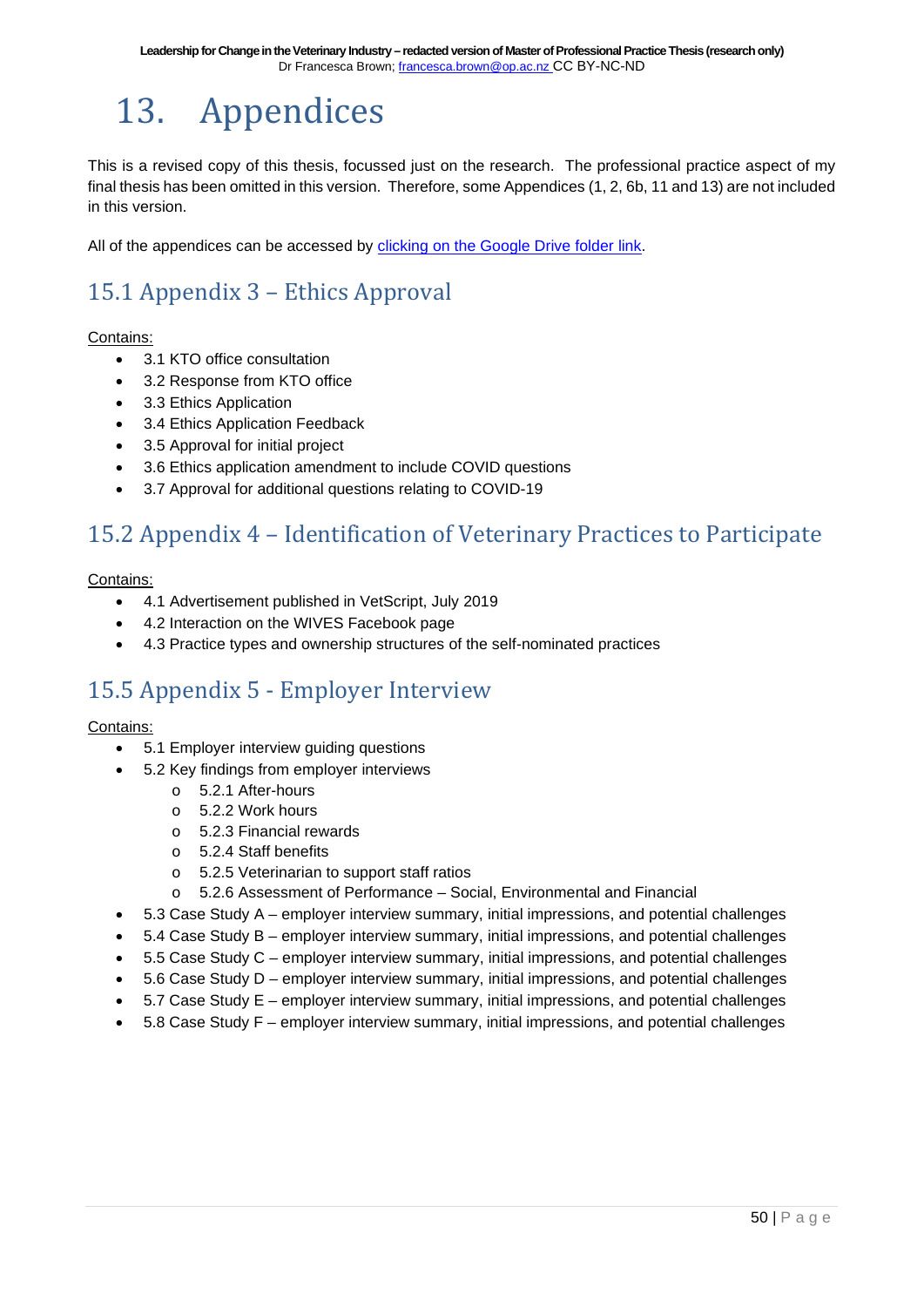### <span id="page-50-0"></span>15.6 Appendix 6a - WES Discussion

#### Contains:

- 6a.1 Demographic Data
	- o 6a.1.1 Number of respondents to WES
	- o 6a.1.2 Ethnicity
	- o 6a.1.3 Gender
	- o 6a.1.4 Age
	- o 6a.1.5 Length of time in current veterinary practice
	- o 6a.1.6 Length of time in the veterinary industry
- 6a.2 Vision and Values
- 6a.3 Work Hours and Expectations
- 6a.4 Staff Leave and Benefits
- 6a.5 Health and Safety
- 6a.6 Performance Reviews, Professional Development Plans and Career Pathways
- 6a.7 Communication
- 6a.8 Wellbeing
- 6a.9 Position Description, Utilisation, and Staff ratios
- 6a.10 Sustainable Practices
- 6a.11 Leadership

### <span id="page-50-1"></span>15.8 Appendix 7 - Case Study Selection

#### Contains:

- 7.1 Employer interview data influencing selection
- 7.2 Calculations for choosing case studies to continue with focus groups all agree data
- 7.3 Calculations for choosing case studies to continue with focus groups strongly agree data
- 7.4 Collated data and decision making

### <span id="page-50-2"></span>15.9 Appendix 8 -Focus Groups

#### Contains:

- 8.1 Case Study A Complete Focus Group Notes
- 8.2 Case Study B Complete Focus Group Notes
- 8.3 Case Study C Complete Focus Group Notes
- 8.4 Focus group themes
	- o 8.4.1 First impressions on arrival at the veterinary practice
	- o 8.4.2 What has been happening since WES completed/general comments
	- o 8.4.3 Work hours and expectations
	- o 8.4.4 Health and Safety
	- o 8.4.5 Performance reviews/professional development and career pathways
	- o 8.4.6 Communication
	- o 8.4.7 Wellbeing
	- o 8.4.8 Team culture/team fit
	- o 8.4.9 Position description and utilisation
	- o 8.4.10 Staff ratios
	- o 8.4.11 Leadership
	- o 8.4.13 Charging for services
	- o 8.4.14 Discounting
	- o 8.4.15 Wages/salary practice perspectives
	- o 8.4.16 Wages/salary industry wide issues
	- o 8.4.17 Ownership structure